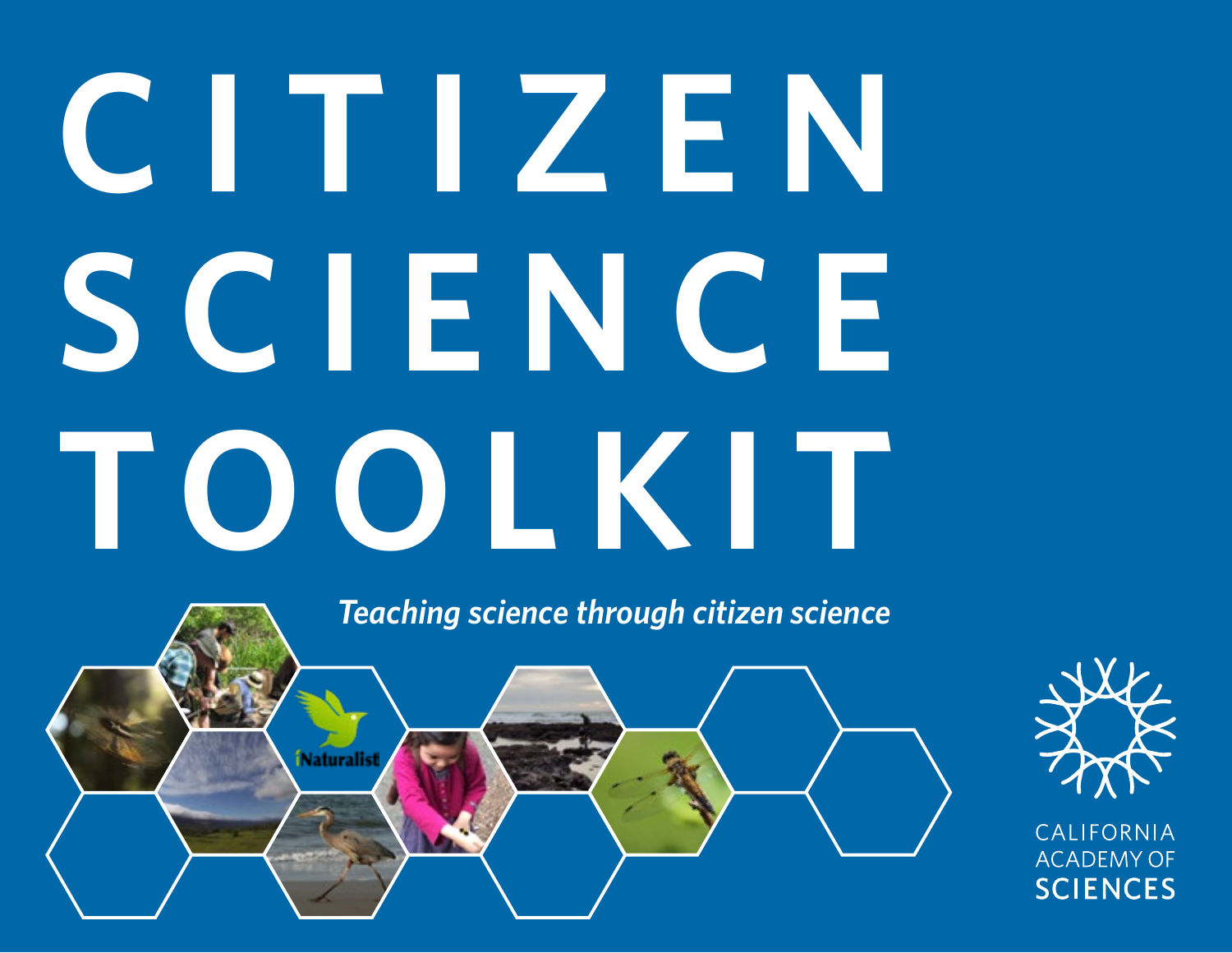## **LEARN**

## **ACT**

## **EXTEN**

## <span id="page-1-0"></span>*In this toolkit*

This toolkit is designed to help educators, like yourself, integrate citizen science projects into classroom curricula or afterschool programming. It contains resources—including lessons, readings, and worksheets—to help you communicate the value of citizen science to your students and help them cultivate a sense of empowerment and impact when performing science investigations.

You can use this toolkit in the order outlined or adapt it to meet your needs. Similarly, the activities and projects are designed for you to use as-is or to modify to fit the context of your classrooms.

| 3  | What is Citizen Science?                      |
|----|-----------------------------------------------|
| 5  | The Value of Citizen Science in the Classroom |
| 7  | Citizen Science Skills                        |
|    |                                               |
| 9  | About the Citizen Science Workbook            |
| 10 | Workbook: Get Started                         |
| 15 | <b>Workbook:</b> Your Citizen Science Project |
| 28 | <b>Workbook:</b> Expand the Experience        |
| 32 | <b>Educator Case Studies</b>                  |
|    |                                               |
| 40 | Citizen Science and the Standards             |
| 45 | Citizen Science Resources                     |
| 49 | Links in this Toolkit                         |

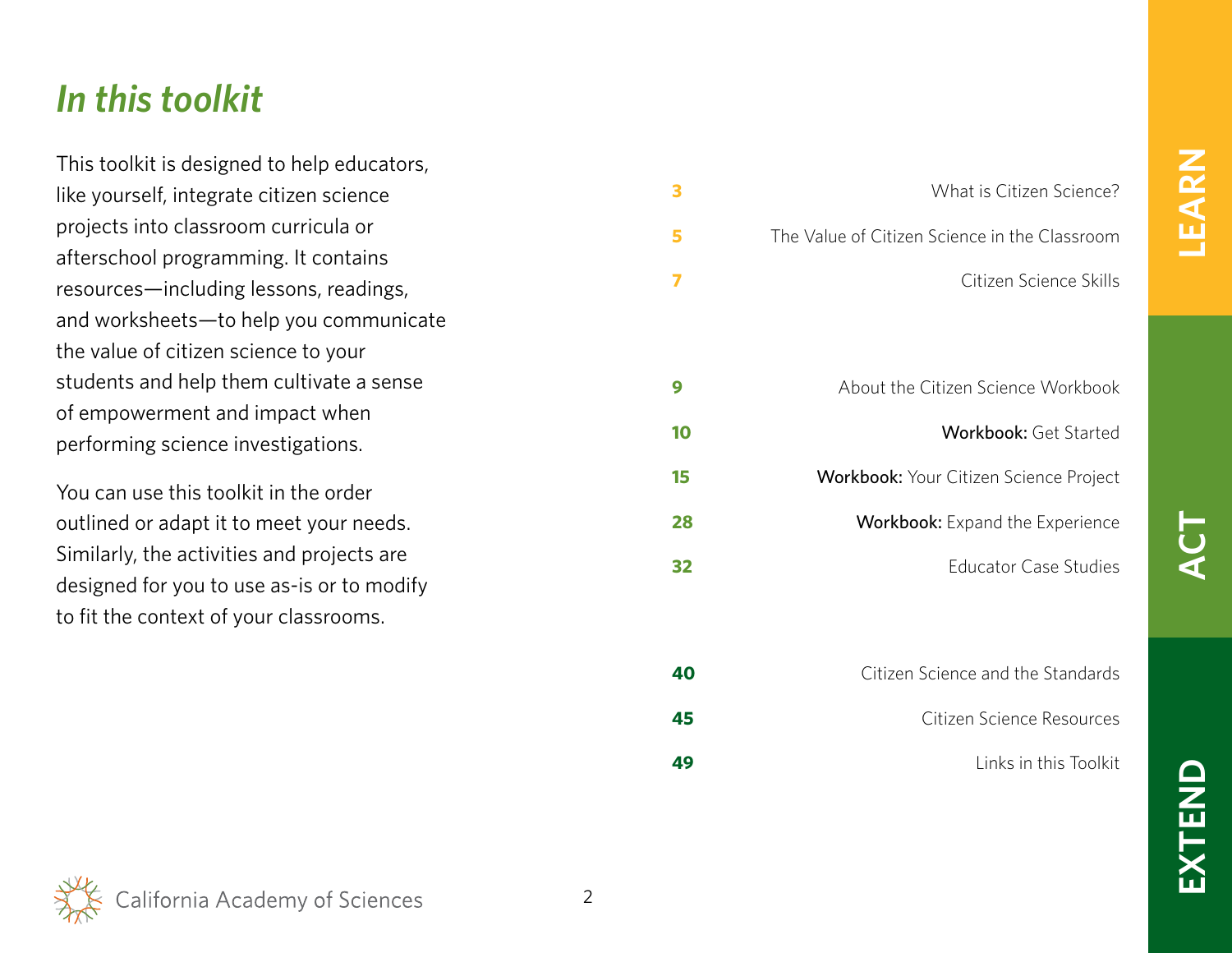## <span id="page-2-0"></span>**What is Citizen Science?**

Citizen science is a process by which anyone can take an active role in scientific discovery. Harnessing a collective curiosity and employing common technology, citizen scientists work with professional researchers to learn about our world more quickly and comprehensively than ever before. Projects can take many forms: [counting backyard birds to assess climate change](https://www.audubon.org/content/about-great-backyard-bird-count), [searching satellite images for new galaxies](http://www.galaxyzoo.org/), and playing [video games to fight diseases](http://fold.it/portal/) are just a few ways that citizen scientists directly contribute to cutting-edge research spearheaded by universities, museums, and other major institutions.

Some citizen science projects arise when a research team makes a public call for assistance to help answer a question. For example, in July 2007, astronomers faced the task of classifying one million galaxies that had been imaged by the Sloan Digital Sky Survey. They

realized that even if all the astronomers in the world did nothing but classify galaxies for the rest of their lives it would still take 200 years to complete the work, so they created the [Galaxy Zoo](http://www.galaxyzoo.org/) project and invited the public to help. Within 24 hours, they were receiving 70,000 classifications per hour; by the end of the first year, more than 50 million classifications were made by 150,000 people. That meant each galaxy was seen by many different

participants, which helped ensure the classifications were reliable, accurate, and as trustworthy as those made by professional astronomers. Citizen scientists not only correctly identified the shapes and features of the galaxies, but also discovered brandnew astronomical objects and brought to light a whole new class of galaxy. In 2015 alone, citizen scientists contributed over 4.75

million classifications on 200,000 different images of galaxies. These remarkable achievements could not have been made without this tremendous response from the public.

Collaborative efforts like these offer communally beneficial experiences for all involved. The scope of scientists' research is often limited by time, budget, and people power. With the help of citizen scientists, research can be done more quickly, information can be shared more readily, and our knowledge can expand exponentially.

For student participants, the immersive experience of citizen science makes learning fun and offers a clear integration of science understanding with real-world application. Working together, citizen scientists and professional researchers help create a community of more knowledgeable and better-informed community members who can respond quickly and effectively to issues that arise in our rapidly-changing world.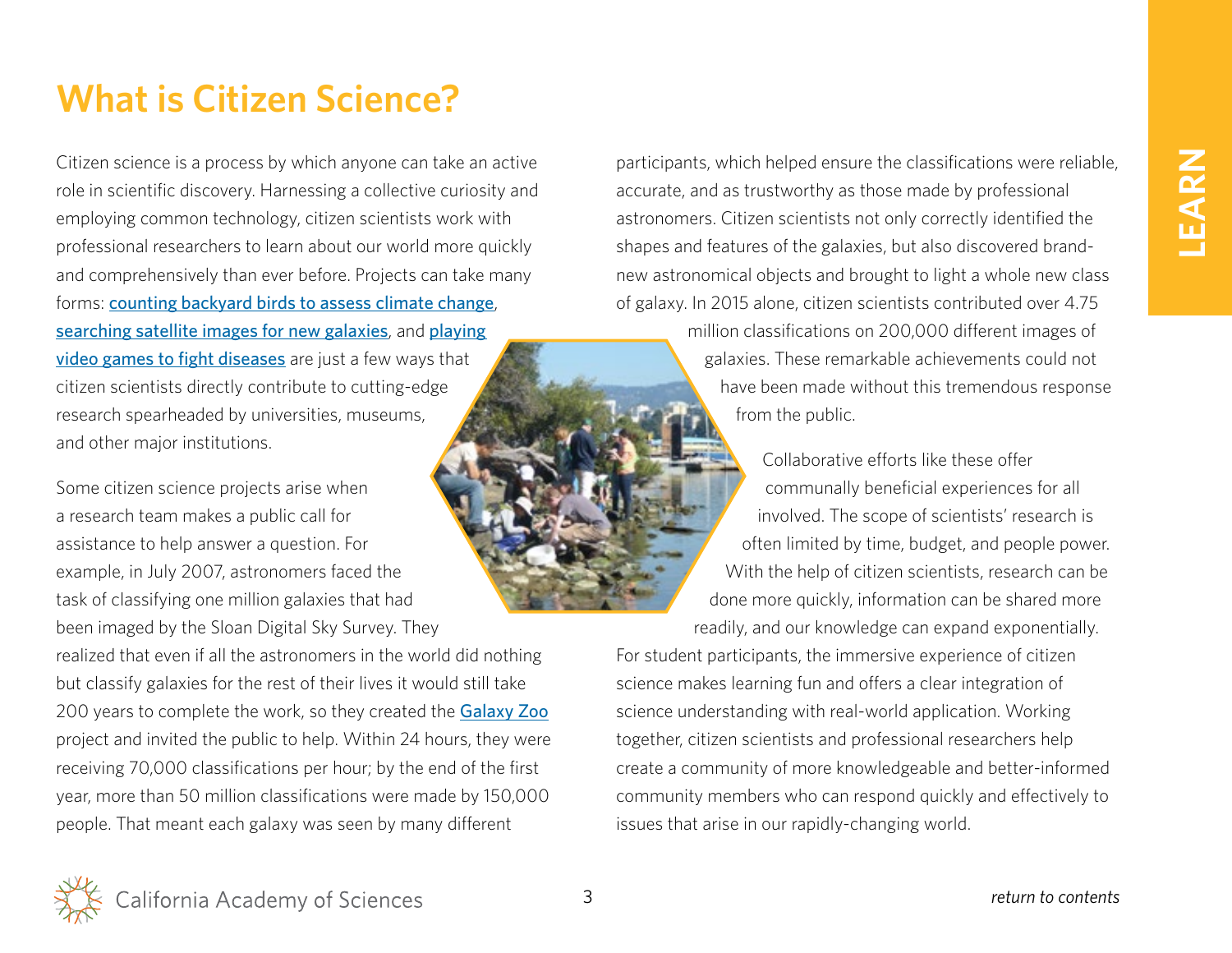## *Some citizen science achievements*

- The nine-spotted ladybug, *Coccinella novemnotata*, is the state insect of New York, but had not been seen since 1982. The species was thought to be extinct until a citizen scientist participating in the **[Lost Ladybug Project](http://www.lostladybug.org/)** rediscovered it in 2011 on a sunflower at an organic farm in Long Island.
- Scientists had been struggling to model an enzyme critical to AIDS research for ten years. Once they brought their problem to the online protein-folding game called **[Foldit](http://fold.it/portal/)**, players found the solution in only three weeks.
- A project called **[Digital Fishers](http://digitalfishers.net/)** invites citizen scientists to help classify organisms seen in videos taken of the seafloor off Vancouver Island. A teenager in Ukraine was watching a clip of a hagfish swimming along, when a whiskery nose suddenly came into frame and slurped it up. His curiosity piqued, the student contacted researchers to ask what he had seen. It turned out to be an elephant seal, but scientists had never before known that they dive so deep or that they eat hagfish!

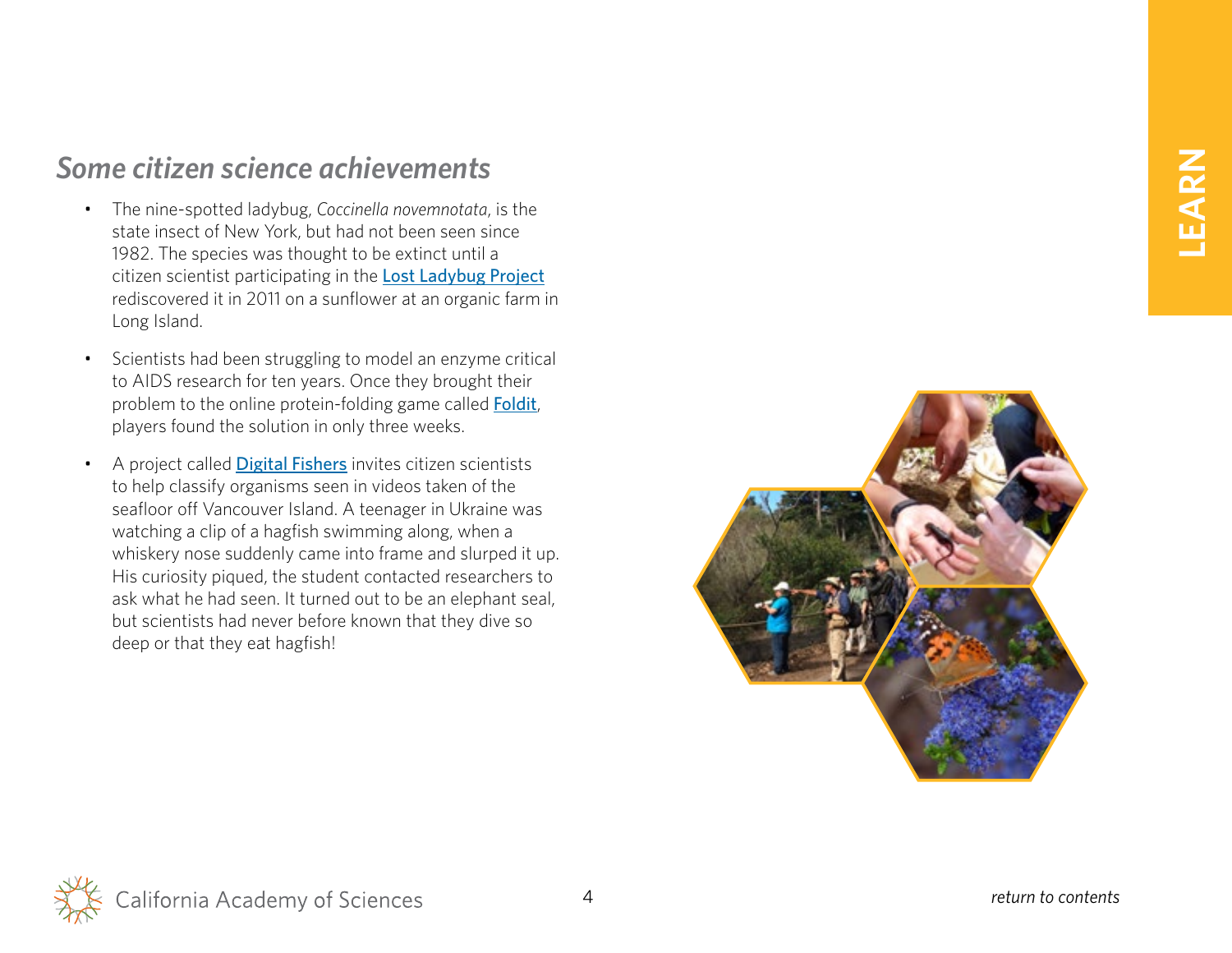## <span id="page-4-0"></span>*The Value of Citizen Science in the Classroom*

*Citizen science fosters scientific literacy by engaging students in meaningful science research that addresses real world issues and leads to scientific advancement. Through direct participation in science inquiry and exploration, students develop critical mindsets about the nature of scientific discovery.* 

#### **Anyone, anywhere can be a scientist.**

Citizen science democratizes the scientific research process by lowering the barriers to entry and raising the impact of civic engagement. Using simple tools and everyday technologies, novices with little expertise living anywhere in the world can make and share critical contributions to authentic investigations. The citizen science experience makes science more accessible, expands the view of science beyond a laboratory, and empowers students to identify as active agents of scientific discovery. Through technology, the impact of participation moves beyond a single classroom or school to a greater civic and scientific community.

#### **There remain unanswered questions in science.**

Scientists have described less than 15% of all the species believed to exist on Earth and we know more about the surface of Mars than we do about our own ocean floor. Though science has made tremendous progress in the effort to understand the diversity of

life and how things work, there is still much to learn, and every thrilling discovery raises equally exhilarating questions. Citizen science gives participants insight and exposure to the idea that there remain mysteries to solve, that the internet does not hold all the answers, and that science is a dynamic and ever-changing process of pursuing curiosity.

## **Science serves society. Society needs a scientifically literate populace.**

Science is a framework and method for the exploration and understanding of how the world works. We rely on scientific knowledge to help identify and solve societal problems. For example, an understanding of decomposition and energy cycles can inform decisions about waste management, and considering chemical interactions can lead to policies that protect our clean water supply. Through citizen science, students strengthen their scientific literacy and use their skills to assess and address real issues.

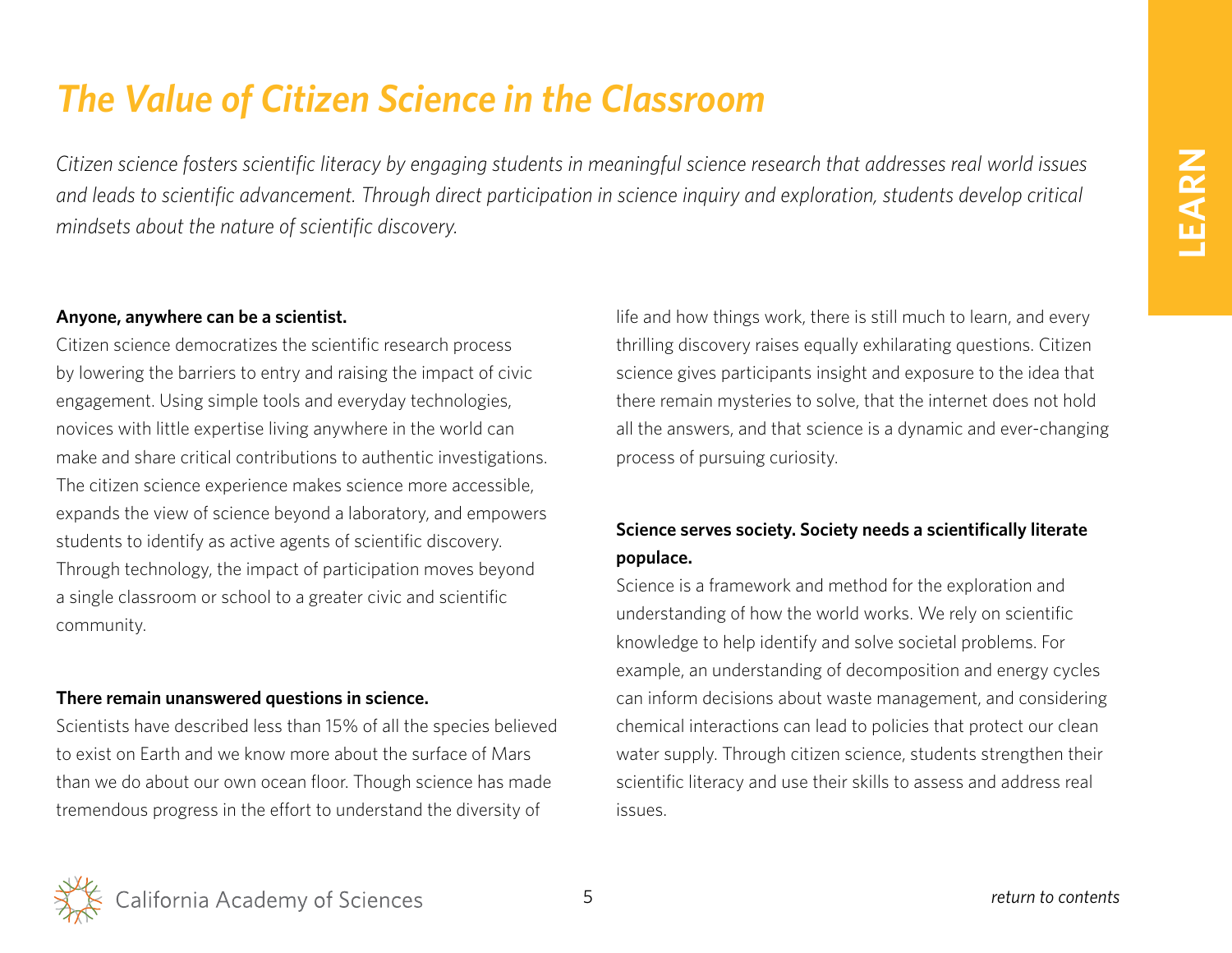#### **Curiosity and fun drive scientific research.**

All that we know about the nature of the universe is a result of human curiosity and agency. Over the course of history, people have posed questions and pursued investigations. Students who participate in citizen science recognize that new scientific discoveries can be made by anyone and that systematic followthrough can yield satisfying results. For many, the process of exploration and discovery is delightful, enthralling, and a tremendous amount of fun. Whether they choose to make science their career or engage in it as a hobby, citizen science provides everyone with the chance to learn about the world while contributing to greater good.

*Supporting the Standards*

By framing citizen science in the context of the scientific inquiry process, projects can support the Next Generation Science Standards (NGSS)'s Scientific Practices and Crosscutting Concepts, as well as some Common Core State Standards (CCSS). For a full explanation, see the Citizen Science & the Standards

#### [section](#page-39-0).

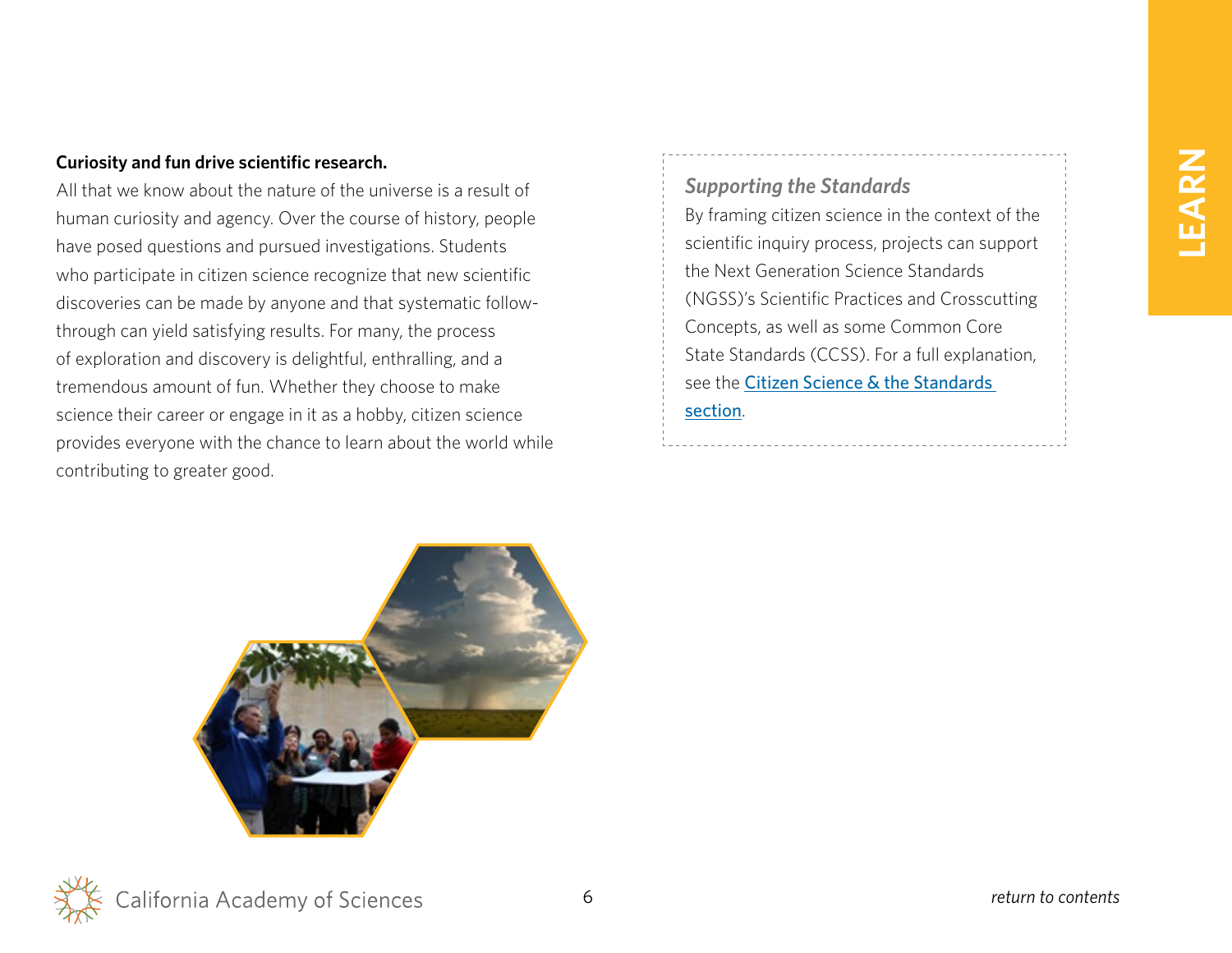## **LEARN**

## <span id="page-6-0"></span>*Citizen Science Skills*

*Citizen science projects emphasize engagement in the process of inquiry rather than rote memorization of facts-based content. Students will carry these foundational skills with them in future pursuits, scientific or otherwise.*



#### **Observing**

All scientific progress begins with observation. Citizen science offers students the chance to recognize the importance of looking closely, slowing down to notice details, identifying patterns, and making connections. Because many citizen science projects rely on the ability to discern differences among similar-looking objects or organisms, students naturally train their eyes to recognize important features. Whether they identify ladybugs in the park or record different types of clouds, citizen scientists use their

observational skills to amass critical data points that inform authentic research.

#### **Questioning**

As they make observations and gather data, students can be guided to think critically about their findings and begin to ask questions. For example, in searching for the sixteen focal species of the [Celebrate Urban Birds](http://celebrateurbanbirds.org/) project, students may wonder why they find an abundance of pigeons in their schoolyard but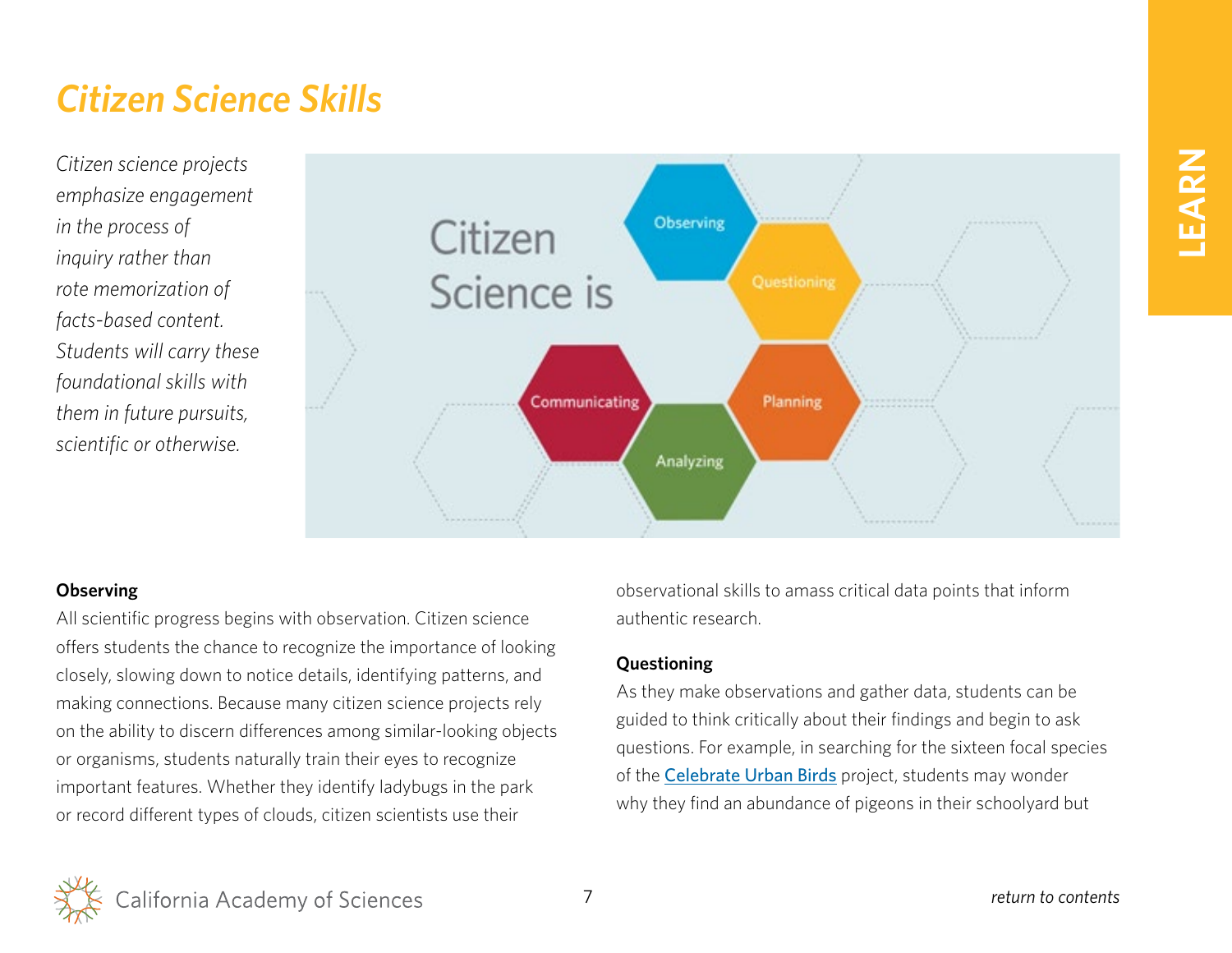very few pelicans. They might develop a hypothesis and design a testable question to determine reasons for this. As always, additional observations will answer some questions, while raising new ones. Through citizen science, students will learn firsthand that science is not a linear process, and that questions and hypotheses may arise and be revised over and over again.

#### **Planning**

To successfully participate in a citizen science project, the class will need a realistic, comprehensive plan. Will students work individually or in groups? How will they collect and record their data? Putting the power of decision-making into the hands of the students will allow them to take ownership of their experience and feel empowered to troubleshoot obstacles.

Citizen science projects also provide the opportunity to explore different data collection methods by considering what information is necessary to answer the question at hand. For example, how will they determine how much data to collect? What kind of information is most relevant? This is a chance to discuss how students can make sure their data are accurate, and what evidence would allow them to defend their findings.

#### **Analyzing**

Through citizen science, students can learn how to analyze, interpret, and critically extract meaning from information. A strong command of how to examine data will allow students to support or challenge hypotheses, defend scientific conclusions, and develop an understanding of how science can inform everyday choices. Whether students collect their own data or mine data contributed by others, they will have the opportunity to explore multiple perspectives, employ logical reasoning, and build understanding from evidence.

#### **Communicating**

The power of scientific discovery rests on its ability to impact scientific understanding, public policy, and social culture. To garner support and foster change, scientists must communicate the implications of their findings in a clear and effective manner. Once students analyze and interpret their data, they can begin to construct scientific arguments and share them with classmates, family members, community members, and even local policymakers.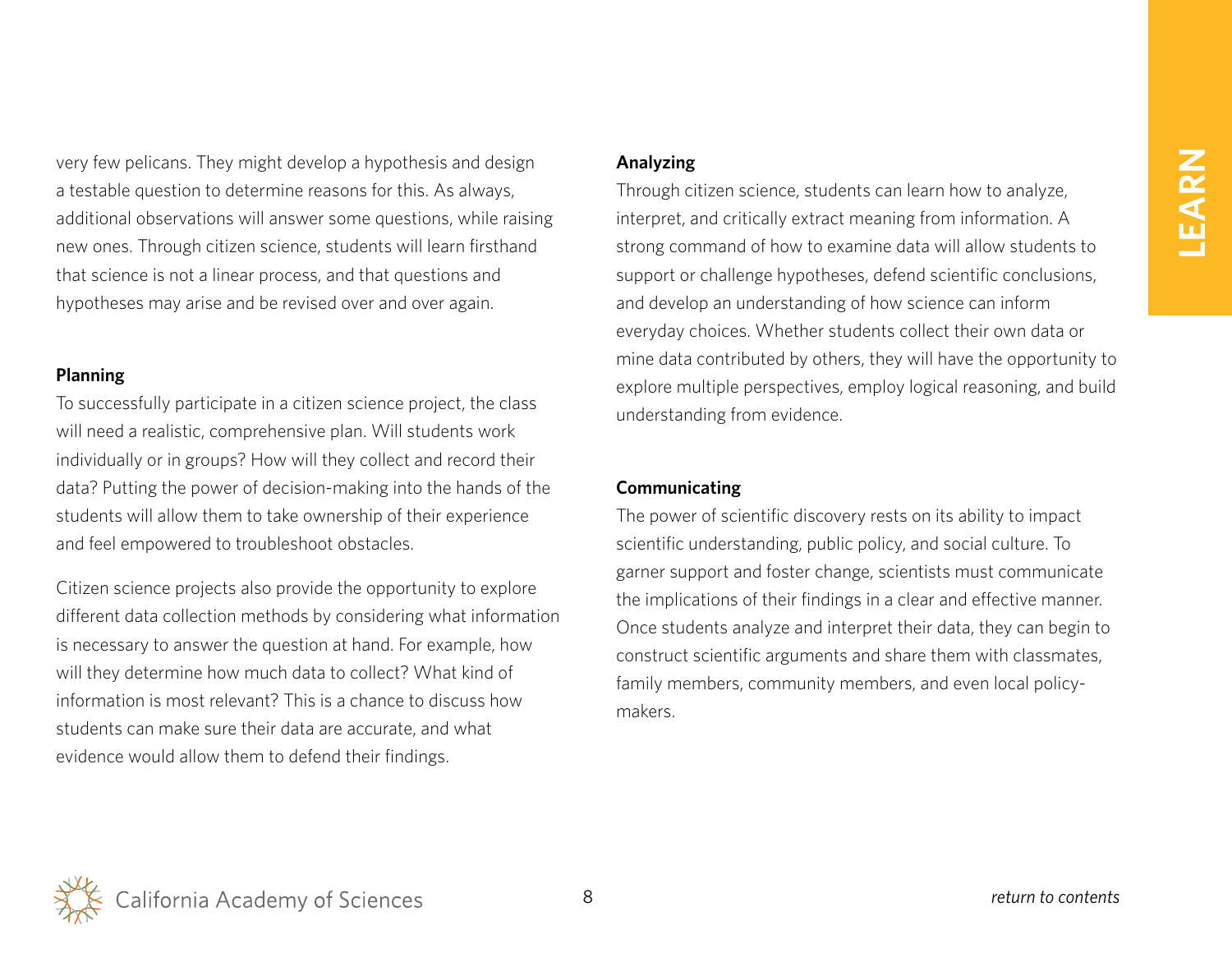## <span id="page-8-0"></span>*About the Citizen Science Workbook*

The following section is a workbook designed to walk you through the process of planning and carrying out a citizen science project with your students.

Meaningfully integrating citizen science into the classroom requires guiding students through the full cycle of scientific inquiry. Throughout the workbook, you will develop ways to explain citizen science, select and carry out a project, and extend the experience. You will also find tips and tools to

Do Citizen Act Science Learn **Extend** 

assess progress and understanding. Successful assessments highlight not only what the students have learned, but let them identify topic areas to focus on for better understanding or further inquiry.

There is no one approach that will work with every class, so use the tools and activities outlined in whatever way best suits your needs.

*How to use the interactive workbook*

- 1. Print or download a copy of this PDF.
- 2. Open it using **[Adobe Acrobat Reader](https://get.adobe.com/reader/)** (or a similar program that allows you to fill out PDFs).
- 3. Add your thoughts and notes in text boxes or create your own comment boxes.
- 4. Save.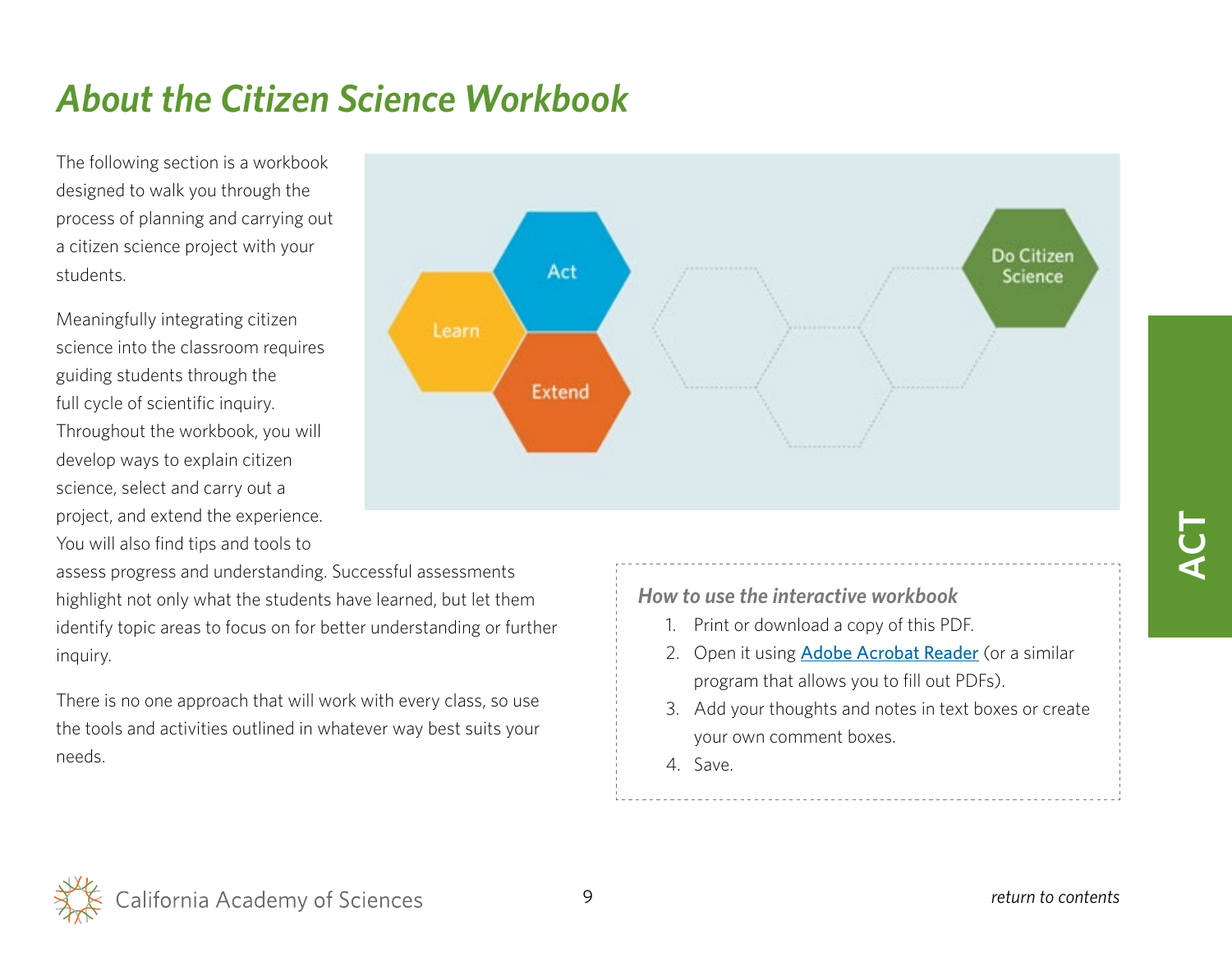<span id="page-9-0"></span>Integrating citizen science into the formal classroom presents both an opportunity and a challenge. Outside of school, citizen science is an interest-driven experience, fueled by self-motivation and passion. Citizen scientists channel their love of learning into active civic engagement by choosing to spend their free time [collecting dead bees](https://www.zombeewatch.org/) or [documenting the biodiversity of intertidal](http://www.inaturalist.org/projects/intertidal-biodiversity-survey-at-pillar-point)  [reefs](http://www.inaturalist.org/projects/intertidal-biodiversity-survey-at-pillar-point) to better understand and protect our planet. As a mandatory assignment within an academic curriculum, citizen science may not hold the same intrinsic allure for middle and high school students. Providing context will help your students understand the relevance of citizen science and recognize the value of their role.

Citizen science is real, practical, and authentic work: it exists to answer genuine questions and overcome true limitations. In these ways and others, citizen science has the potential to radically transform science education. Without this context, a citizen science project may seem no different from the typical school experience.

## *In this section*

- [Set the stage](#page-10-0)
- [Explore preconceived notions of "science" and "scientists"](#page-11-0)
- [Why do scientists want us to do their work?](#page-12-0)
- [Assessment Check-in #1](#page-13-0)



## $CT$  workbook ACT | **workbook**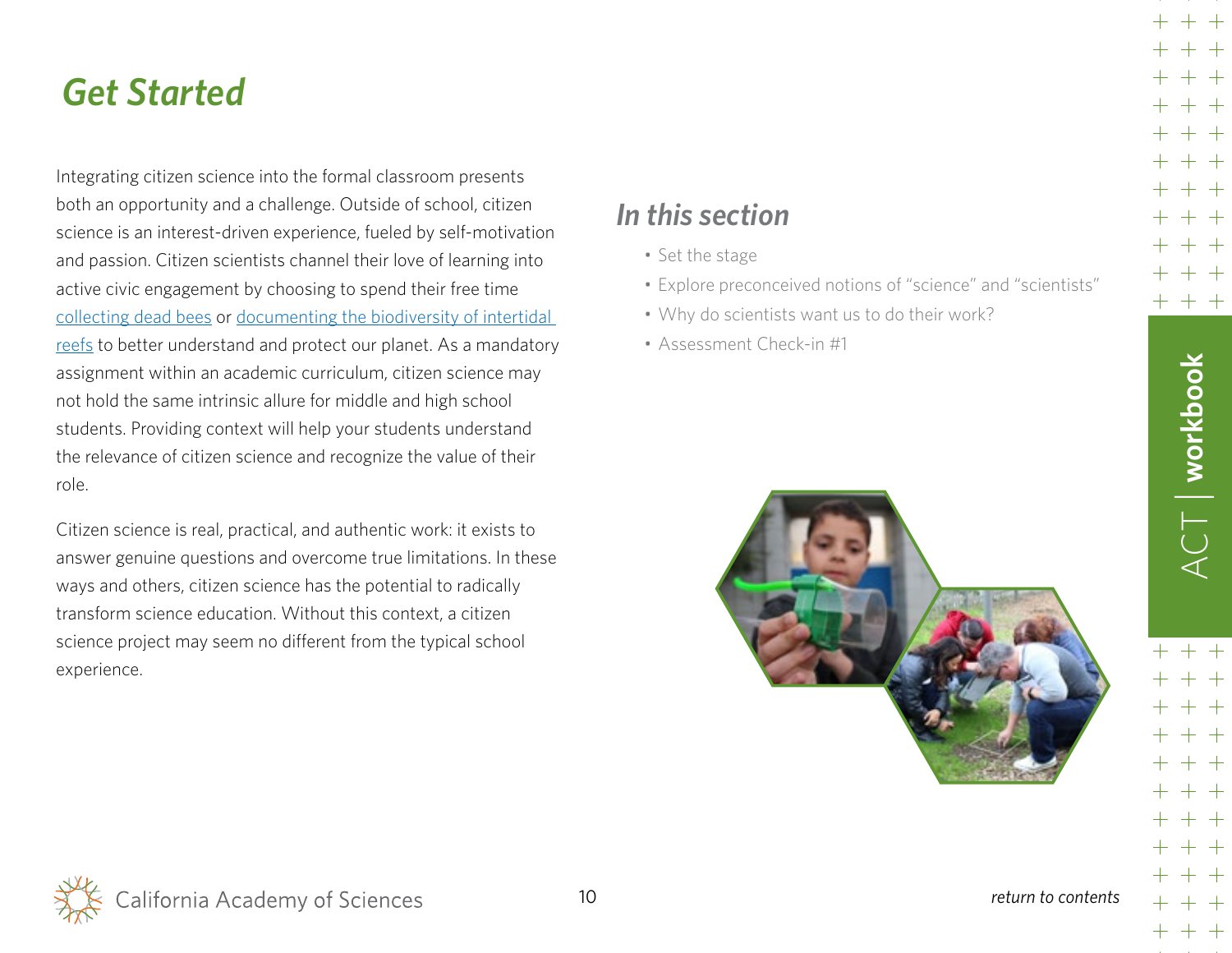## <span id="page-10-0"></span>*Set the stage*

Students may need to be guided through a process of framing to understand the significance of the scientific question they are answering and the relevance it holds in their own lives.

#### **Take a minute to consider what you want students to take away from the experience:**

| $\bullet$ | What is citizen science?                                                                                                  |
|-----------|---------------------------------------------------------------------------------------------------------------------------|
| $\bullet$ | Why is it important?                                                                                                      |
| $\bullet$ | What might be fun about it?                                                                                               |
| $\bullet$ | What might be challenging and why is it worth the struggle?                                                               |
| ٠         |                                                                                                                           |
|           |                                                                                                                           |
|           |                                                                                                                           |
|           |                                                                                                                           |
|           |                                                                                                                           |
|           |                                                                                                                           |
|           | Some activities to get students started include:                                                                          |
|           | Convince Me - Persuade someone to take action on an issue you care about.<br>$\bullet$                                    |
|           | Produce a Citizen Science Video - Understand and articulate what citizen science is and why it is important.<br>$\bullet$ |
|           |                                                                                                                           |

California Academy of Sciences

ACT | **workbook**

 $+ +$  $+\;+\;$  $+$   $\ +$  $+ +$  $+$   $+$ - +  $++$  $+$  $+$ 

 $+$ 

 $+ + +$ 

 $ACT$  | workbook

 $+$  +

 $+ +$  $++$  $++$  $+$  +

 $++$ 

 $++$ 

 $+ +$ 

 $++$  $++$  $+ +$ 

 $+$ 

 $+$ 

 $\pm$ 

 $+$ 

 $\pm$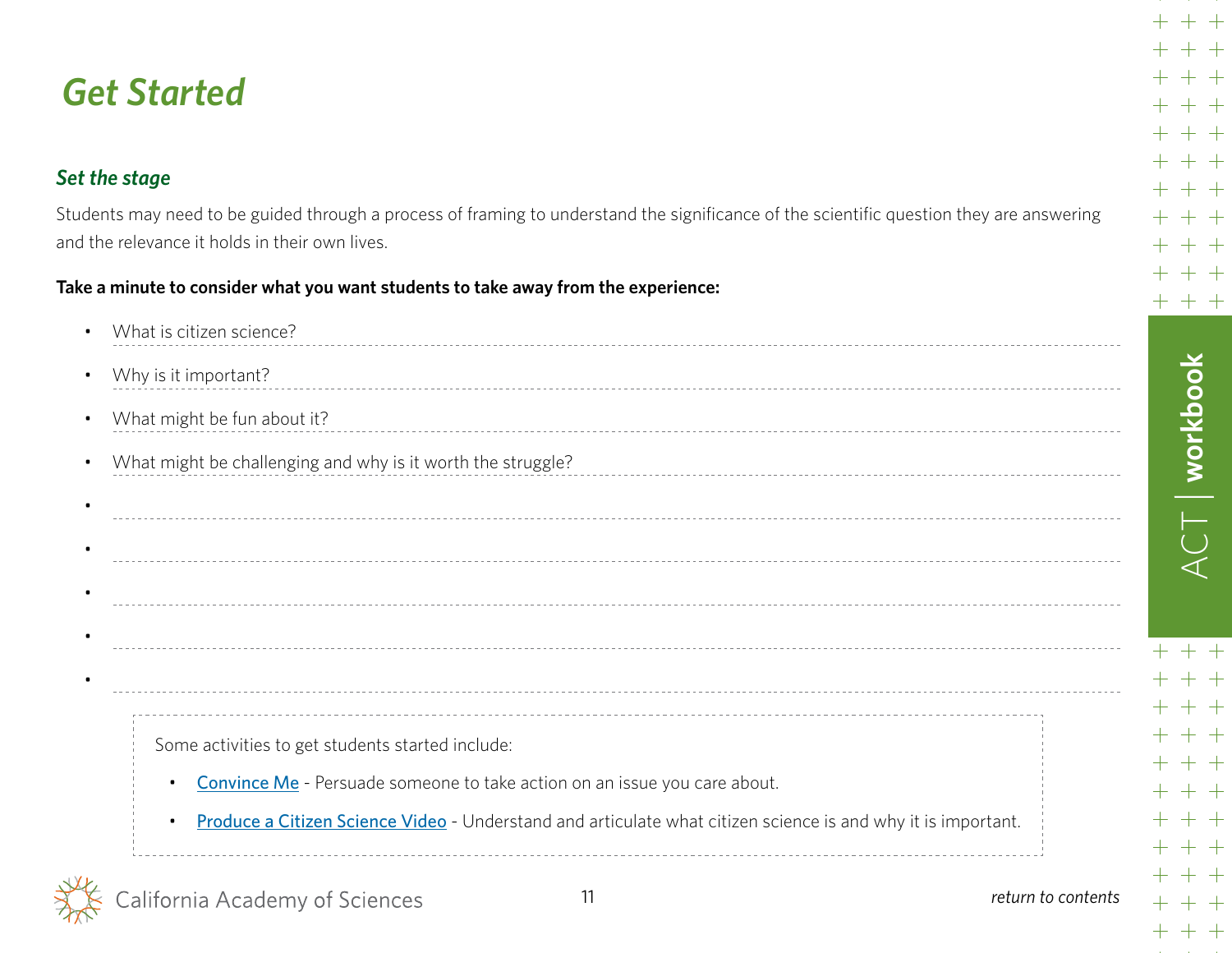## <span id="page-11-0"></span>*Explore preconceived notions of "science" and "scientists"*

One way to frame citizen science is through ideas about what science is and what scientists do. Stereotypes often lead to misconceptions that all scientists wear white coats in a lab full of beakers.

Start the discussion with the **[Draw a Scientist](https://www.calacademy.org/educators/lesson-plans/draw-a-scientist)** activity and have students explain their work.

#### **Prepare to guide a discussion that addresses these notions and helps shift your students' mindsets by adding to the table below:**

| Ask                                                                                                       | Be prepared with                                                                                                                                                   |
|-----------------------------------------------------------------------------------------------------------|--------------------------------------------------------------------------------------------------------------------------------------------------------------------|
| Where does science happen? What do scientists look like? What<br>does a scientist do?                     | Examples of non-laboratory science and the scientists who do<br>that work, for example: ecology, zoology, marine biology, geology,<br>astronomy, climatology, etc. |
| What might be interesting about those areas of research? What<br>might be fun about that type of science? | Examples of citizen science and citizen scientists to enforce the<br>notion that anyone can be a scientist, and that science is both<br>work and play.             |
|                                                                                                           |                                                                                                                                                                    |
|                                                                                                           |                                                                                                                                                                    |
|                                                                                                           |                                                                                                                                                                    |
|                                                                                                           |                                                                                                                                                                    |
|                                                                                                           |                                                                                                                                                                    |
| alifornia Academy of Sciences                                                                             | 12<br>return to contents                                                                                                                                           |

ACT | **workbook**

 $+ +$  $+ +$  $+ +$  $+ +$ 

 $++$  $+\ +$  $+ +$ 

 $+$   $+$  $+ +$  $+ +$ 

 $+ + +$ 

 $\pm$ 

 $+$ 

 $ACT$  workbook

 $+$  +

 $+ +$  $++$ 

 $++$ 

 $+ +$ 

 $++$ 

 $+$  +

 $++$ 

 $+ +$  $+ +$ 

 $+ +$ 

 $+$ 

┼

 $\pm$ 

 $+$ 

 $+$ 

 $\pm$ 

 $+$ 

 $+$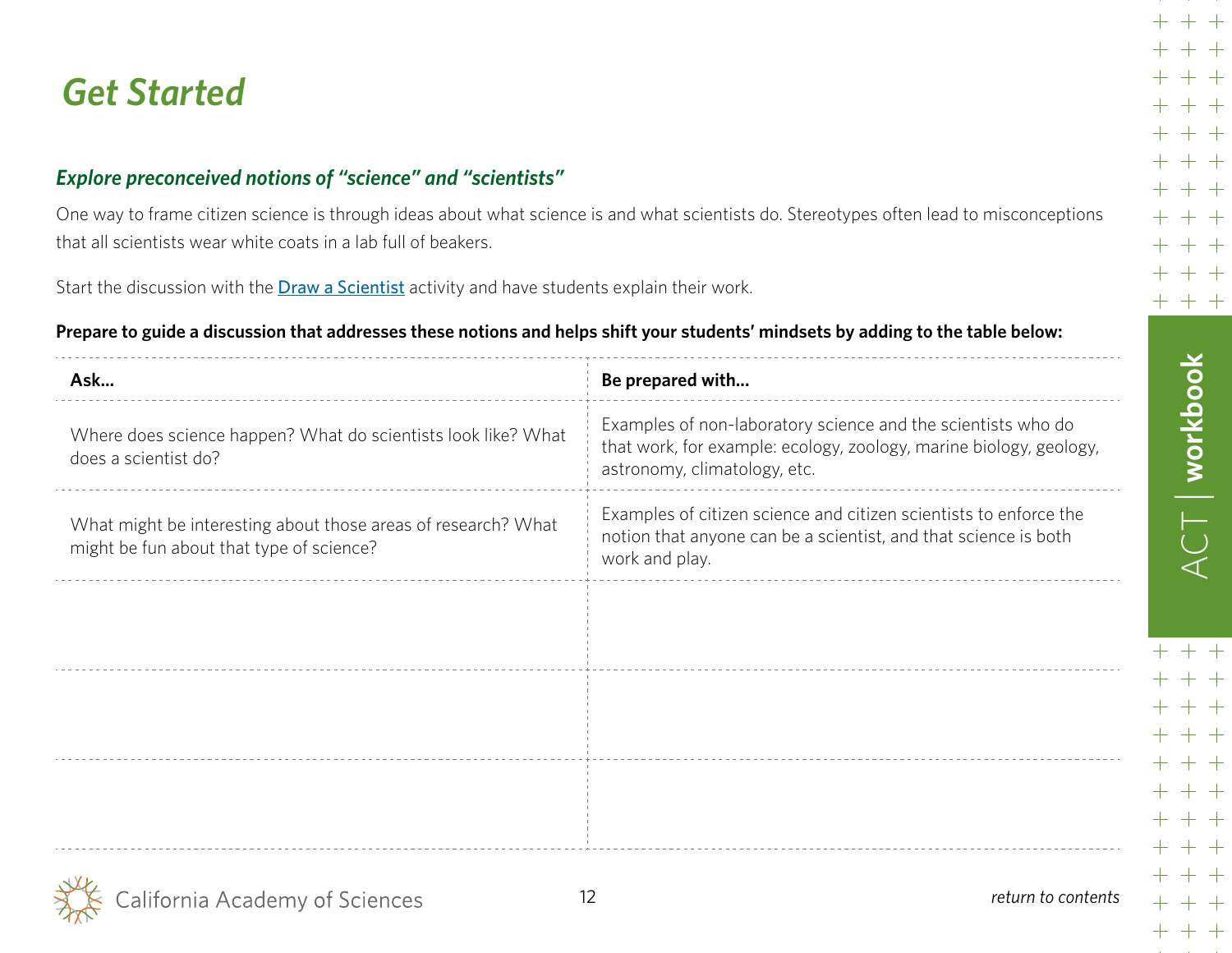## <span id="page-12-0"></span>*Why do scientists want us to do their work?*

This question may come up when talking about citizen science with your students. Focus on scale: one scientist may be able to do research in one area, but what if s/he has a question about species that are distributed throughout North America, or even globally? What if s/he has a question that requires a lot of

data? What if s/he's already collected hundreds of thousands or even millions of photographs and needs information from each one? Citizen science is a chance for people to help answer BIG scientific questions, while doing something that interests them.



**Brainstorm other questions that you have or you anticipate your students will have. Then consider how you would respond.**



ACT | **workbook**

 $+ +$ 

 $+ + +$ 

 $ACT$  | workbook

 $++$ 

 $++$ 

 $+ +$  $++$  $+ +$ 

 $++$  $+ +$ 

 $\pm$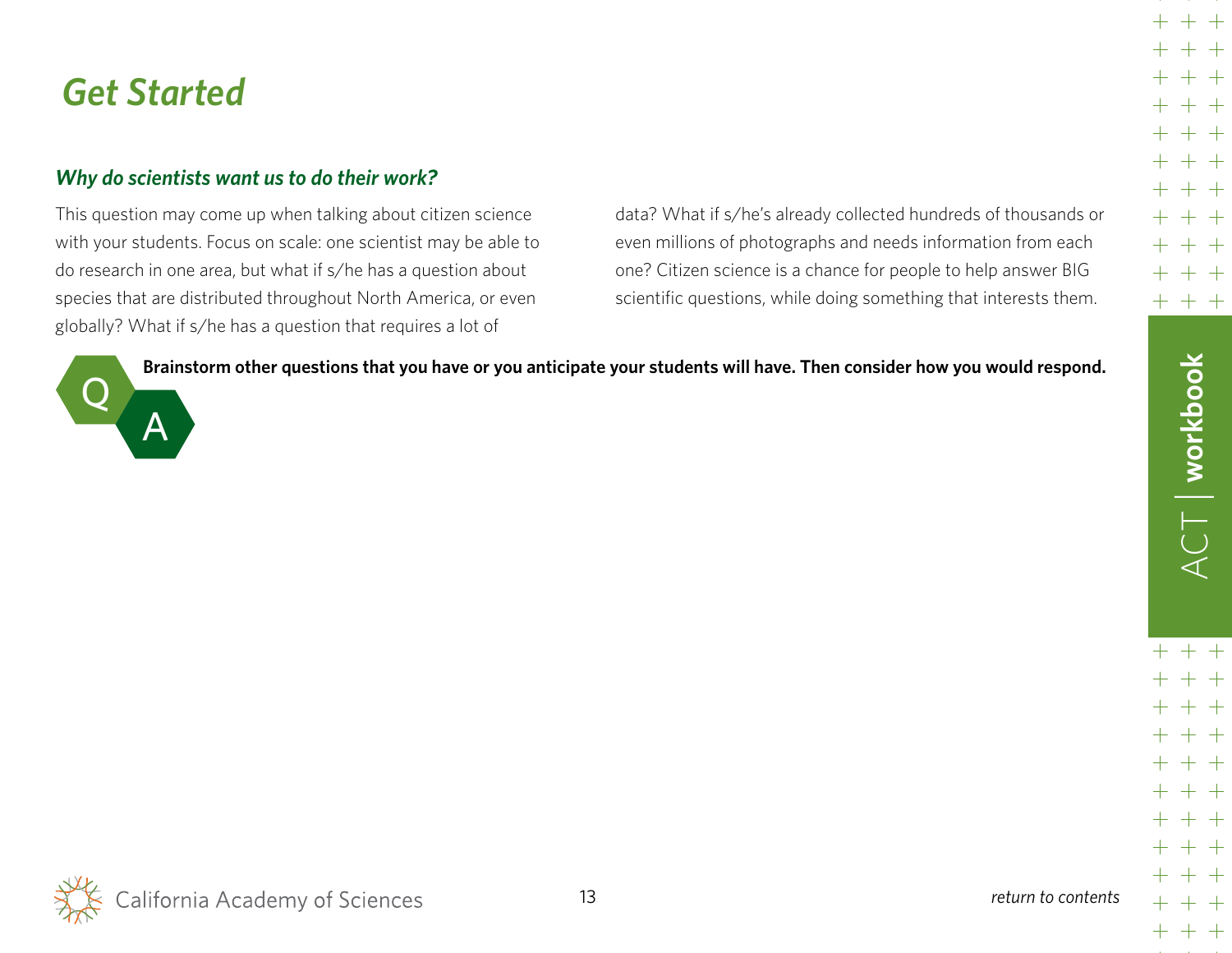## <span id="page-13-0"></span>*Assessment Check-in #1*

Assessments can and should be administered both during (formative) and at the culmination of the learning experience (summative). This allows for changes in teaching tactics to ensure students are getting a full and comprehensive experience through citizen science. This is especially critical while teaching the science inquiry process, since each part is related to all other parts. For example, if students are unable to articulate the question they are helping to answer through citizen science, they lose the key lens through which to view and understand their experience.

Tools to help build your own rubric and assessment:

- [The Buck Institute's Rubric for Rubrics](https://goo.gl/mw9kyb) is an excellent source for designing a rubric to fit your needs.
- **[Creating Authentic Assessments](http://www.nea.org/tools/lessons/57730.htm)** is also a helpful resource.

#### **Create a rough rubric for evaluating your students' understanding of the value of citizen science and their role as scientists.**

| Criteria             | 1 - Approaches Expectations | 2 - Meets Expectations | 3 - Exceeds Expectations |
|----------------------|-----------------------------|------------------------|--------------------------|
|                      |                             |                        |                          |
|                      |                             |                        |                          |
|                      |                             |                        |                          |
|                      |                             |                        |                          |
|                      |                             |                        |                          |
|                      |                             |                        |                          |
|                      |                             |                        |                          |
| $\sim$ $\sim$ $\sim$ |                             |                        |                          |



ACT | **workbook**

 $+~+~+$ 

 $\supseteq$   $\Big\vert$  workbook

 $+ +$ 

 $+\ +$  $++$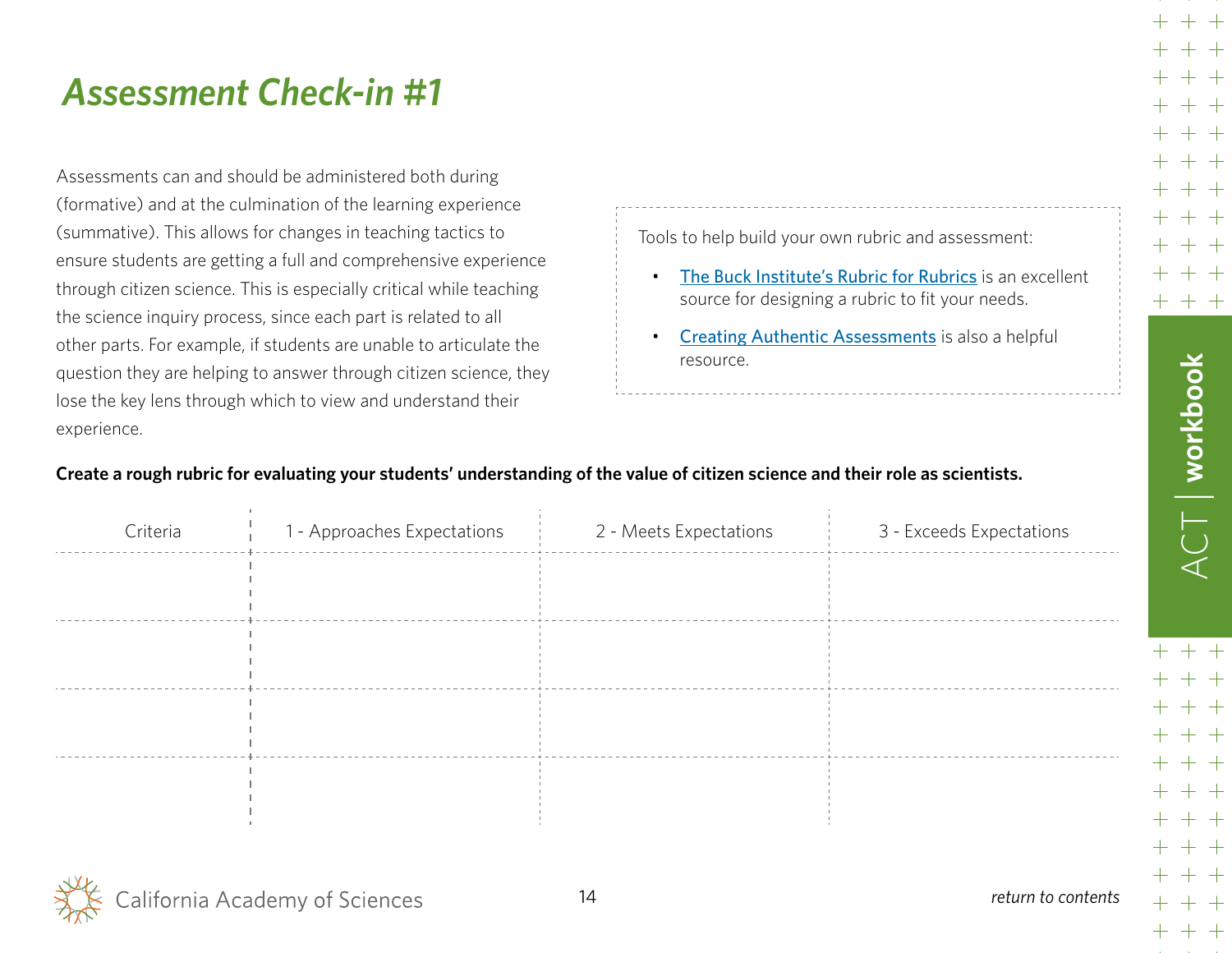<span id="page-14-0"></span>While participating in an existing citizen science project may seem straightforward, having a clear vision of how citizen science fits into the larger science inquiry process is key to maximizing the learning potential and success of the project. This could seem like a daunting task, especially when working with a citizen science project that may still be unfamiliar.

There are many ways to select a citizen science project. You can choose the project that your students are going to participate in, your students could select a project that interests them, or you could give your students a suite of projects to choose from. No matter how the project is chosen, there are some important things to keep in mind that can facilitate the selection process and make the project easier to execute with your class.



## *In this section*

- 16 [Select a project](#page-15-0)
	- [Define goals and constraints](#page-15-0)
	- [What will excite your students?](#page-16-0)
	- [Assessment Check-in #2](#page-18-0)
- 20 [Plan your project](#page-19-0)
	- [Utilize existing resources](#page-19-0)
	- [Prepare students](#page-19-0)
	- [Skill building](#page-20-0)
	- [Assessment Check-in #3](#page-22-0)
- 24 [Get organized](#page-23-0)
	- [Create a timeline](#page-23-0)
	- [Assign jobs](#page-24-0)
	- [Gather tools](#page-24-0)
	- [Make a checklist](#page-25-0)
	- [Assessment Check-in #4](#page-26-0)

 $ACT$  | workbook ACT | **workbook**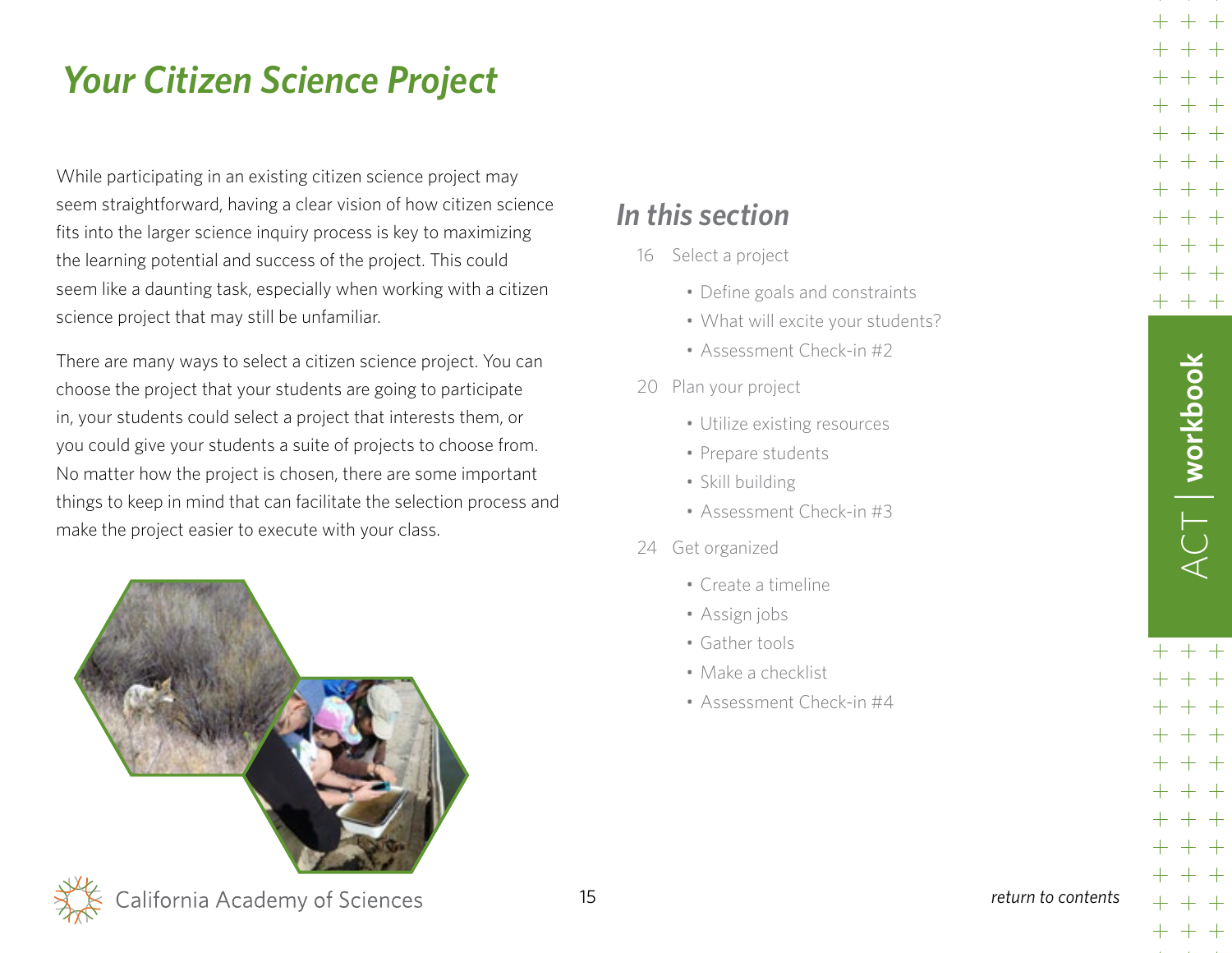<span id="page-15-0"></span>**Select a project**

#### *Define goals and constraints*

To preserve the interest-driven nature of citizen science and foster ownership, allow students to participate in the project selection process wherever possible. Clear parameters will ensure the academic integrity and logistic feasibility of the project, while a range of options will offer the chance for students to connect with a cause that is personally meaningful to them. You may wish to articulate specific requirements and the resources available, or provide broader guidelines, placing the onus on students to develop the plan.

#### *Consider COPPA*

The [Children's Online Privacy Protection Act \(COPPA\)](http://www.coppa.org/) is designed to protect the personal information of anyone under 13 years old. If you're planning to participate in a citizen science project that has an online or app-based component, check the project's policies about COPPA. Your students may need to get parental permission, create one login for the entire class, or be able to create their own accounts.

• [Keeping the Kids Involved: A Look at COPPA and Citizen](http://scistarter.com/blog/2014/01/keeping-kids-involved-look-coppa-citizen-science/#sthash.E7NPKW2P.dpbs)  **[Science](http://scistarter.com/blog/2014/01/keeping-kids-involved-look-coppa-citizen-science/#sthash.E7NPKW2P.dpbs)** 

**Before involving your students, define some of your goals and constraints:**

| Goals                                                                                  | <b>Constraints</b>                                                                       |
|----------------------------------------------------------------------------------------|------------------------------------------------------------------------------------------|
| (curricular or academic<br>goals, content areas, inquiry<br>skills, field trips, etc.) | (technology, budget, ability<br>to travel, length of project,<br>materials, COPPA, etc.) |
|                                                                                        |                                                                                          |
| .                                                                                      |                                                                                          |
| -----------------------------                                                          |                                                                                          |
|                                                                                        |                                                                                          |
|                                                                                        | .                                                                                        |
|                                                                                        |                                                                                          |
|                                                                                        |                                                                                          |
|                                                                                        |                                                                                          |
|                                                                                        | .                                                                                        |
| .                                                                                      |                                                                                          |
|                                                                                        |                                                                                          |
|                                                                                        |                                                                                          |
|                                                                                        |                                                                                          |
|                                                                                        |                                                                                          |



ACT | **workbook**

 $+~+~+$ 

 $T$  workbook

 $++$ 

 $++$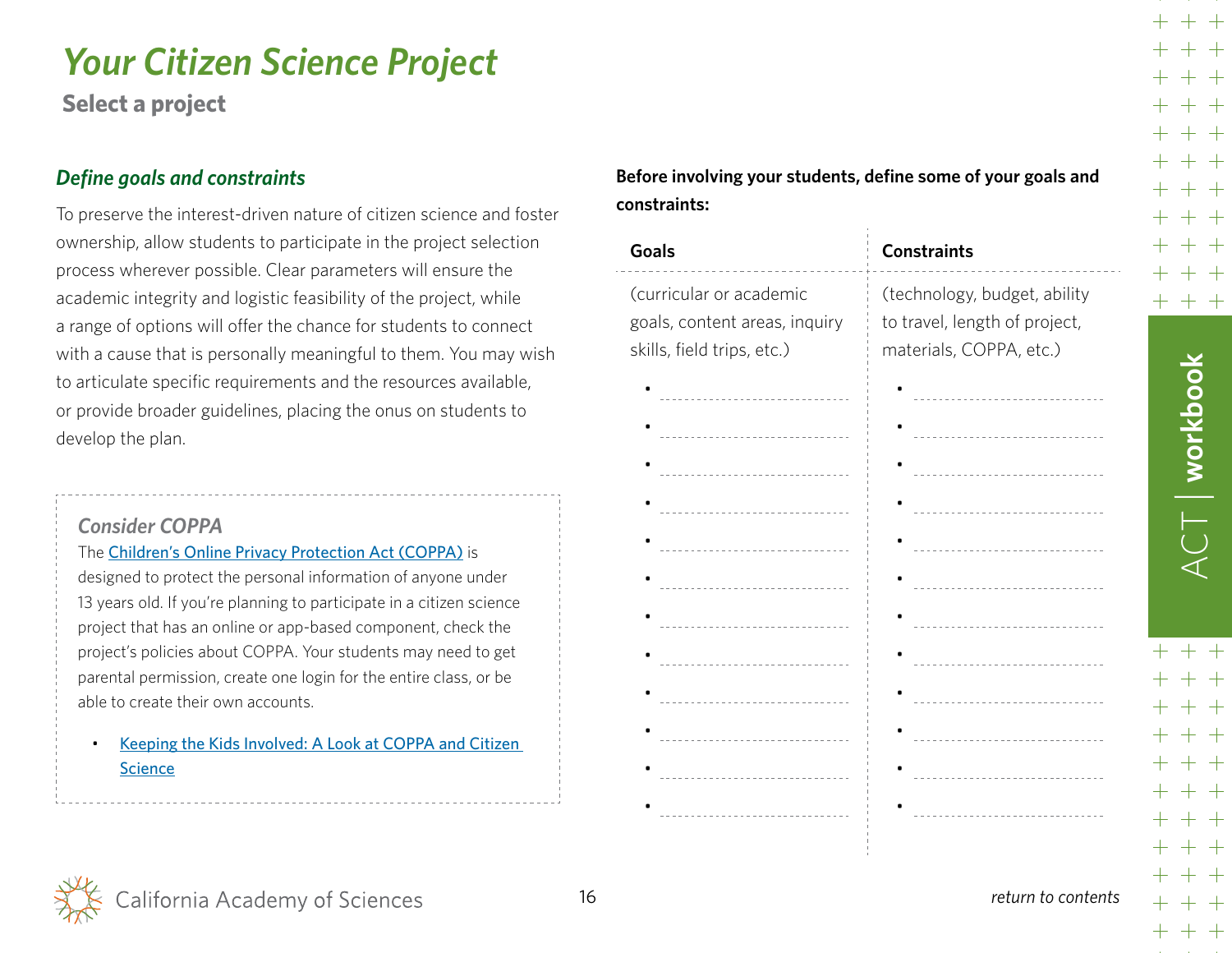<span id="page-16-0"></span>**Select a project**

#### *What will excite your students?*

Keep in mind that different citizen science projects will be compelling to different types of learners. Some might be interested in the subject matter of the project, while others might be more engaged by the tools used to participate.

Your educational setting is another important factor when deciding on a citizen science project. To learn how other educators have selected and implemented citizen science to match their setting, see the [Educator Case Studies](#page-31-0) section.

You can explore possible projects at **[scistarter.com](http://scistarter.com/)**. Be sure to look at what curricular materials and background resources the project itself provides.

Tools to help you and your students narrow in on a project:

- [Pros vs Cons](https://www.calacademy.org/educators/lesson-plans/pros-vs-cons) Analyze and compare a group of ideas.
- [What Project Should We Pick?](http://goo.gl/5r7iEm) (PDF) This template is designed to help students find projects that fit within the constraints/requirements of the class, as determined by the teacher. The teacher should fill out the left column of the table; the students will fill in the remaining columns. See an example [here](http://goo.gl/Roh43m).

Or, California Academy of Sciences has created lesson plans to support your implementation of several citizen science projects.

- [Big City Birds](https://www.calacademy.org/educators/lesson-plans/big-city-birds) Join a community of citizen scientists working to understand how different environments influence the location of city birds.
- [Seasons of Change](https://www.calacademy.org/educators/lesson-plans/seasons-of-change) Learn about and investigate seasonal changes in plants to help scientists understand how climate change is affecting the timing of phenological events.
- [Galaxy Zoo-keeper Training](https://www.calacademy.org/educators/lesson-plans/galaxy-zoo-keeper-training) Join a community of over one million online citizen scientists working with astronomers to understand galaxy formation by classifying galaxies according to their shapes and characteristics.
- **[Explore, Explain, and Sustain Life](https://www.calacademy.org/educators/lesson-plans/explore-explain-and-sustain-life) Join forces with** everyday people from around the world to explore, explain, and sustain life on this planet, starting with the biodiversity of your schoolyard.
- [Choose Your Own Adventure in Citizen Science](https://www.calacademy.org/educators/lesson-plans/choose-your-own-citizen-science-project) Thoughtfully determine what citizen science project to participate in and then to join that community to help answer a scientific question.

**Use the table on the next page to organize your thoughts about possible projects.**



ACT | **workbook**

 $ACT$  | workbook

 $+ + +$ 

 $+ + +$ 

 $+ +$  $+ +$  $+ +$  $+ +$  $+ +$  $+ + +$ 

> $++$  $++$  $+ +$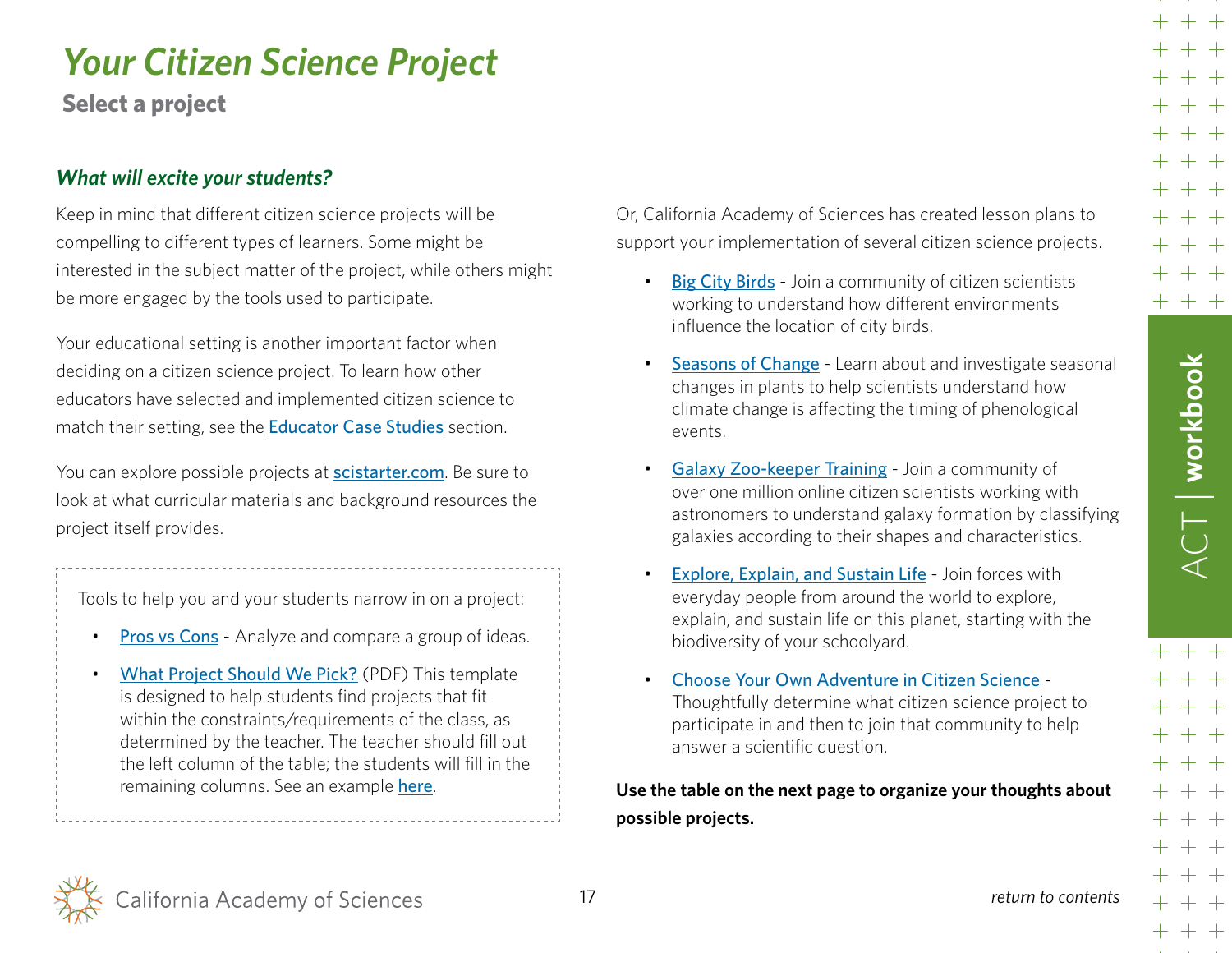**Select a project**

#### **Compare possible projects to propose to your students.**

| Citizen Science<br>Projects and<br><b>Inquiry Skills</b> | Making Observations | Questioning,<br>hypothesizing, and<br>modeling | Developing a plan | Investigating and<br>gathering data | Analyzing,<br>interpreting, and<br>thinking critically | Organizing evidence<br>and communicating<br>results |
|----------------------------------------------------------|---------------------|------------------------------------------------|-------------------|-------------------------------------|--------------------------------------------------------|-----------------------------------------------------|
| Celebrate Urban<br>Birds                                 |                     |                                                |                   |                                     |                                                        |                                                     |
| Galaxy Zoo                                               |                     |                                                |                   |                                     |                                                        |                                                     |
| Project BudBurst                                         |                     |                                                |                   |                                     |                                                        |                                                     |
| Create a Project on<br>iNaturalist                       |                     |                                                |                   |                                     |                                                        |                                                     |
|                                                          |                     |                                                |                   |                                     |                                                        |                                                     |
|                                                          |                     |                                                |                   |                                     |                                                        |                                                     |
|                                                          |                     |                                                |                   |                                     |                                                        |                                                     |
|                                                          |                     |                                                |                   |                                     |                                                        |                                                     |



 $ACT$  | workbook ACT | **workbook**  $+ +$  $++$  $+ +$  $++$  $++$  $++$  $+ +$  $++$ 

 $+ +$ 

 $++$ 

 $+ + +$ 

 $+$ 

 $\pm$  $\pm$ 

 $+$ 

 $\pm$ 

 $\pm$ 

 $+$ 

 $\pm$ 

 $+$ 

 $+$  +

 $++$ 

 $++$  $+ +$ 

 $+$  +

 $++$ 

 $+$  +

 $+ +$ 

 $+ +$ 

 $+ +$  $+ + +$ 

 $+$ 

 $+$ 

 $+$ 

 $+$ 

 $+$  $+$ 

 $+$ 

 $+$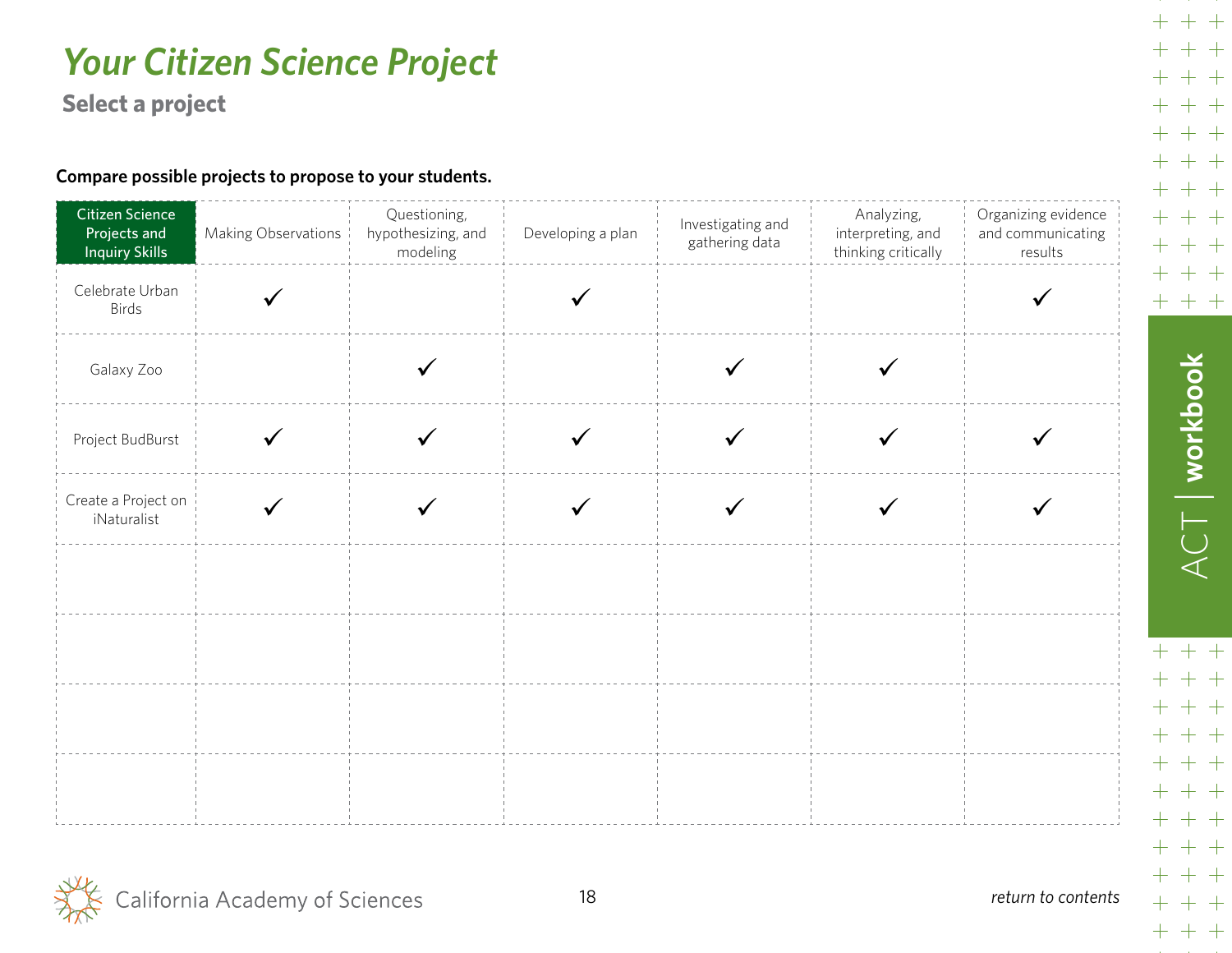## <span id="page-18-0"></span>*Assessment Check-in #2*

#### **Check that students understand what project they have chosen and record their summary here:**

| "We chose to participate in the _____<br>(project name)                                                                                                                                                                                                                                                                                                                                                                                                                                                                                    | project. We will be studying<br>bv<br>(research topic/question)<br>$^{\prime\prime}$                                                                                                                                                                                                                                                                                                                                                                                                                                                                                                                                                  |
|--------------------------------------------------------------------------------------------------------------------------------------------------------------------------------------------------------------------------------------------------------------------------------------------------------------------------------------------------------------------------------------------------------------------------------------------------------------------------------------------------------------------------------------------|---------------------------------------------------------------------------------------------------------------------------------------------------------------------------------------------------------------------------------------------------------------------------------------------------------------------------------------------------------------------------------------------------------------------------------------------------------------------------------------------------------------------------------------------------------------------------------------------------------------------------------------|
|                                                                                                                                                                                                                                                                                                                                                                                                                                                                                                                                            | (how you plan to collect data)                                                                                                                                                                                                                                                                                                                                                                                                                                                                                                                                                                                                        |
| Assessment is most effective when it is diverse in scope and<br>delivery. In addition to evaluating students directly, teachers<br>can equip students with the skills to assess themselves and one<br>another.<br>The following tools can be used to assess the citizen science<br>learning experience, including evaluation of both the mindsets<br>and skills developed along the way. Some of these tools can be<br>used as-is or modified slightly for individual classes; others can be<br>used to develop new, original assessments. | More assessment tools:<br>Citizen Science Impacts Rubric (PDF) This rubric is<br>designed for you to determine your goals and intended<br>outcomes around engaging students in citizen science<br>prior to participating in a project. As you set your<br>goals, you will then decide how to assess and measure<br>those outcomes.<br><b>Student Scientific Inquiry Skill Building Indicators</b><br>This tool can be used in many ways. It can guide your<br>ongoing assessment of the inquiry skills. It can also<br>be deployed to inform your assessment of the inquiry<br>skills included in the Citizen Science Impacts Rubric. |



ACT | **workbook**

 $++$  $+ +$  $+ +$  $++$ 

 $++$ 

 $++$  $+ +$ 

 $+ +$  $++$ 

 $+ +$ 

 $+ + +$ 

 $+$ 

 $\mathrm{+}$ 

 $+$ 

 $+$ 

 $ACT$  | workbook

 $+ +$ 

 $+ +$ 

 $++$  $+ +$ 

 $+ +$ 

 $++$ 

 $+$  +

 $+ +$ 

 $+ +$  $+ +$ 

 $+ + +$ 

 $+$ 

 $+$ 

 $+$ 

 $+$ 

 $+$  $+$ 

 $+$ 

 $+$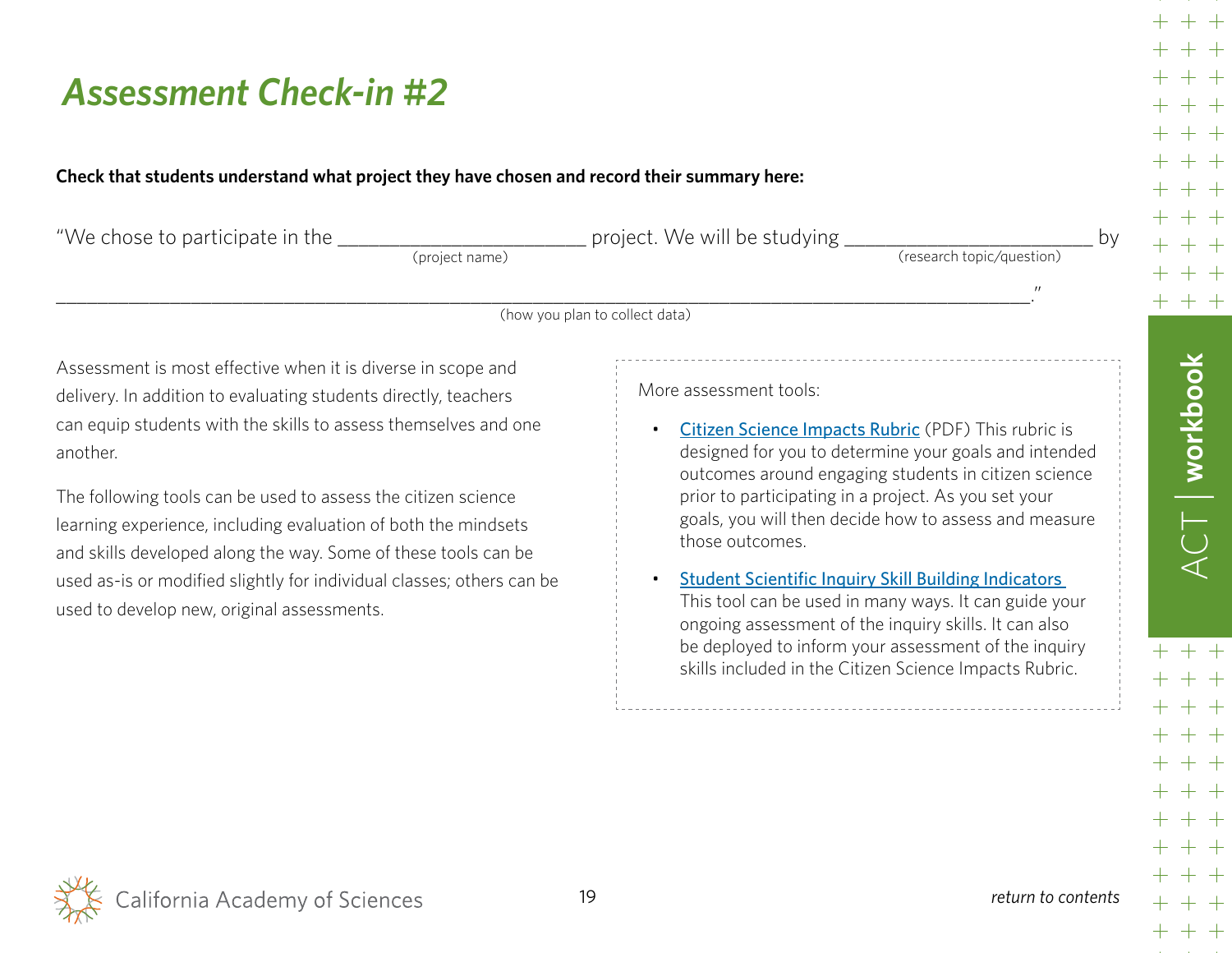<span id="page-19-0"></span>**Plan your project**

#### *Utilize existing resources*

Many existing citizen science projects have tools and tutorials for preparing and training volunteers, and some have resources for teachers. Make sure to fully investigate the website of the project you're interested in to see what is available. It is especially important to follow the data collection methods outlined for each project to ensure the data your students collect are valid.

**Use the space below to summarize the data collection requirements.**

#### *Prepare Students*

It will be important to provide some training specific to the citizen science project that you or your students choose. This might include content information about a species or habitat or context about the research question(s) being asked.

**Use the space below to brainstorm.**

 $+ +$ 

 $+~+~+$ 

 $++$ 

 $++$ 

 $+ +$  $++$  $++$ 

 $++$ 

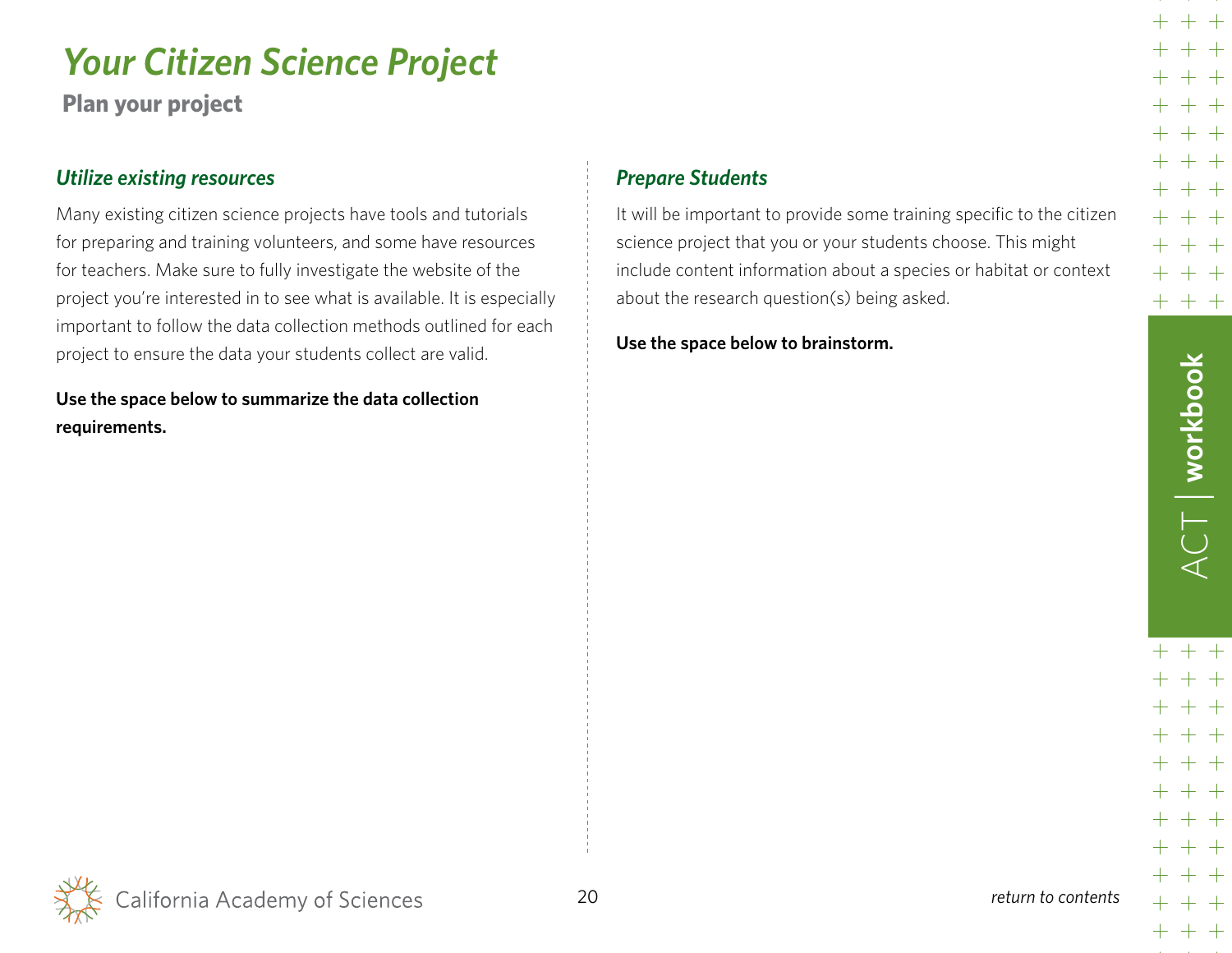<span id="page-20-0"></span>**Plan your project**

### *Skill building*

Citizen science projects provide wonderful examples of the scientific inquiry process at work; each project arose from a desire to better understand some unknown in the world. It is important to note that most citizen science projects focus on data collection as the primary form of contribution. Tasks like counting birds, observing bees, and documenting trees are easy ways for students to participate, but limiting youth to this one point in the inquiry science process can obscure their understanding of the big picture.

Depending on your project, students can be guided through extra activities that help foster the full range of skills. This will not only help further frame citizen science as a holistic process of exploration, but will also enhance the quality of students' participation and build confidence in their ability to contribute to research.

### **Outline how students will build skills through citizen science on the next page.**

Below are some examples of opportunities for students to build scientific skills around particular content. You can adapt these activities to explore content related your chosen Citizen Science project.

- **[Observing Variation](https://www.calacademy.org/educators/lesson-plans/observing-variation)** Observe and document through scientific sketching.
- [Field Guide to the Biodiversity of Your Schoolyard](http://www.calacademy.org/educators/lesson-plans/field-guide-to-the-biodiversity-of-your-schoolyard) Study local biodiversity, and recognize distinguishing features among species
- [What Color is Your Leaf?](http://www.calacademy.org/educators/lesson-plans/what-color-is-your-leaf) Collect and compare data about leaves from two different environments.
- [Animal Behavior](http://www.calacademy.org/educators/lesson-plans/gouldian-finch-behavior) Think critically about data collection and how to use your data to answer questions about animals you observe around you.
- [Discovering Rainforest Locations](https://www.calacademy.org/educators/lesson-plans/discovering-rainforest-locations) Compare maps showing worldwide temperature, precipitation, biodiversity, and soil nutrition levels to predict where on our planet's rainforests are located.
- [Create a Campaign](https://www.calacademy.org/educators/lesson-plans/create-a-campaign) Take action on a local or national cause you care about by creating a campaign.

ACT | **workbook**

 $+ +$ 

 $+$   $+$ 

╅╶╪╶╪

 $CT$  workbook

 $+ +$ 

 $+ +$ 

 $+ +$ 

 $+ +$ 

 $+ +$  $+ +$ 

California Academy of Sciences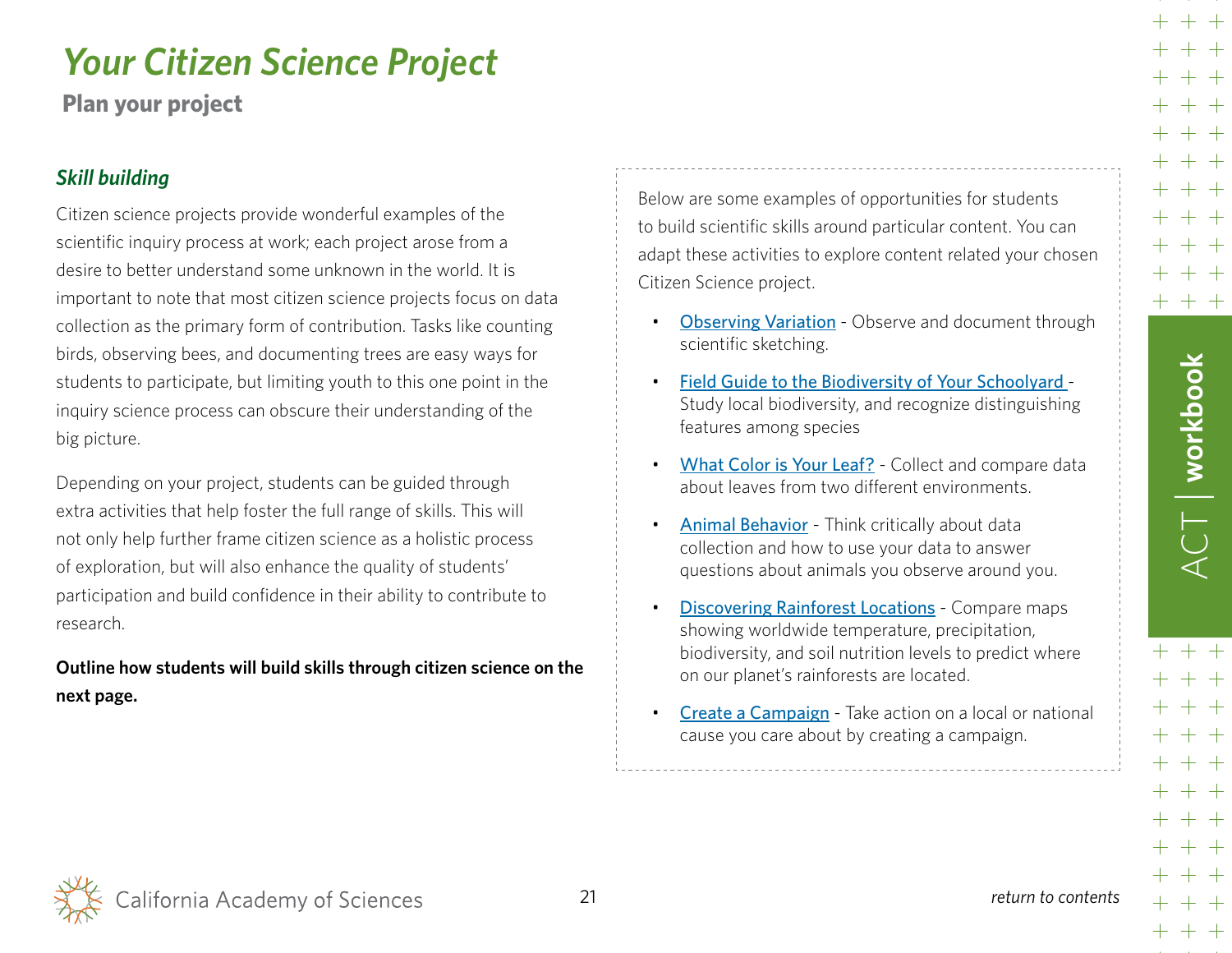**Plan your project**

**Use the space below to outline opportunities within your chosen project to build students' inquiry skills.**



ACT | **workbook**

 $+ +$  $+$   $\,$  $- +$  $+ +$  $+ +$  $+$   $+$  $+ +$  $+$   $+$  $++$ 

 $+ +$ 

 $+ + +$ 

 $ACT$  | workbook

 $++$ 

 $+ +$  $++$  $++$  $++$ 

 $+ +$  $+ +$  $+ +$  $+$   $+$  $+$  +

 $+$ 

 $\pm$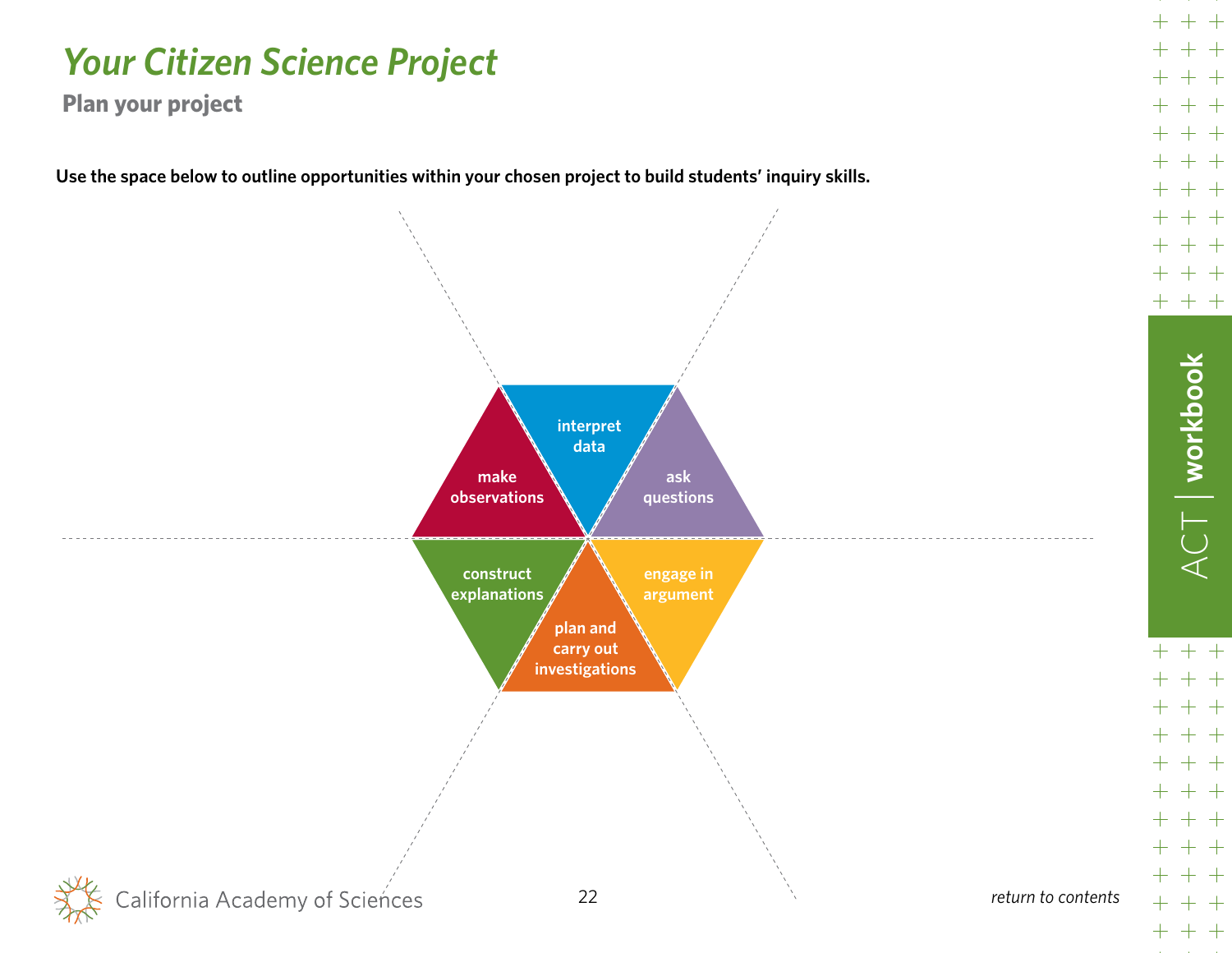## <span id="page-22-0"></span>*Assessment Check-in #3*

In addition to assessing subject matter content, it may be helpful to consider the mindsets and skills that participating in citizen science fosters and strengthens. These include curiosity, agency, critical thinking, civic engagement, collaboration, and fun! While being a citizen scientist does support the development of a large suite of 21st century mindsets and skills, focus on one or two that are most relevant to the project experience itself for the purposes of the assessment.

Some helpful tools may include:

- [Citizen Science Student Reflection](https://rebrand.ly/CSstudentreflect) (PDF) This resource includes three options for students to reflect on the citizen science experience and communicate their thoughts in writing.
- [Citizen Science Attitudes Pre- and Post- Survey](https://goo.gl/JuEjnY) (PDF) To gauge changes in students' attitudes toward science, this survey should be administered before and after they participate in the citizen science unit. Included here as a Word document, consider transferring these statements into a web-based survey tool for ease of data analysis.
- **[Collaboration](https://goo.gl/1oaC7c)** (PDF) and **[Critical Thinking](https://goo.gl/McqJK1)** (PDF) from the Buck Institute are aligned to the Common Core State Standards. While they are easily tailored to your desired learning outcomes, they are also sufficient to be used as-is.
- [Post-Project Reflection for Teacher](https://goo.gl/cYeCPd) (PDF) Borrowed from the [D3 Design Thinking Toolkit](http://www.thecommonstudio.com/d3toolkits/) by Commonstudio, but useful for reflecting on participation in Citizen Science, this document will provide support in assessing your project for strengths and areas for potential improvement shortly after it has been implemented. View a [sample here](https://goo.gl/qrWJ3N) (PDF).

ACT | **workbook**

╅╶╪╶╪

 $CT$  workbook

 $+ +$ 

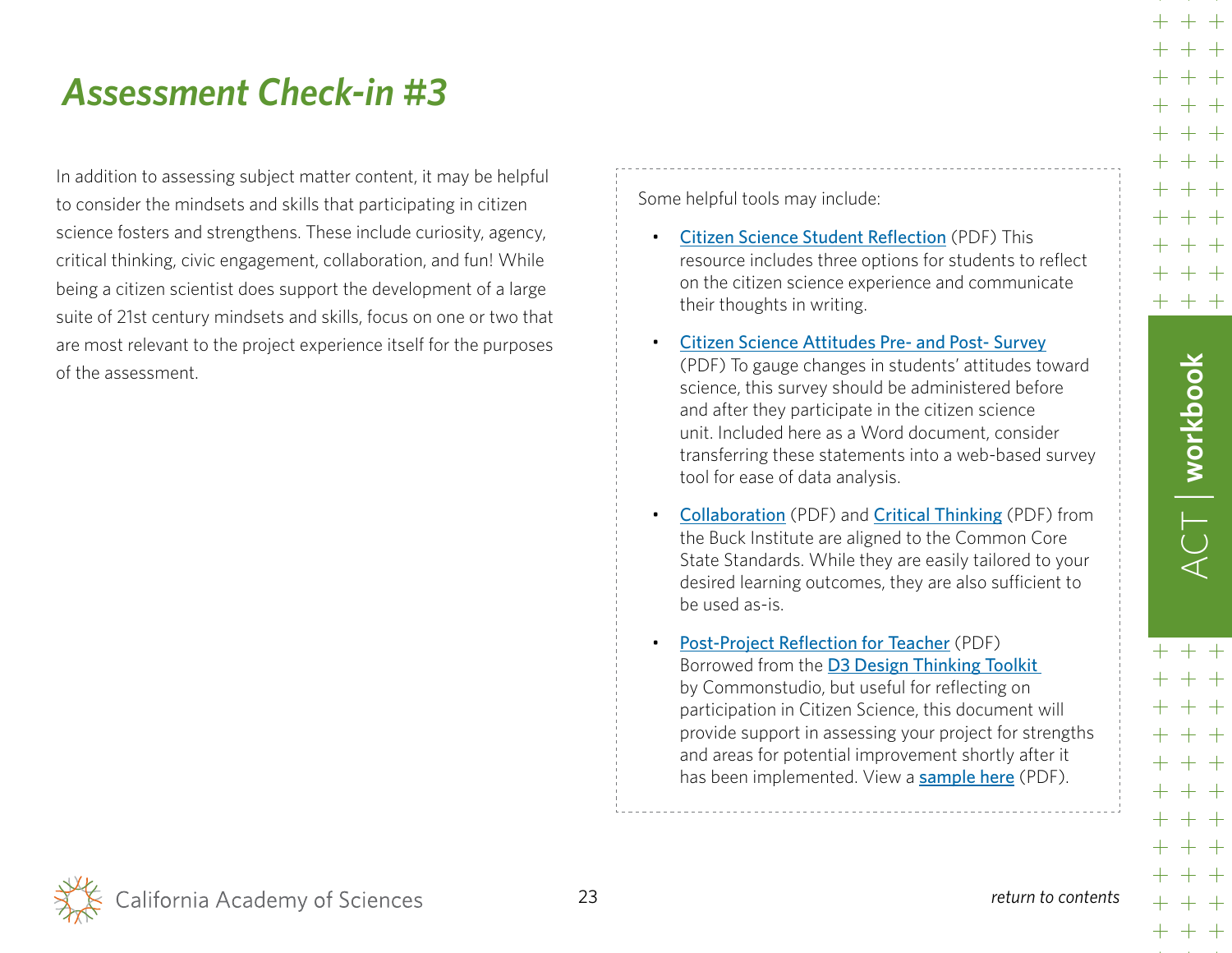<span id="page-23-0"></span>**Get organized**

| <b>Create a timeline</b><br>Having a plan is key to be effective citizen scientists. Help your<br>students think carefully about what is being asked of them and<br>how they can best prepare to participate.                                                                                                           |  |
|-------------------------------------------------------------------------------------------------------------------------------------------------------------------------------------------------------------------------------------------------------------------------------------------------------------------------|--|
| What steps are necessary to prepare for and carry out your<br>citizen science project? In what order do those steps need to<br>happen?                                                                                                                                                                                  |  |
| Create a rough timeline for the project. Consider:                                                                                                                                                                                                                                                                      |  |
| your planning time<br>getting materials<br>daylight savings time and school holidays<br>your end date                                                                                                                                                                                                                   |  |
| <b>Planning and Timeline</b> (PDF) This template is designed<br>to help plan out the steps in getting ready for your citizen<br>science project and for participating in the project. Students<br>can assign jobs, create a timeline, and think critically about<br>what they need to do to make the project a success. |  |

 $++$  $++$ ┼  $++$  $\pm$  $+ +$  $+$  $+ +$  $++$  $\pm$  $+ +$  $+ +$  $+$  $+ +$  $+ + +$ 

 $+ +$ 

 $+$ 

Now

 $ACT$  | workbook ACT | **workbook**

> $+ +$  $++$  $+ +$  $+ +$  $+\;+\;$  $+$   $+$  $+ +$  $+$  $+$

> > $+$   $+$

 $+ + +$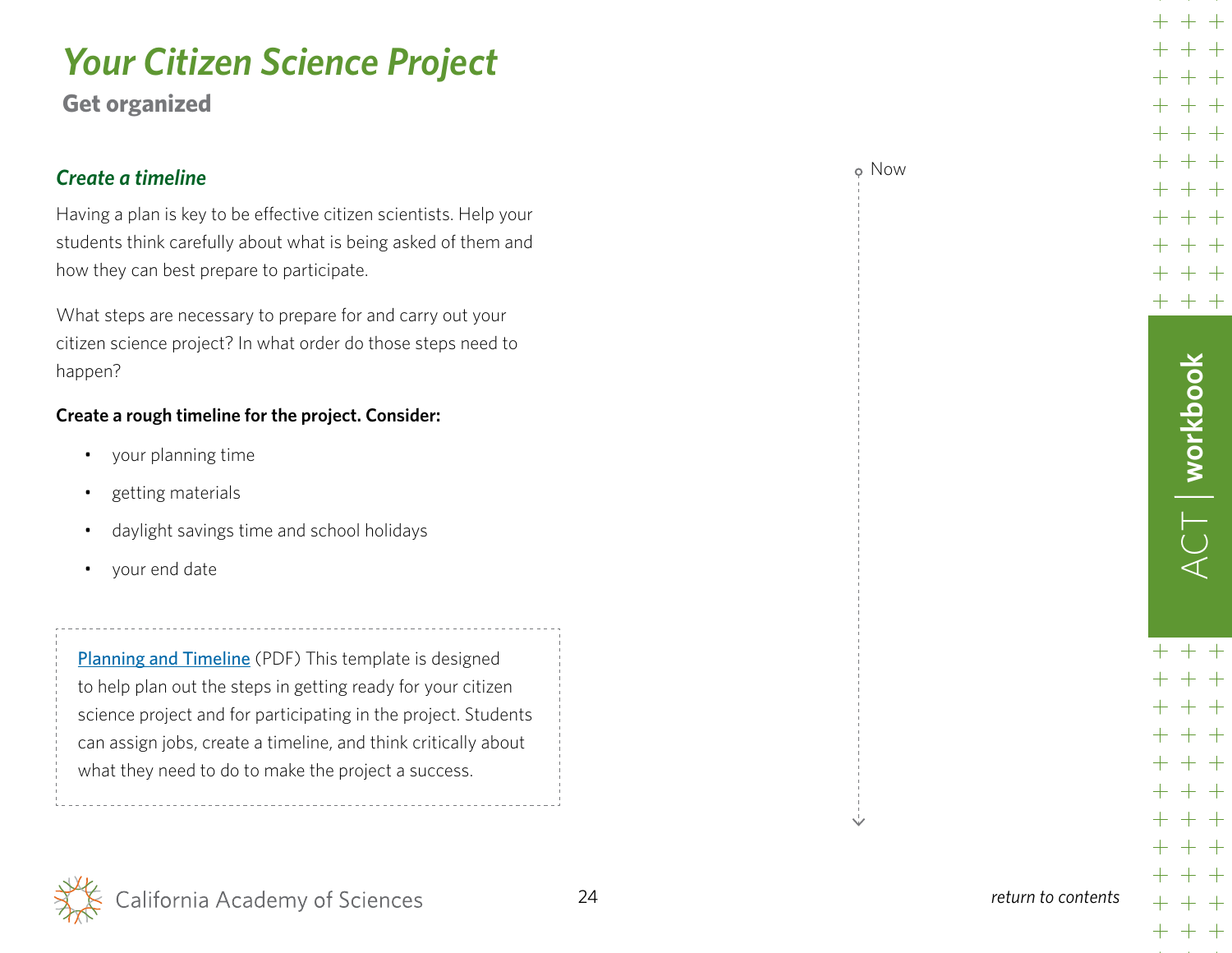<span id="page-24-0"></span>**Get organized**

## *Assign jobs*

Having a specified job empowers students to take ownership of the citizen science project. What roles will need to be filled to make sure the project runs smoothly? Will students take turns doing each job, or become experts in one? Possible jobs could include:

- Supply gatherer(s)
- Supply checker(s)
- Primary data recorder(s)
- Environmental data recorder (temperature, wind speed, etc.)

- Supplementary data recorder (number of participants, time participating, etc.)
- Project manager (someone to keep track of the steps and let students know what to do next)
- Data checker(s)
- Data uploader(s)

#### •



## *Gather tools*

Have your students brainstorm what supplies they will need and what potential tools might make their participation easier. Will they need clipboards, identification guides, measuring tapes, etc.? Some resources may be supplied by the citizen science project, while others must be made or acquired.

[Stay focused while outside](https://goo.gl/cZ3MyZ) (PDF) Group management can be more difficult with the added distractions of nature. Careful planning and clear expectations help will make working outdoors easier, more productive and more fun. (Used with permission from Strauss, A.L., Homayoun, T., Meyer, R.L., Nippolt, P.L., Oberhauser, K., Peterson, C., Rager, A.,& Young-Isebrand, E. (2015). Driven to Discover: Facilitator's Guide to Citizen Science. St. Paul, MN: University of Minnesota Extension. Download [here](www. extension.umn.edu/citizenscience))

 $+ +$ 

 $+$   $+$  $+ +$ 

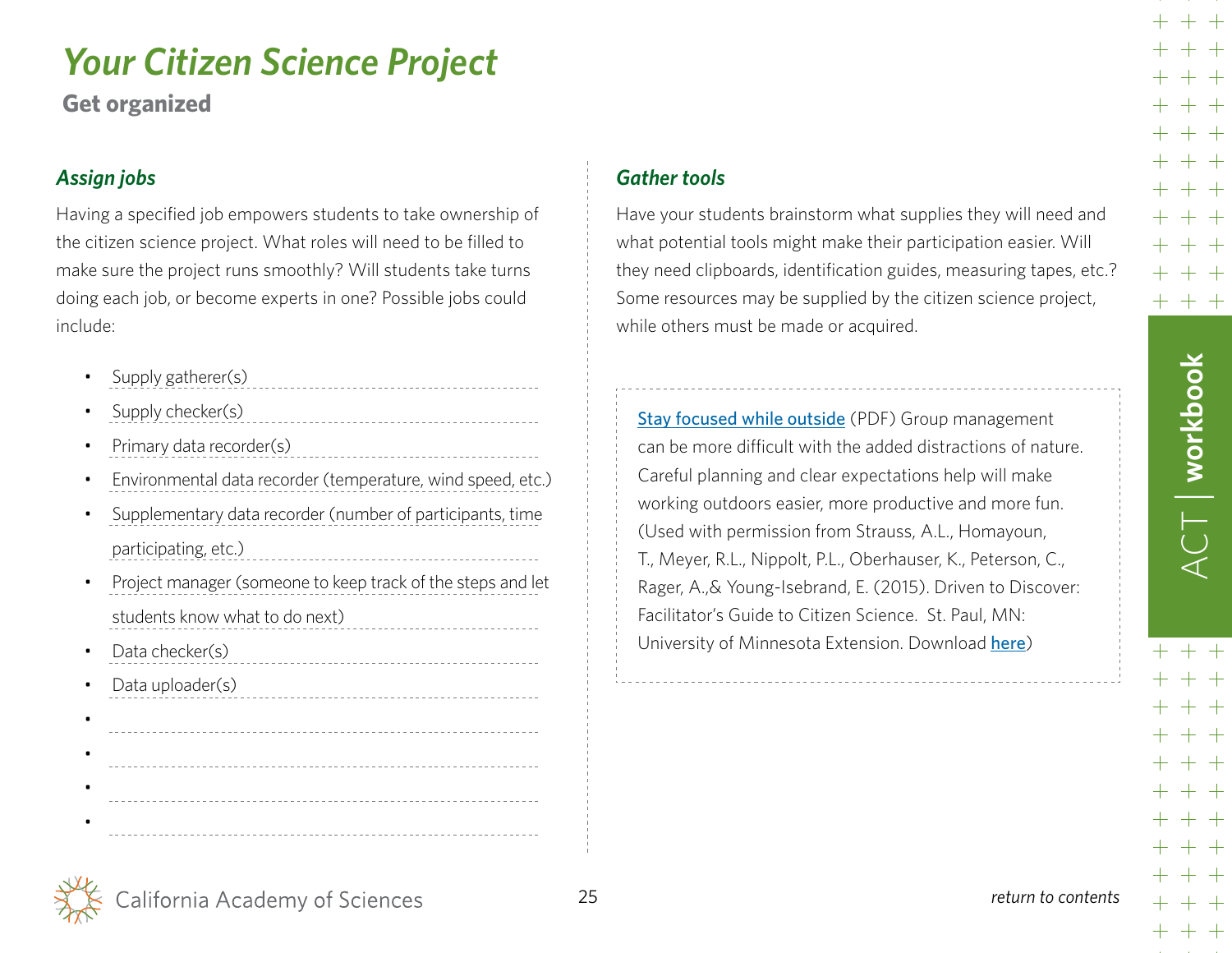<span id="page-25-0"></span>**Get organized**

### *Make a checklist*

Checklists are a great way to organize resources and ensure nothing is forgotten. Most of the Citizen Science projects in which you will take part will provide checklists, planning tools, and equipment lists. It may be helpful for you to consider all of the scenarios that may apply to your situation.

Some of the sample lists are far more detailed than will be needed, others may be too simple, but all are good examples of thoughtful and thorough planning:

- [Citizen Science Checklist Template](https://goo.gl/cruFQH) (PDF)
- [Simple checklist](http://3.bp.blogspot.com/-my3JRTl1irY/T5wjSYn2RqI/AAAAAAAAAJI/sbr8W1X8e-8/s1600/viewer-1.png) that focuses on supplies and notification (Source: [The New Teacher Noggin\)](http://thenewteachernoggin.blogspot.com/)
- [Detailed professional field planning list](http://web.stanford.edu/~popolvuh/field-checklist.htm) (Source: Dr. James A. Fox Department of Anthropology, Stanford University)

It's important for instructors to prepare as well, especially if the citizen science project involves going off campus. Items might include:

• First aid kit

| First aid kit             |
|---------------------------|
| Supplies                  |
| Transportation            |
| Rules                     |
| Buddy system              |
| Chaperones                |
| Notify your administrator |
|                           |
|                           |
|                           |
|                           |
|                           |
|                           |

alifornia Academy of Sciences

ACT | **workbook**

 $+ +$ 

 $+\ +$ 

╅╶╪╶╪

 $\sqrt{1 - \frac{1}{2}}$  workbook

 $+ +$ 

 $+ +$  $++$  $+ +$  $+ +$  $++$  $++$ 

 $+$   $+$  $+ +$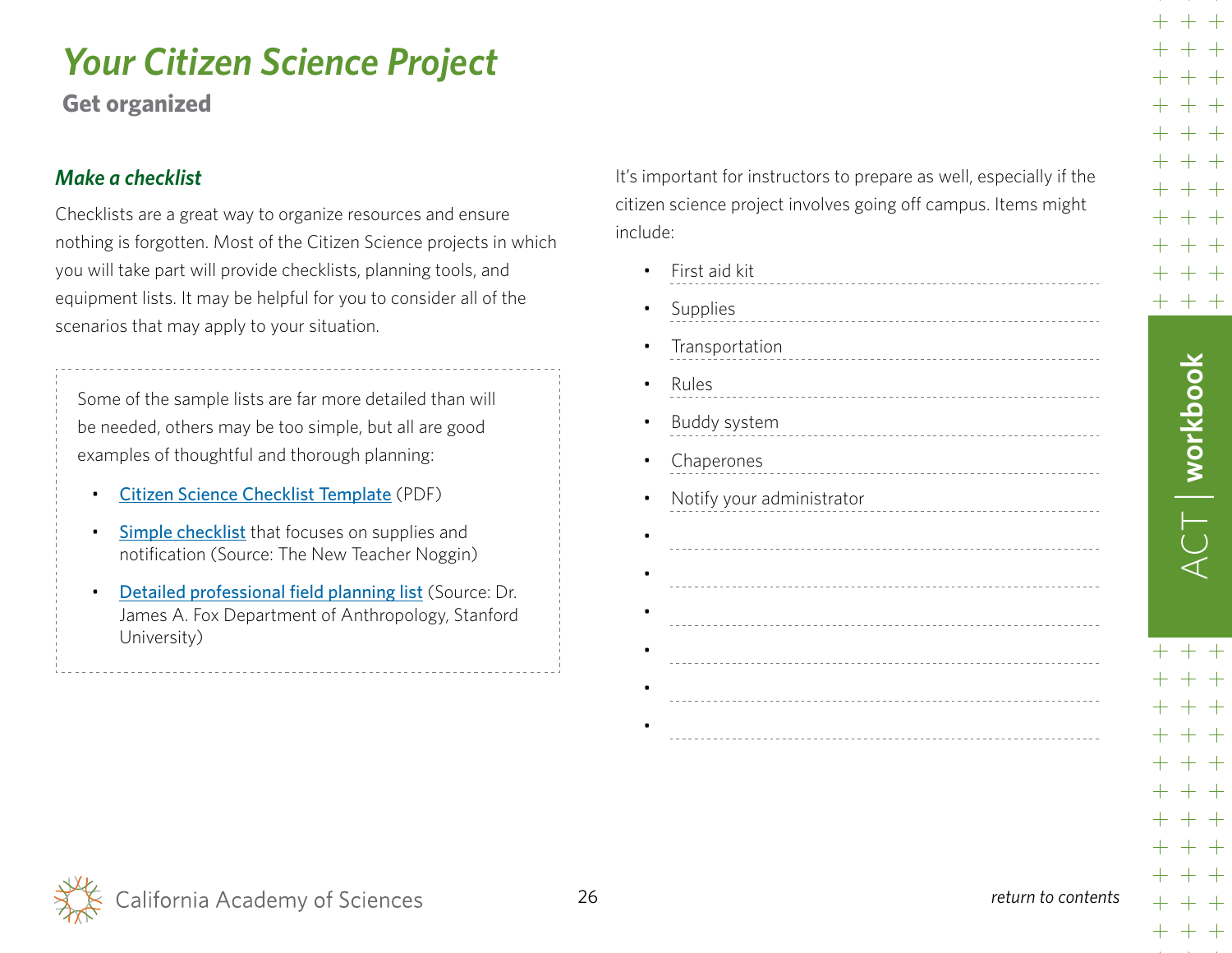## <span id="page-26-0"></span>*Assessment Check-in #4*

Assessment tools may include rubrics, checklists, observation, portfolios, or quizzes. Whatever the matrix of carefully selected tools, they are created to optimize the feedback that students receive about what and how they are learning and growing.

The purpose of assessment is to improve student learning through effective feedback. Assessment should be ongoing; collect and interpret data for the purpose of improving understanding and adjusting teaching. Pause to organize what trends you have found in your students' progress around citizen science.

**Use the space below to consider what else can be improved and what assessment still needs to happen.**

 $+ +$  $++$  $+$  $++$  $+$  $+ +$  $+$  $+ +$  $+$  $+ +$  $+ +$  $+$  $++$  $++$   $+$   $+$ 

 $+$ 

 $+ +$ 

 $+ +$  $+ +$  $+ +$  $+ +$  $+ +$ 

 $+ +$  $++$ 

 $+ + +$ 

 $+ + +$ 

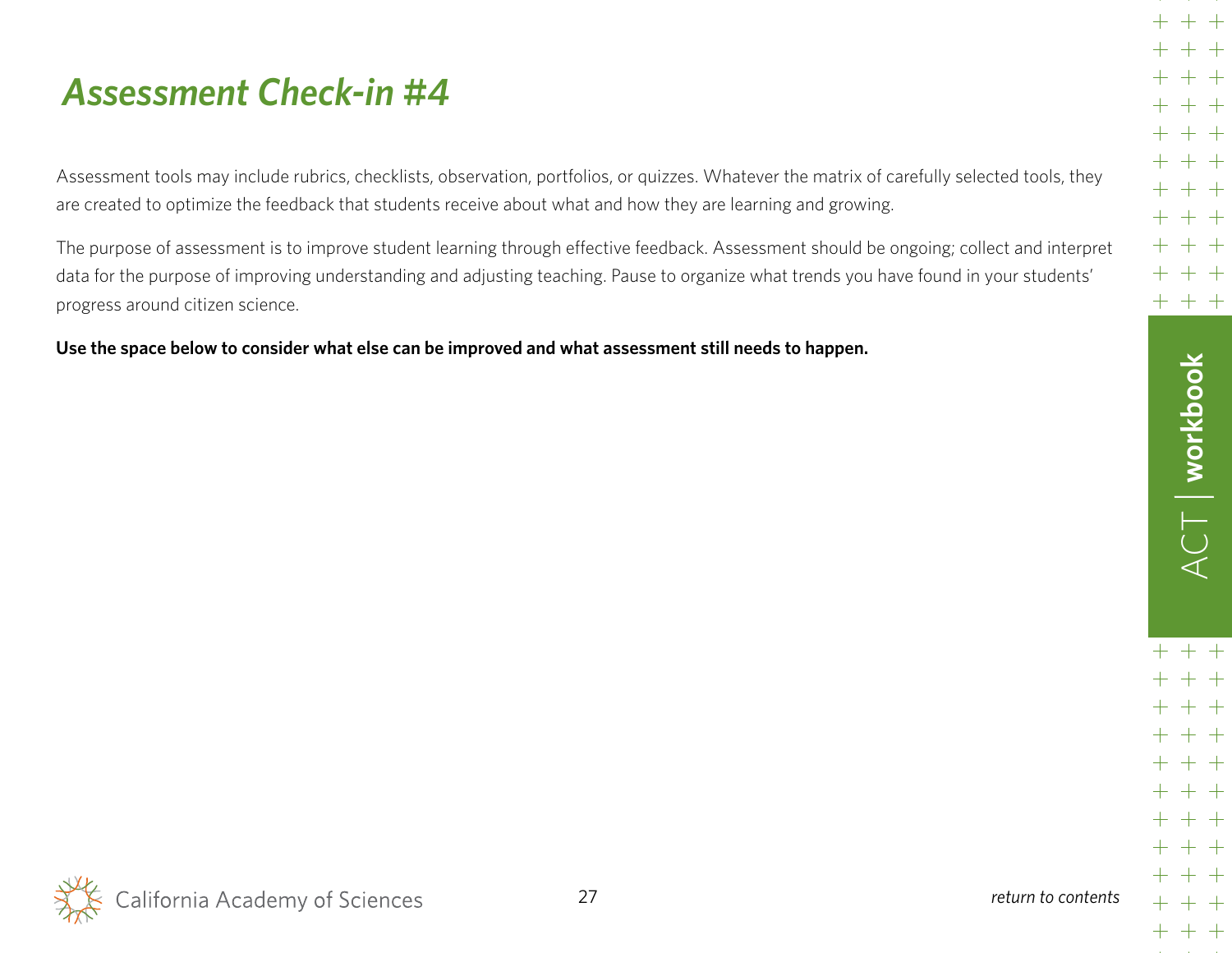## <span id="page-27-0"></span>*Expand the Experience*

Where can you build on or add in the aspects of the scientific inquiry process that the citizen science project does not explicitly address? How can students continue to participate outside of class time?

## *In this section*

- [Maintain a scientist's notebook](#page-28-0)
- [Communicate results](#page-29-0)
- [Become a regular](#page-29-0)
- [Assessment Check-in #5](#page-30-0)





 $+$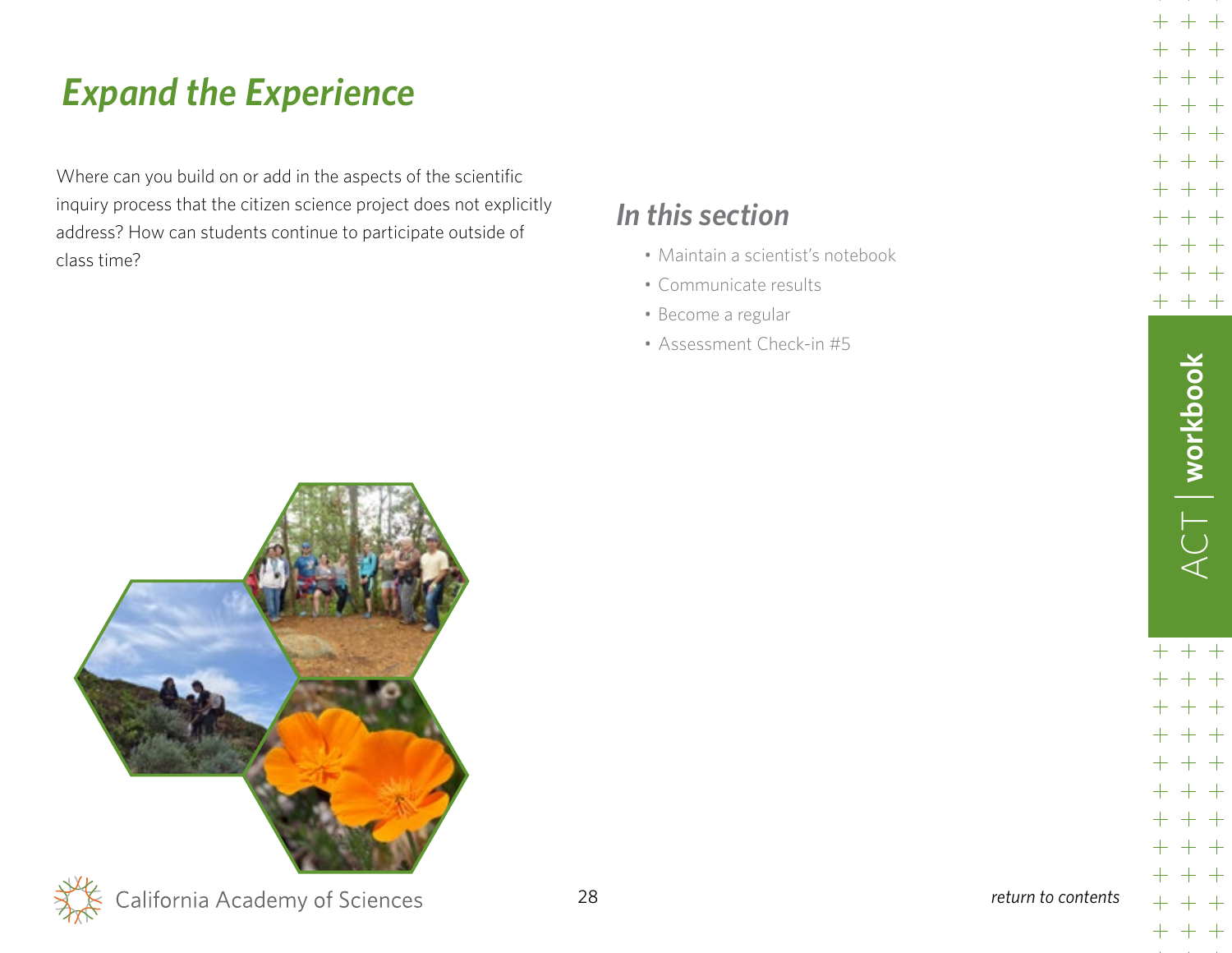## <span id="page-28-0"></span>*Expand the Experience*

### *Maintain a scientist's notebook*

Have your students keep a log while participating in the citizen science project. Students should include what they noticed, anything new they learned, and especially what questions they thought of while participating. Once the project is complete, students can use these logs to categorize questions as those they could try to answer based on the data collected, those related to the project that would require different data to answer, or those that require background research. Follow up could include:

- **Questions to answer based on data collected:** Have students develop hypotheses based on their question, then analyze their data. This could be as simple as looking for trends or as complicated as running statistics. Students can graph data in a variety of ways to help visualize results.
- **Questions related to the project that would require different data to answer:** Have students develop hypotheses based on their question, then brainstorm what methods and protocols they would have to follow to accurately answer it. What sort of data would be needed to support their hypotheses?
- **Questions that can be answered with some research:** Give students an opportunity to use the library or a computer to find out more about their topic.

Notebooking resources:

- [Science Notebook Corner](http://www.calacademy.org/educators/science-notebook-corner) Learn how the practice of keeping a notebook can help your students think more scientifically and recognize patterns in their observations. Sample our easy-to-implement strategies to help you get started with science notebooking.
- [Scientist's Notebook](http://goo.gl/JoubJY) (PDF) This template can be used alongside the citizen science project to help your students think more deeply about their process and develop new questions.

 $+ +$ 

╅╶╪╶╪

 $+ +$ 

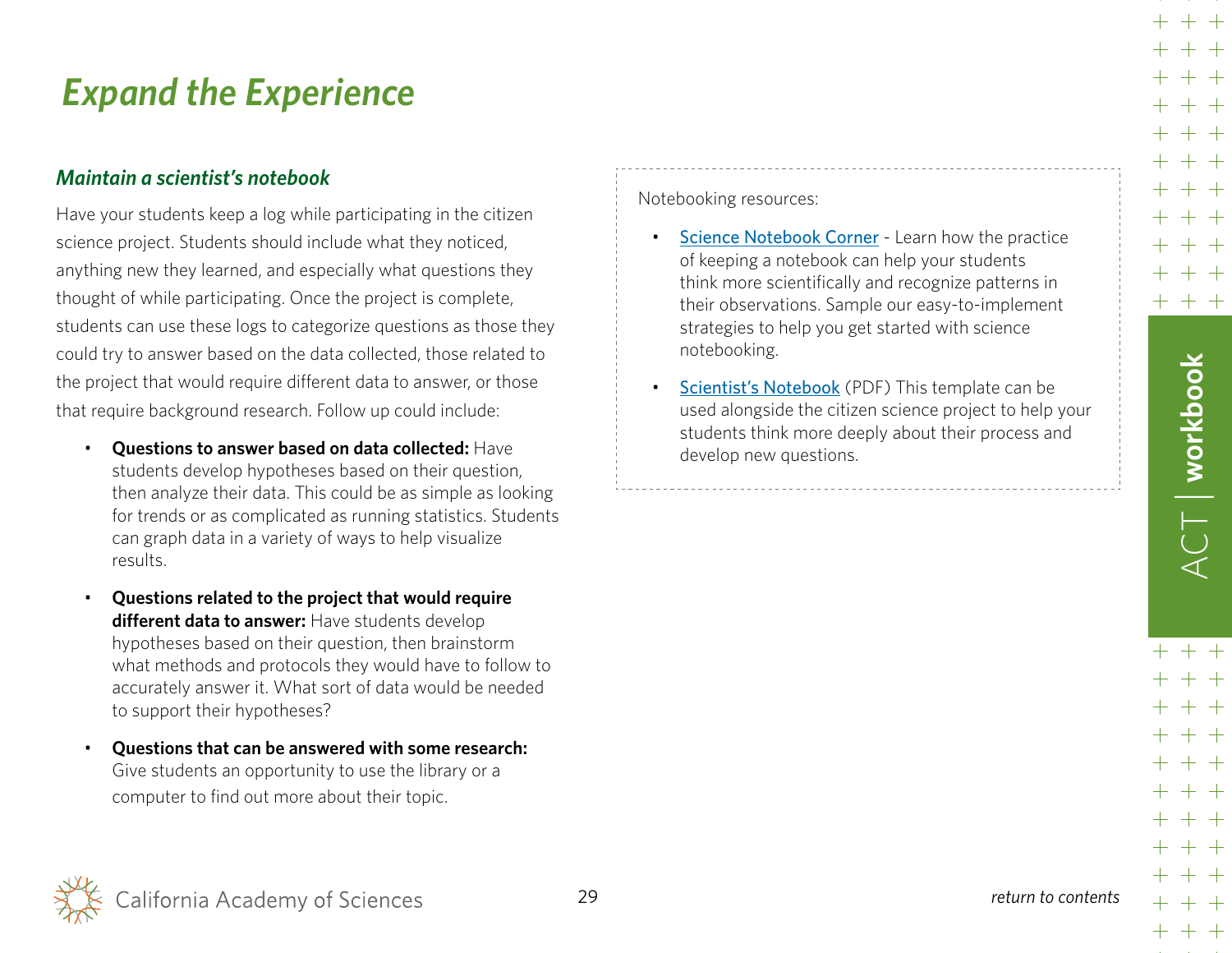## <span id="page-29-0"></span>*Expand the Experience*

### *Communicate results*

Have your students communicate the results of their participation in a citizen science project using the evidence from the data to support their conclusions. There are many options for how to share results: write a report, create posters, give a presentation, or start a social media campaign, to name a few examples.

[Construct a Scientific Explanation](https://goo.gl/TWyXAH) (PDF) Use this template to help students construct a strong scientific explanation using three essential elements: a claim, evidence, and reasoning.

#### *Become a regular*

Even if the semester is over, students can continue to collect data and connect with the vast citizen science community on their own time. Look out for local citizen science events, like BioBlitzes or bird counts, to continue to engage students in hands-on investigations. Online project platforms also make it easy to contribute and participate. Your students may even discover something new, like the 10-year-old who uploaded the [first recorded sighting of a Social Flycatcher in California](http://blog.aba.org/2015/11/rare-bird-alert-november-6-2015.html) to iNaturalist.

In addition to the large-scale projects below, check your local parks or nature centers for upcoming events.

- [National Park BioBlitz](https://www.nps.gov/subjects/biodiversity/national-parks-bioblitz.htm) The National Park Service hosts a nation-wide quest to discover and document biodiversity with BioBlitzes all over the country.
- [BioBlitzes: Discover Nature](https://www.calacademy.org/citizen-science/bioblitzes) California Academy of Sciences also organizes events around the Bay Area and beyond.
- [Christmas Bird Count](https://www.audubon.org/conservation/science/christmas-bird-count) The nation's longest-running citizen science bird project fuels Audubon science throughout the year.

ACT | **workbook**

 $+~+~+$ 

 $T$  workbook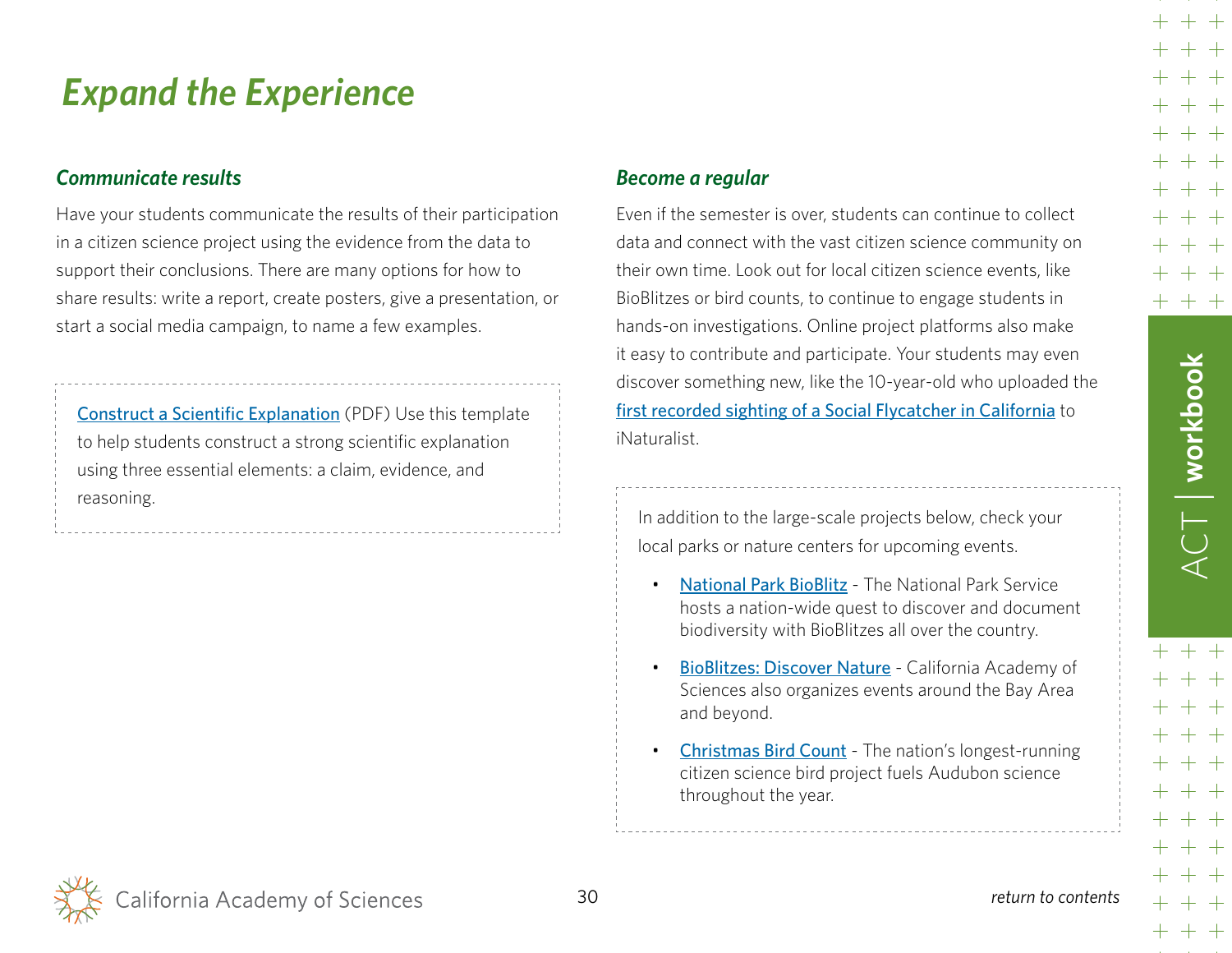## <span id="page-30-0"></span>*Assessment Check-in #5*

Imagine assessment and learning as two sides of the same coin; as students engage in an assessment exercise, they should learn from it as well.

**Use the space below to consider what you want your students to gain from a final project and how you will assess them.**

[Modern Media Blitz: Sharing Your Stories](https://www.calacademy.org/educators/lesson-plans/modern-media-blitz) - Craft a minimedia outreach plan. Share your citizen science experiences and findings, recognizing that the same story can and should be told in different ways to different audiences in order to maximize its impact.

 $+$   $\,$ 

 $+\ +$ 

 $++~+~+$ 

 $+$   $+$ 

 $+$   $+$  $+$ 

 $+ +$  $+ +$ 

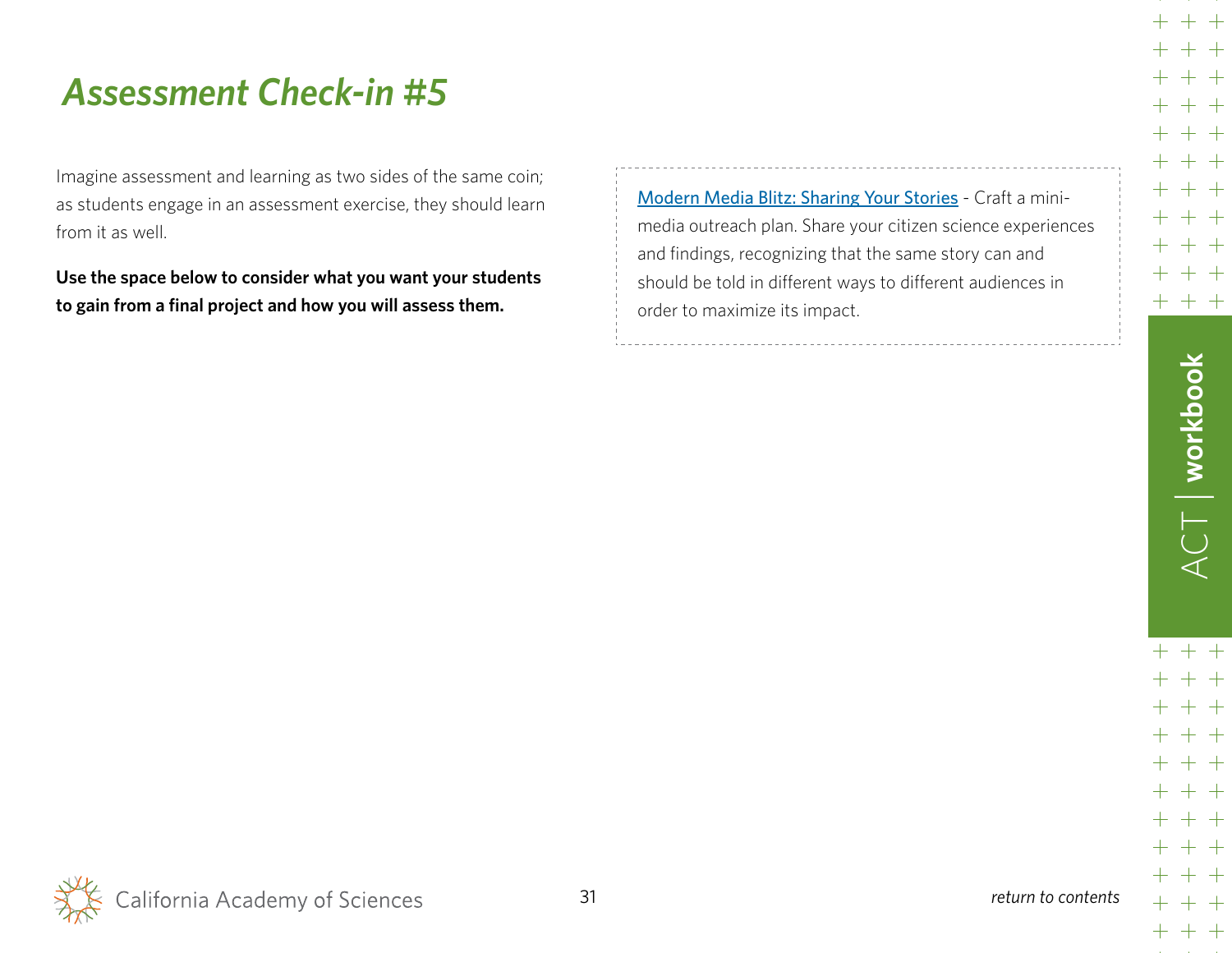## <span id="page-31-0"></span>*Educator Case Studies*

*In this section, you will hear directly from four educators who participated in a citizen science program with their students and shared their reflections on the process. Each case study describes the educational setting, project details, and both scientific and learning outcomes.*

| Montgomery                                      | <b>School Name</b>  | Montgomery High School                     |
|-------------------------------------------------|---------------------|--------------------------------------------|
| <b>High School</b><br><b>Ecology</b><br>Project | Location            | Santa Rosa, CA (San<br>Francisco Bay Area) |
|                                                 | <b>Total Time</b>   | 3-4 weeks                                  |
|                                                 | <b>Subjects</b>     | <b>Biology</b>                             |
| Written from the<br>experience of a             | <b>Grade Level</b>  | 10th-12th                                  |
| biology teacher at<br>Montgomery High.          | <b>Participants</b> | 150 students                               |

#### **Experience**

The [Montgomery High School Ecology Project](https://www.inaturalist.org/projects/montgomery-high-school-ecology-project) on [iNaturalist](http://www.inaturalist.org/) was a great way to engage my students in observations of the natural world and to connect them to local scientists.

iNaturalist is essentially a collection of digital field notebooks, made by individual users, but shared among a large community. This makes it an ideal platform for technologically-minded and social media-savvy teenagers, and is more likely to engage them than paper datasheets. My students clearly understood they were collecting research-grade data during this service-learning project due to the easy-to-use format of the project website and smartphone applications, and the communication and species identification they received from the corps of naturalists online. Scaffolding and specific guidelines were presented to help every student document biological observations in their local community.

The project was conducted as a "competition" to collect the most research-grade data, with the additional incentive of a "Unit Exam Pass" for overall observations, effort, and teamwork. I allowed my students to use their iNaturalist.org accounts during class time, which led to increased engagement and enthusiasm. They were also given time to present their observations and data reports to the class as a whole.

This project aligned well to our existing unit and class goals, and I was able to use iNaturalist to introduce a unit on classification. Additional activities connected to the project

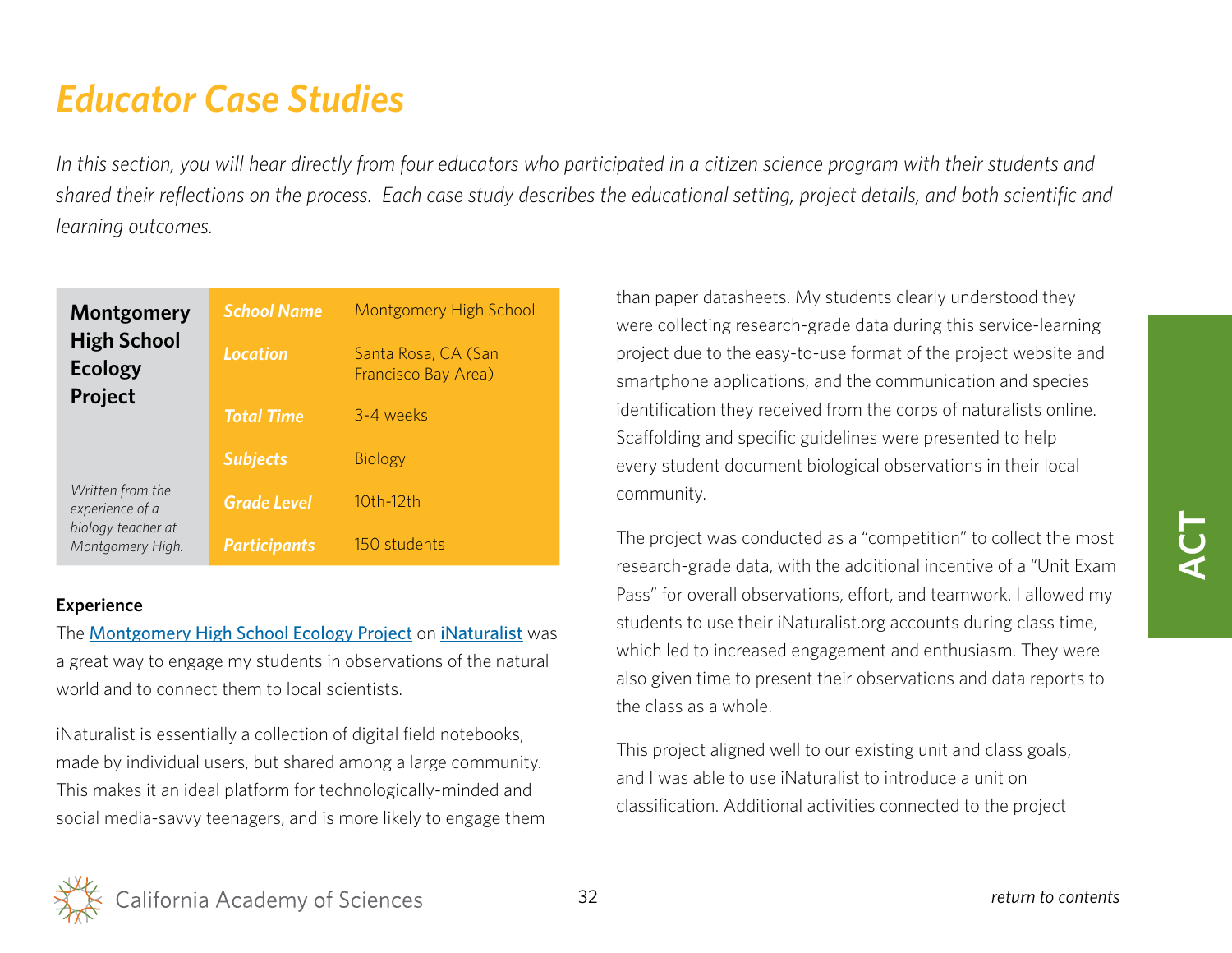included a computer-based webquest, PowerPoint citizen science technology training, lectures, video clips related to invasive species and biodiversity, and a field trip to an adjacent semirural site. I also invited guests from the Audubon Society and local iNaturalist participants who had been assisting with online identifications, to help reinforce the importance of community connections in science research. *"After learning about* 

To address the issue of access to technology, my students completed a survey noting their access to mobile and digital technology. I then organized them into groups of three, assuring that at least one student per group had iNaturalist app availability so the group could upload their observations.

#### **Outcomes**

The learning outcomes for my biology classes at that time were focused on themes of classification, ecology, technology and inquiry. These themes were embedded in a larger project, which included the use of field lab notebooks and plant presses.

Online photos and written exchanges between my students and global naturalists were shared via the iNaturalist online platform. Students were able to obtain research-grade data and contribute these to the global scientific community.

One observation in particular piqued the interest of the scientific community: A student [posted](http://www.inaturalist.org/observations/66430)  [a picture of a collared lizard](http://www.inaturalist.org/observations/66430) in Howarth Park in Santa Rosa, which caught the attention of scientists because the lizard, native to the desert east of the Sierra Nevada, was far from its usual home range. Scientists suspected the lizard was a pet that was released into or escaped to the park. Not only was this observation exciting, but it also helped highlight an important learning goal in our unit. My students realized that as climate changes, collared lizard populations are likely to move further north and as a result, will be found more frequently in our Santa Rosa region in the future.

*iNaturalist, I established an ecology project using the app for my high school students. This project covered classification, ecology concepts, and help students build technology and inquiry skills. They saw how individual observations in their hometown contributed to the bigger picture of understanding species distributions in the face of global change."*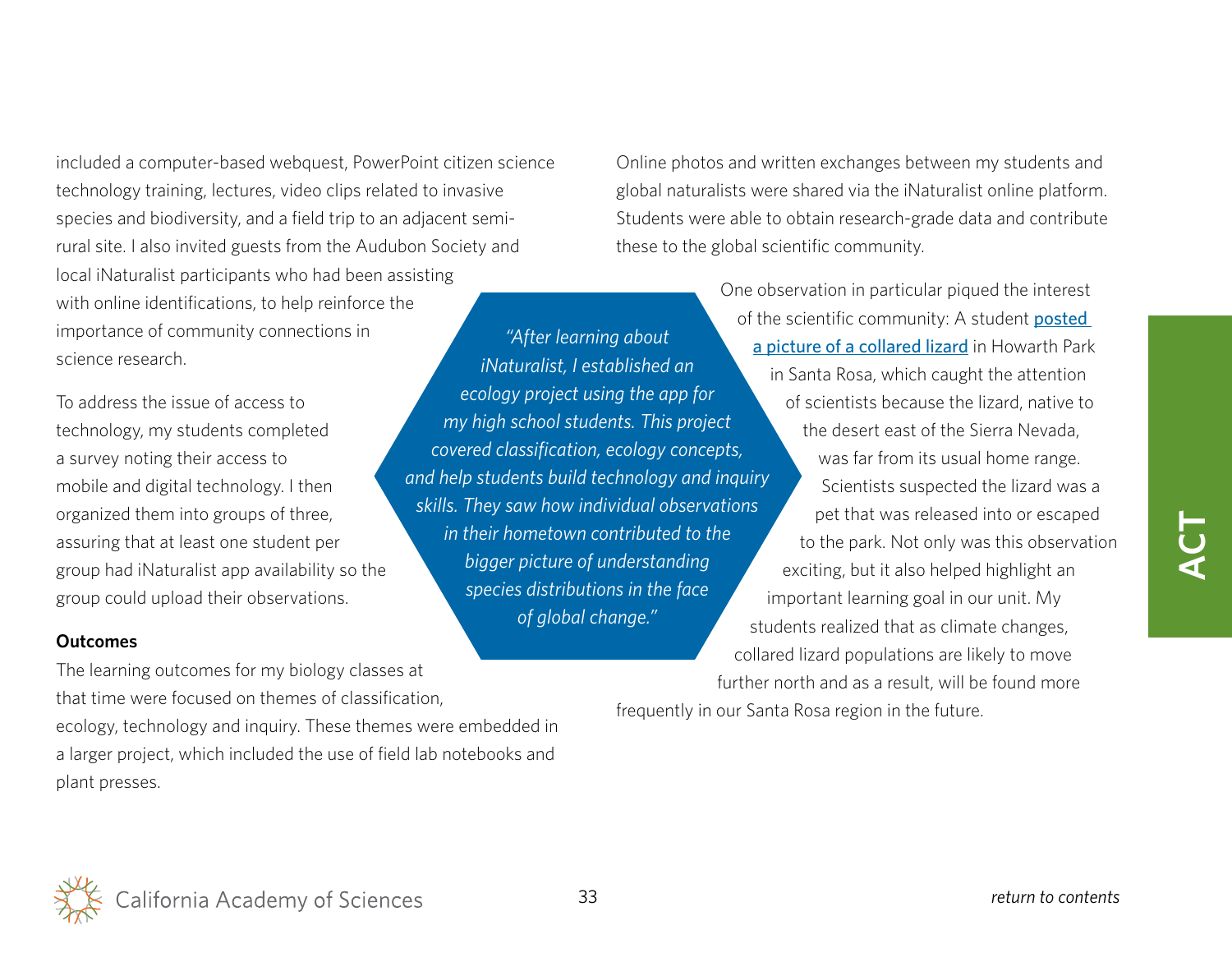| <b>LIMPETS</b><br><b>Sandy Beach</b>  | <b>School Name</b>  | Half Moon Bay High<br>School                       |
|---------------------------------------|---------------------|----------------------------------------------------|
| <b>Monitoring</b>                     | <b>Location</b>     | <b>Half Moon Bay State</b><br>Beach                |
|                                       | <b>Total Time</b>   | ~4 hours per monitoring<br>event                   |
| Written from the                      | <b>Subjects</b>     | Marine Ecology, AP<br><b>Environmental Science</b> |
| experience of<br>a science teacher at | <b>Grade Level</b>  | $11th-12th$                                        |
| Half Moon Bay<br>High School.         | <b>Participants</b> | 30 per class                                       |

#### **Experience**

The [Long-term Monitoring Program and Experiential Training](http://limpetsmonitoring.org/)  [for Students](http://limpetsmonitoring.org/) (LiMPETS) allowed my students to explore citizen science and understand the value of contributing to the conservation of marine ecosystems.

The LiMPETS program provides training, lesson plans, and tools for monitoring a costal ecosystem. Staff can even be scheduled to teach a preparatory lesson or join the class in the field, which can be especially helpful the first time. This was the case for our class, where an advance overview lesson was led by staff from

LiMPETS. The students were given a map of all the monitoring locations, graphs of currently existing survey data, and photos connecting this data to environmental changes. We discussed human activities such as oil and sewage spills, to highlight the importance of consistent, long-term data sets as well as the way these resources are used by scientists and policy-makers.

Before the day of the field trip, one class period was devoted to introducing students to the details of the project, expectations for field-data collection, and skills practice.

Anticipation of the field study portion of this project is motivation enough for students to engage in the preparatory activities. Once in the field, students have the chance to practice using the materials (cores, sieves, calipers) before collecting data. As a class, we completed a field log that included details on the location and weather conditions before setting up the sample area.

Students worked in five small groups , with each group responsible for one transect line containing 10 sampling locations. Each group collected a set volume of sand at each sampling location on the beach and then used sieves to isolate the mole crabs. Each set of crabs was sexed, measured, and logged in the data table.

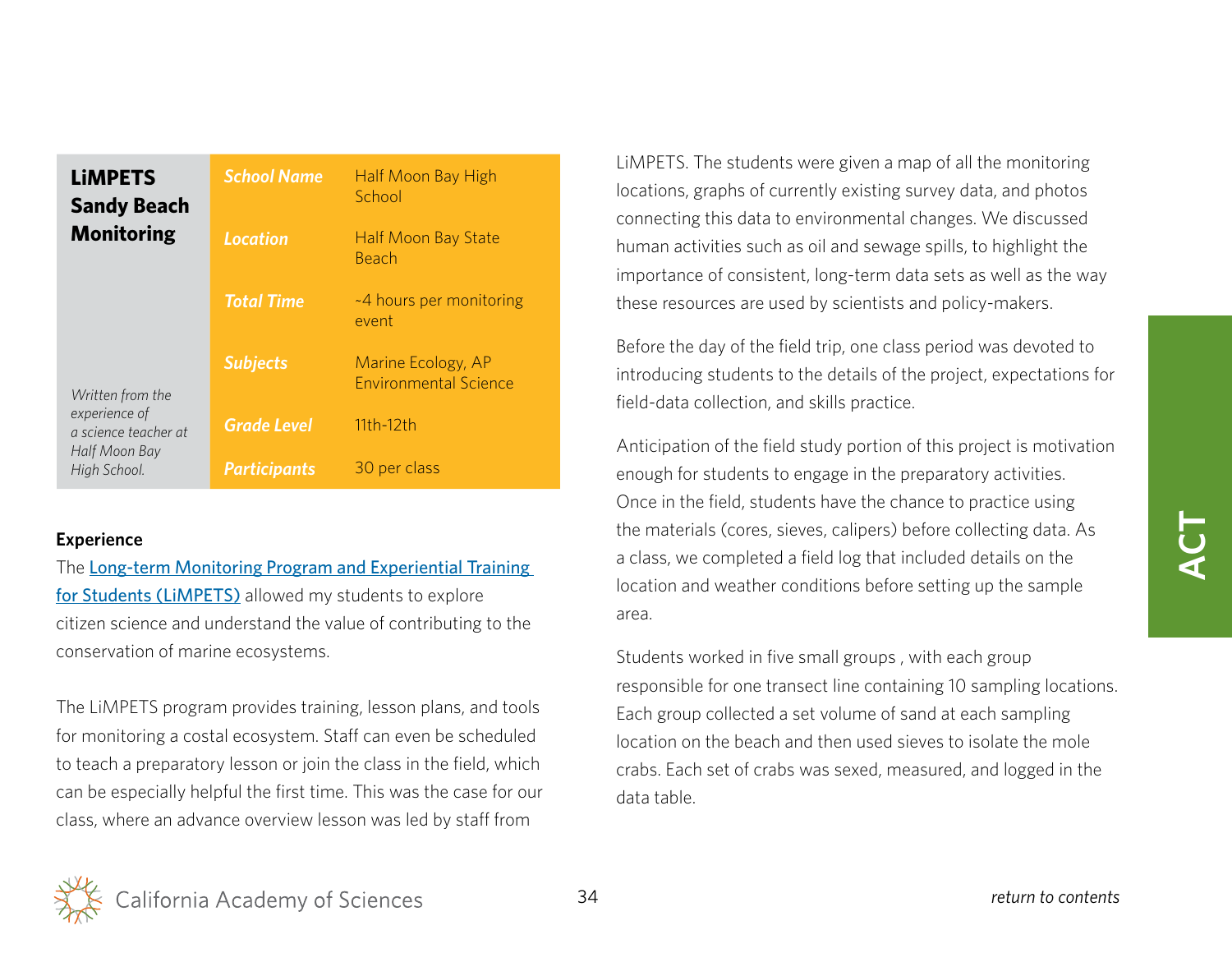In class on the following day, my students entered their data on the LiMPETS program website. Groups were then asked to develop a question about either long-term population changes at our monitoring site or about comparisons between sites. They further examined their data, using the LiMPETS web portal to create graphs related to their question. They also created a final presentation to share what they discovered with the rest of the class.

#### **Outcomes**

This project is very productive: my students learned new skills, science content and were able to gather a large data set to contribute to the monitoring program during a single 2 hour field trip. After only a few days, they learned details of Pacific mole crab biology and sandy shore ecosystem structure. They developed skills like how to measure accurately with calipers, create a detailed field log, and how to set up a randomized sample area using transects. They also were able to contribute data to the scientific community and investigate datasets to answer student-generated questions.

This project can work well as a stand-alone project or as part of a marine science or sandy shore unit of study. It can also be easily expanded into a year-long class project. It's a great opportunity to engage your students and provide them the opportunity to collect data that will become part of a long-term data set used to protect California's beach ecosystems.

*"My students loved participating in this project and wanted to do multiple monitoring events during the year. It was a great opportunity that allowed them to develop their field science skills and apply them toward a project that helps assess the wellbeing of our coast."*

**ACT**

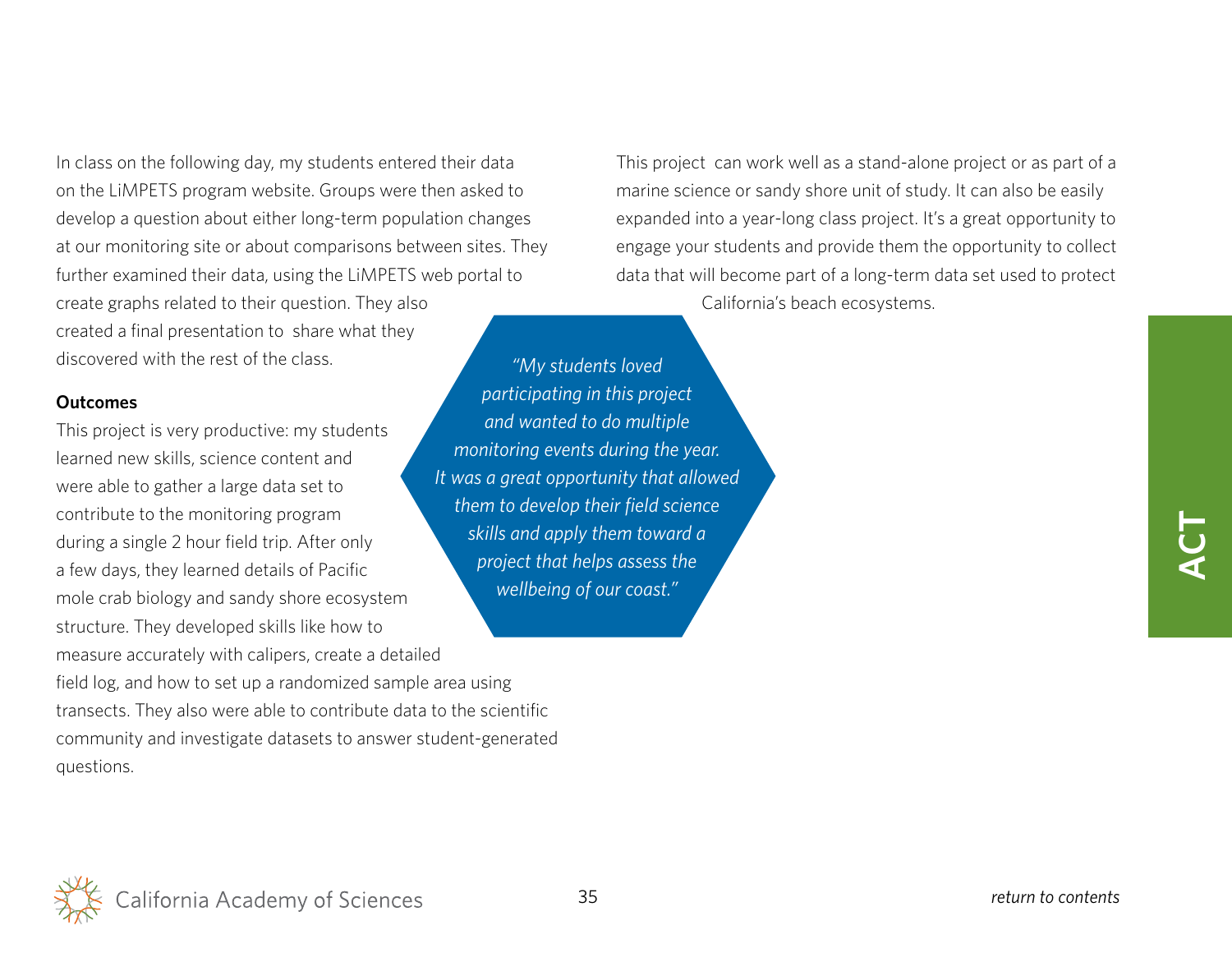| <b>Mountain</b>                                           | <b>School Name</b>  | Hamlin School                   |
|-----------------------------------------------------------|---------------------|---------------------------------|
| Lake<br><b>Monitoring</b>                                 | <b>Location</b>     | San Francisco, CA               |
|                                                           | <b>Total Time</b>   | ~1 hour per monitoring<br>event |
|                                                           | <b>Subjects</b>     | Science                         |
| Written from the<br>experience of a<br>science teacher at | <b>Grade Level</b>  | 6th                             |
| Hamlin School.                                            | <b>Participants</b> | 15 per class                    |

#### **Experience**

My class participated in a place-based citizen science experience, focused on [Mountain Lake](http://www.presidio.gov/places/Pages/mountain-lake.aspx) in the [Golden Gate National](https://www.nps.gov/goga/index.htm)  [Recreation Area](https://www.nps.gov/goga/index.htm) in San Francisco. My students chose one of six different citizen science projects to monitor the lake during three site visits.

We kicked off the school year with a brainstorming session around how humans have impacted their environment. They first developed questions related to these environmental changes: Did the environment change quickly? How do we know? How long have scientists been monitoring the environment? They then challenged themselves to act as citizen scientists and help

monitor these changes in their own community.

My students learned about Mountain Lake history through an interactive ebook created through a partnership with the Presidio Park Trust and Hamlin School. They then learned about how humans have impacted and changed the lake over time.

One of the projects my students participated in was the **Great** [Sunflower Project](http://www.greatsunflower.org). As a part of their citizen science experience, they monitored plants and observed different pollinators. During monitoring, they noted the start and end time and tried to identify the pollinators. One of the goals of this project is to analyze the number of visits that each pollinator makes to the plants.

Another citizen science project that my students participated in is the **[California Phenology Network](https://www.usanpn.org/cpp/)**. Once a location has been established, plants can be monitored year after year. There are five different plant species to monitor at Mountain Lake. Each species is recorded during the different seasons to see how these plants are changing due to climate change.

My students also participated in a **Migratory Dragonfly** [Partnership](http://www.migratorydragonflypartnership.org/index/welcome) where they identified and watched dragonflies that are located around Mountain Lake. This project has excellent data sheets and guides on the different types of Dragonflies to help students get to know these invertebrates.

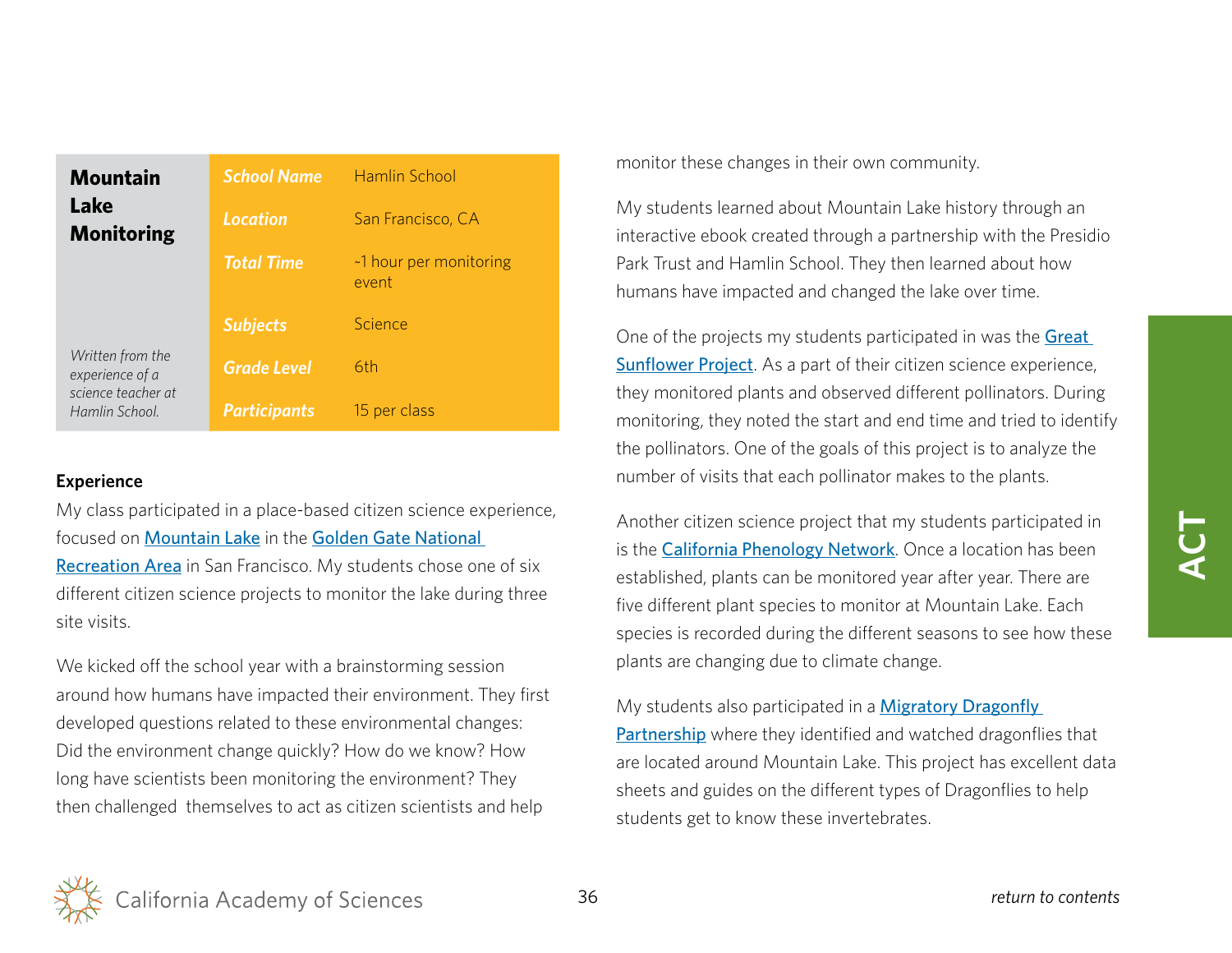#### **Outcomes**

My students studied and helped monitor local habitats in their community. This experience allowed them to understand how habitats are changing over time. They also shared their data with scientists, which can help to determine effects on global warming and changes in local population size. My students also created artistic signs in their art classes that were placed around Mountain Lake, to help inform the public about changes to the lake over time and how they too can care for the lake.

*" My students were able to act as scientists. Their data contributed to our understanding of how the world is changing and how we can monitor that change. They also connected to their local habitat and felt like they are making a difference at a young age, which will inspire them to care for their environment in the future."*

> This is an example of place-based citizen science. The teacher and her students chose to center their experience around one location and use it as a home base for participating in several different citizen science projects. This approach allows students to fully explore a local habitat by investigating and familiarizing themselves with the many biotic and abiotic features found there.

California Academy of Sciences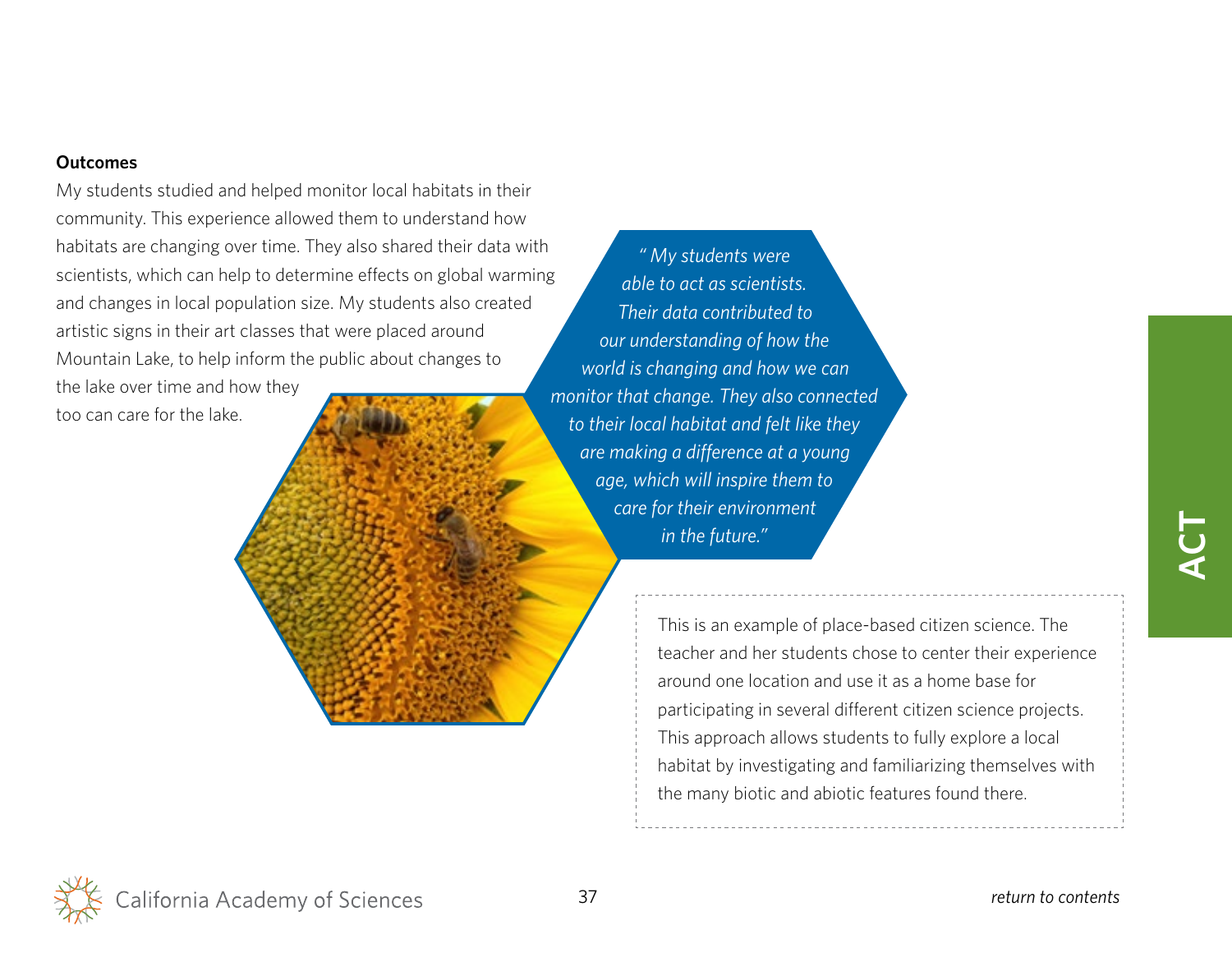| <b>Science</b><br><b>Action Club</b> | <b>School Name</b>  | Orange Park Boys & Girls<br>Club |
|--------------------------------------|---------------------|----------------------------------|
|                                      | <b>Location</b>     | South San Francisco              |
|                                      | <b>Total Time</b>   | 8-15 weeks                       |
|                                      | <b>Subjects</b>     | Science                          |
|                                      | <b>Grade Level</b>  | 5th-8th                          |
|                                      | <b>Participants</b> | 20 students per site             |

#### **Experience**

Designed by the California Academy of Sciences, Science [Action Club \(SAC\)](http://www.calacademy.org/science-action-club-sac) is a high-impact STEM learning program that provides professional development and teaching kits to middle school afterschool providers. SAC features environmental science curriculum modules that spark interest in scientific exploration and empower youth to conduct active research as citizen scientists.

Youth spend about twenty minutes of each club session making nature observations, documenting their findings, and submitting their results to nationally-recognized citizen science projects like the Cornell Lab of Ornithology's **[eBird](http://ebird.org/content/ebird/)** project, NASA's **[S'COOL](https://scool.larc.nasa.gov/)** project, and [iNaturalist](http://www.inaturalist.org/).

At a recent SAC session at Orange Park Boys & Girls Club, youth started their day by heading outside and performing a bird count. Using binoculars and an ID-guide on their iPad, they observed and documented a variety of birds in their schoolyard. After sharing and comparing observation notes, the youth then grouped into teams and played a game to explore how penguins' feathers help them survive in marine environments. Continuing their investigation of bird feathers, SAC youth then tested different methods of cleaning oil from feathers. This hands-on activity allowed them to understand the environmental implications of oil spills and to discuss solutions in the event of a cleanup.

As youth observe and document nature in their local environment, they join a community of global citizens that work together to protect the planet.

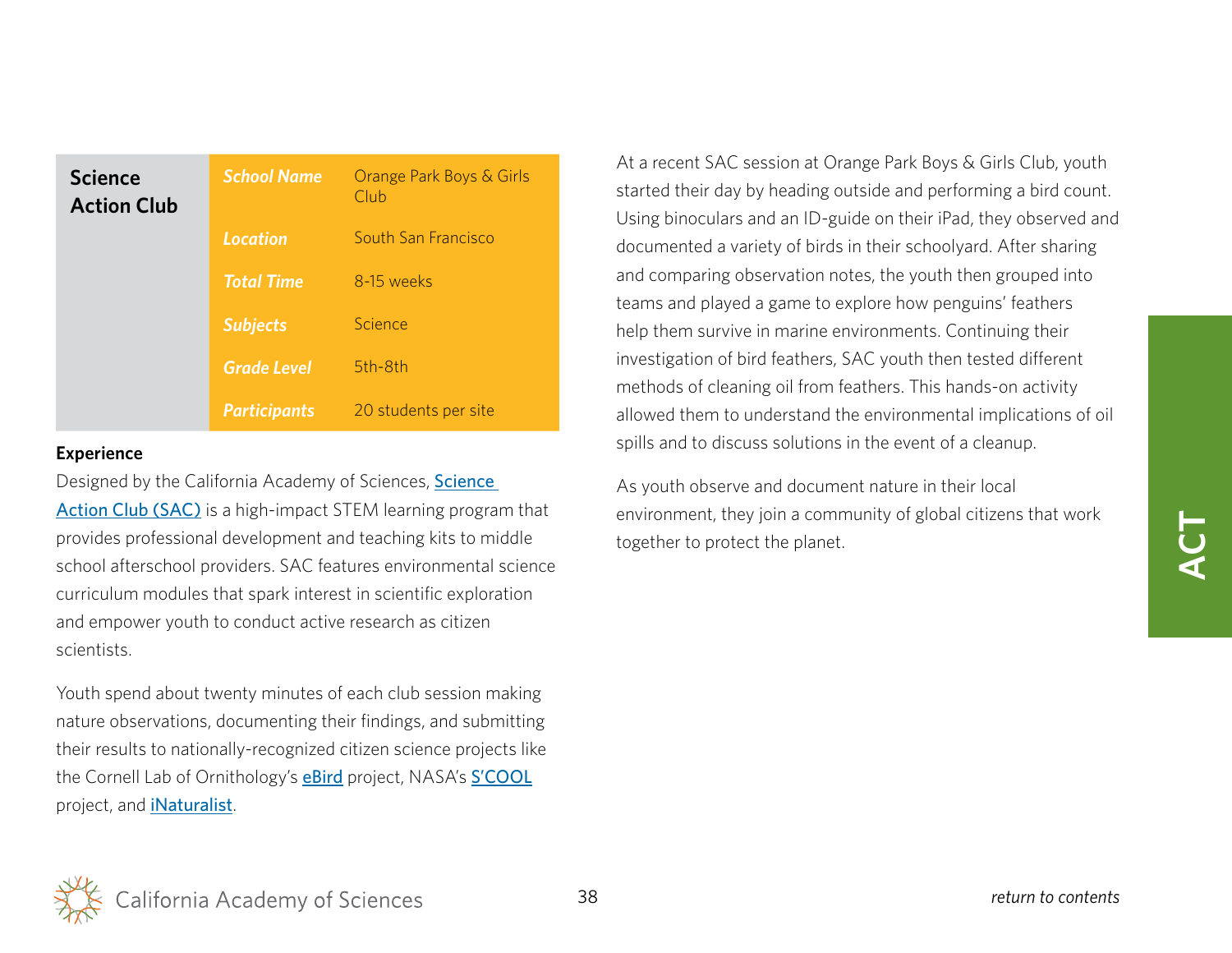#### **Outcomes**

*Written from the experience of a Science Action Club afterschool instructor.*

Science Action Club combines hands-on learning with gathering data for organizations that reach farther than our club or even the California Academy of Sciences. The afterschool environment provides a unique opportunity for young people to get outdoors, explore the natural world, and participate in authentic science research without the constraints of regular school day structures.

At the Orange Park Girls and Boys Club, my youth developed ways to identify clouds by just looking up at the sky. They also observed a diversity of arthropods and birds in local habitats. The skills they developed have allowed them to report to NASA and to communicate with other scientists about what they found in their neighborhood. Overall, the program has been a great balance between scientific practice and a practical understanding of the topics they have been studying.

*"I have watched my students identify clouds, bugs, and birds. I have watched them develop their observation skills and push themselves outside their comfort zone. They have had a lot of fun doing it. I am grateful because they have been able to study things in a way that I never got to at their age, so we have been able to learn together."*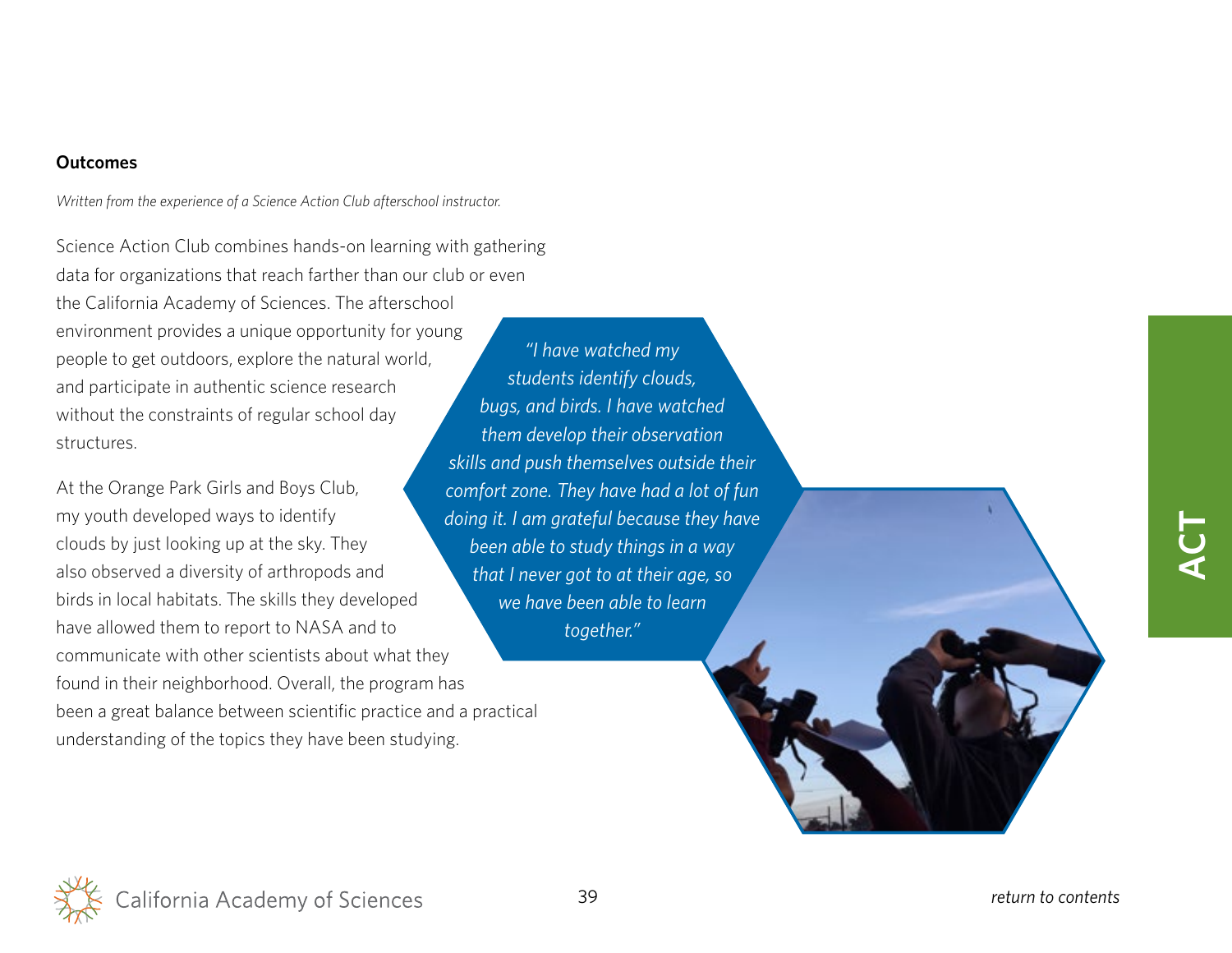## <span id="page-39-0"></span>*Citizen Science and the Standards*

## *Science and Engineering Practices*

*Through citizen science, students can engage in several of the Science and Engineering Practices (SEPs)<sup>1</sup> of the Next* [Generation Science Standards \(NGSS\)](http://www.nextgenscience.org/)*, and strengthen the* [citizen science skills](#page-6-0) *outlined in this toolkit. The examples below illustrate a few ways educators have leveraged projects and curricula to give students the opportunity to engage in the SEPs. You may find or build similar connections in other citizen science projects.*

| <b>NGSS Science</b><br>Practice | <b>Brief Description of Practice</b><br>(NGSS Appendix F)                                                                                                                                                      | Examples from classroom citizen science projects                                                                                                                                                                                                                                                                                                                                                                                                                                                                                                                                                                                                                                                                                                                                                                     |
|---------------------------------|----------------------------------------------------------------------------------------------------------------------------------------------------------------------------------------------------------------|----------------------------------------------------------------------------------------------------------------------------------------------------------------------------------------------------------------------------------------------------------------------------------------------------------------------------------------------------------------------------------------------------------------------------------------------------------------------------------------------------------------------------------------------------------------------------------------------------------------------------------------------------------------------------------------------------------------------------------------------------------------------------------------------------------------------|
| Asking<br>Questions *           | Ask questions based on observations.<br>Ask questions about relationships<br>$\bullet$<br>among variables, for example, "What<br>would happen if?"<br>Identify testable versus non-testable<br>٠<br>questions. | Students participating in <b>LIMPETS</b> are asked to develop questions based on their<br>experiences at the sites and the data they have collected. Students may ask questions<br>about long term population changes, or about comparisons between sites. Educators can<br>support students in developing and identifying testable questions that they may be able to<br>answer with data by using some key criteria:<br>Answers are observable, measurable, repeatable.<br>Questions are comparative, descriptive, or about a relationship or correlation.<br>Educators can recognize and value non-testable questions by posting them as "to research"<br>and/or "to ponder," and students can be encouraged to return to them as the project<br>continues and their interest and knowledge in the subject grows. |

1 Not all of the eight SEPs are included here. The exclusion of a particular practice does not mean that an educator can not build in an opportunity for students to engage in that practice—only that the practices listed are those that have clear and explicit opportunities within projects supported by the materials in this toolkit.

This example also supports related [practices](http://www.corestandards.org/Math/Practice/) identified in the [Common Core Mathematics Standards](http://www.corestandards.org/Math/). Read more about connections between the NGSS and Common Core: [NGSS@NSTA](http://ngss.nsta.org/making-connections-common-core.aspx).

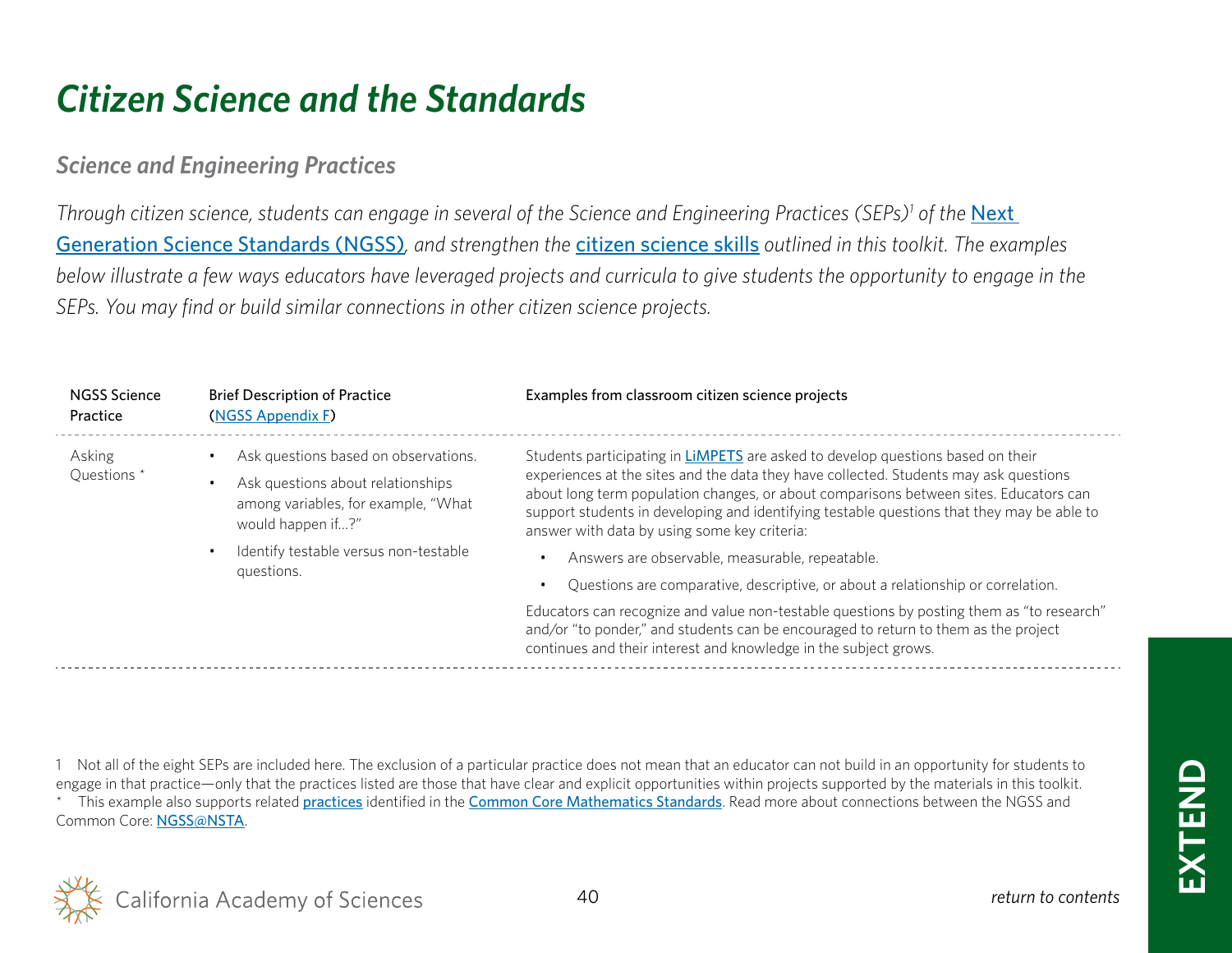| <b>NGSS Science</b><br>Practice                       | <b>Brief Description of Practice</b><br>(NGSS Appendix F)                                                                                                                                                                                                         | Examples from classroom citizen science projects                                                                                                                                                                                                                                                                                                                                                                                                                                                                                                                                                                                                                                                                                                            |
|-------------------------------------------------------|-------------------------------------------------------------------------------------------------------------------------------------------------------------------------------------------------------------------------------------------------------------------|-------------------------------------------------------------------------------------------------------------------------------------------------------------------------------------------------------------------------------------------------------------------------------------------------------------------------------------------------------------------------------------------------------------------------------------------------------------------------------------------------------------------------------------------------------------------------------------------------------------------------------------------------------------------------------------------------------------------------------------------------------------|
| Analyzing &<br>Interpreting<br>Data *                 | Represent and display qualitative and<br>٠<br>quantitative data using a variety of<br>methods<br>Use data displays to identify<br>$\bullet$                                                                                                                       | In the <b>Science Action Club (SAC)</b> unit Bugs in Your Schoolyard, middle school students<br>record observations of arthropods using descriptions and measurements of appearance<br>and location. Students are supported in using these two types of data to make a conclusion<br>about the identity of the specimen.                                                                                                                                                                                                                                                                                                                                                                                                                                    |
|                                                       | relationships.                                                                                                                                                                                                                                                    | Students gathering data for <b>LIMPETS</b> can be encouraged to query either their own class<br>data set or the larger project data set in order to answer their own testable questions (see                                                                                                                                                                                                                                                                                                                                                                                                                                                                                                                                                                |
|                                                       | Analyze data to provide evidence for<br>$\bullet$<br>explanation and argument.                                                                                                                                                                                    | above). Students may also try out various methods of displaying data, and evaluate which<br>representation is the most useful in answering their question or helping them to personally<br>understand the phenomenon.                                                                                                                                                                                                                                                                                                                                                                                                                                                                                                                                       |
| Using<br>Mathematics &<br>Computational<br>Thinking † | Organize data to reveal patterns.<br>Describe, measure, estimate, and graph<br>quantities to address a question or<br>problem.<br>Create graphs and charts.<br>$\bullet$<br>Apply mathematical concepts and/or<br>$\bullet$<br>processes to scientific questions. | Students taking part in the Monarch Larva Monitoring Project (MLMP), can take an active<br>role in ensuring that their samples are random by following a sampling protocol at their<br>data collection site. For instance:<br>Choose a random direction (use a randomizer like a die or spinner)<br>٠<br>Walk in a straight line across the site (pick one object on the other side of the site to<br>$\bullet$<br>walk toward)<br>Count the number of plants on which you search for monarchs (observe and include<br>٠<br>in this count any plant within reach of your outstretched fingertips as you walk your<br>straight-line path).<br>Data that students submit in the MLMP project also includes calculations of milkweed<br>density at their site. |
|                                                       |                                                                                                                                                                                                                                                                   |                                                                                                                                                                                                                                                                                                                                                                                                                                                                                                                                                                                                                                                                                                                                                             |

\* This example also supports related **[practices](http://www.corestandards.org/Math/Practice/)** identified in the **[Common Core Mathematics Standards](http://www.corestandards.org/Math/)**.

<sup>†</sup> This example also supports related Anchor Standards identified in the **[Common Core ELA Standards](http://www.corestandards.org/ELA-Literacy/)**. Read more about connections between the NGSS and Common Core: [NGSS@NSTA](http://ngss.nsta.org/making-connections-common-core.aspx).

**EXTEND**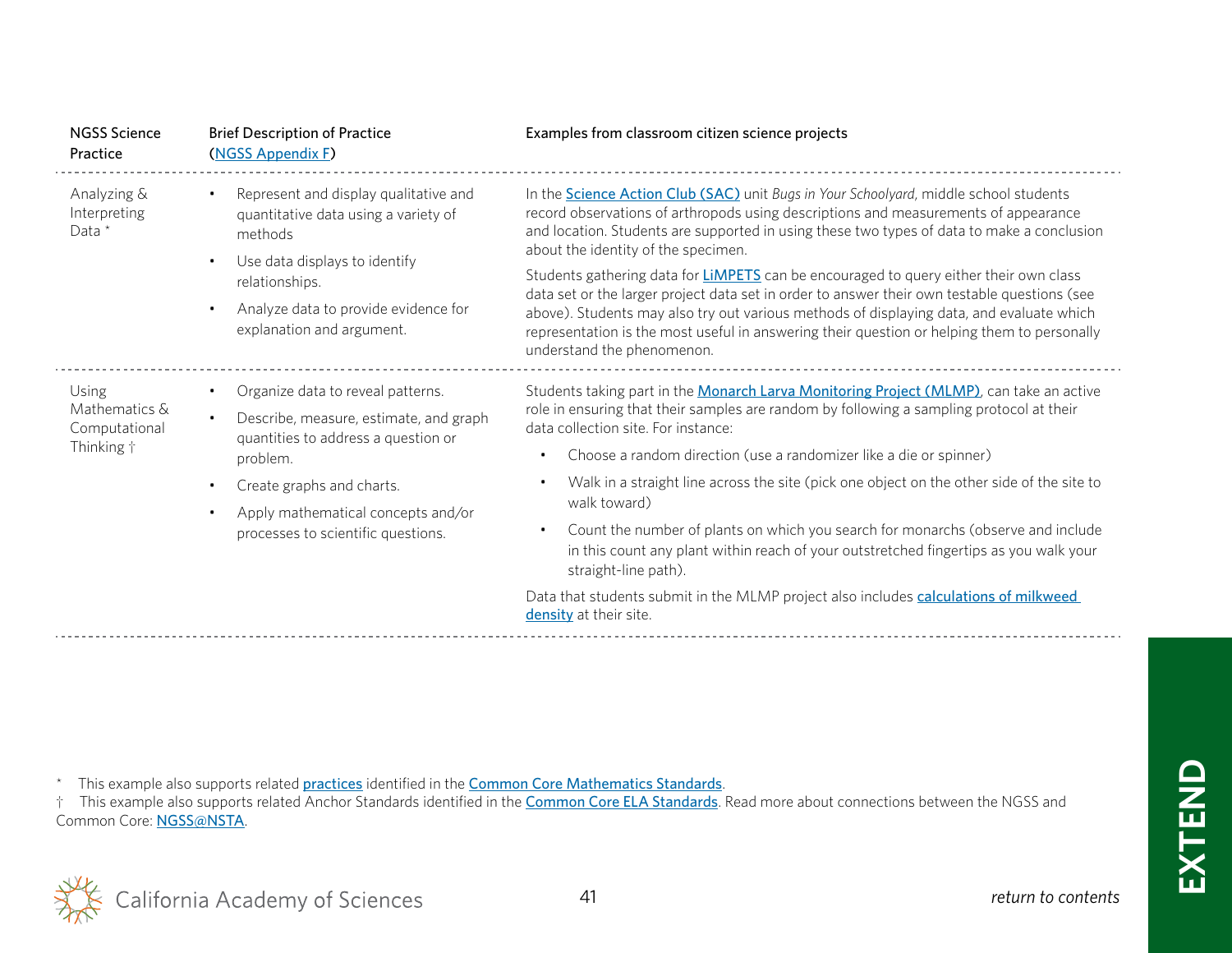| <b>NGSS Science</b><br>Practice                                 | <b>Brief Description of Practice</b><br>(NGSS Appendix F)                                                                                                                                                                                                 | Examples from classroom citizen science projects                                                                                                                                                                                                                                                                                                                                                                                                                                                                                                                                                                                                                                                                                                         |
|-----------------------------------------------------------------|-----------------------------------------------------------------------------------------------------------------------------------------------------------------------------------------------------------------------------------------------------------|----------------------------------------------------------------------------------------------------------------------------------------------------------------------------------------------------------------------------------------------------------------------------------------------------------------------------------------------------------------------------------------------------------------------------------------------------------------------------------------------------------------------------------------------------------------------------------------------------------------------------------------------------------------------------------------------------------------------------------------------------------|
| Constructing<br>Explanations * †                                | Use evidence, including measurements<br>and observations, and established<br>scientific knowledge, to support an<br>explanation.<br>Construct an explanation of observed<br>relationships.<br>Revise an explanation based on new or<br>changing evidence. | Project BudBurst asks participants to collect data about the timing of different phases<br>in the plant life cycle (phenophases) to help the scientific community understand the<br>connection between seasonality and changes in Earth's climate. Students experienced in<br>collecting and submitting BudBurst data can take a look at the larger Data Map. Educators<br>may want to give students a period of time to notice patterns and trends in the data, then<br>support them in constructing possible explanations for the patterns they observe.                                                                                                                                                                                               |
| Engaging in<br>Argument from<br>Evidence * †                    | Construct a convincing argument<br>that supports or refutes claims for<br>explanations about the natural world.<br>Critique explanations of peers by citing<br>relevant evidence.                                                                         | While participating in Project BudBurst, educators may give students a chance to share<br>their explanations (claims) supported by their BudBurst data (evidence) with other groups.<br>Educators can scaffold the discussion among and between groups with sentence frames<br>for productive discussion. Teacher talk moves (Michaels and O'Conner, 2012, p. 11) <sup>2</sup> can<br>also help facilitate a whole-class discussion or debate around this data and what it seems<br>to show.                                                                                                                                                                                                                                                             |
| Obtaining,<br>Evaluating, &<br>Communicating<br>Information * † | Obtain scientific information via text and<br>other media.<br>Evaluate and combine information to<br>explain phenomena.<br>Communicate scientific information<br>orally and/or in written formats using a<br>variety of media.                            | In Science Action Club, students wrap up each Schoolyard Safari by creating a Critter<br>Chronicles video to share with other student scientists. In the video, they share answers to<br>questions including:<br>Where did you go to find arthropods?<br>What collection tools did you use and how did you use them?<br>What types of things did you find today?<br>$\bullet$<br>What challenges came up and how would you do it differently next time?<br>$\bullet$<br>In curricula like Bugs in Your Schoolyard that use iNaturalist, as well projects like eBird that<br>use Merlin, students engage and communicate with these online communities, making<br>specimen identifications and submitting their findings to nationally-recognized citizen |

\* This example also supports related **[practices](http://www.corestandards.org/Math/Practice/)** identified in the **[Common Core Mathematics Standards](http://www.corestandards.org/Math/)**.

<sup>†</sup> This example also supports related Anchor Standards identified in the **[Common Core ELA Standards](http://www.corestandards.org/ELA-Literacy/)**. Read more about connections between the NGSS and Common Core: [NGSS@NSTA](http://ngss.nsta.org/making-connections-common-core.aspx).

2 Michaels, S. &; O'Connor, C. (2012). *Talk Science Primer*. Cambridge, MA: TERC. Retrieved from [http://inquiryproject.terc.edu/shared/pd/TalkScience\\_Primer.pdf](http://inquiryproject.terc.edu/shared/pd/TalkScience_Primer.pdf)

science projects.



**EXTEND**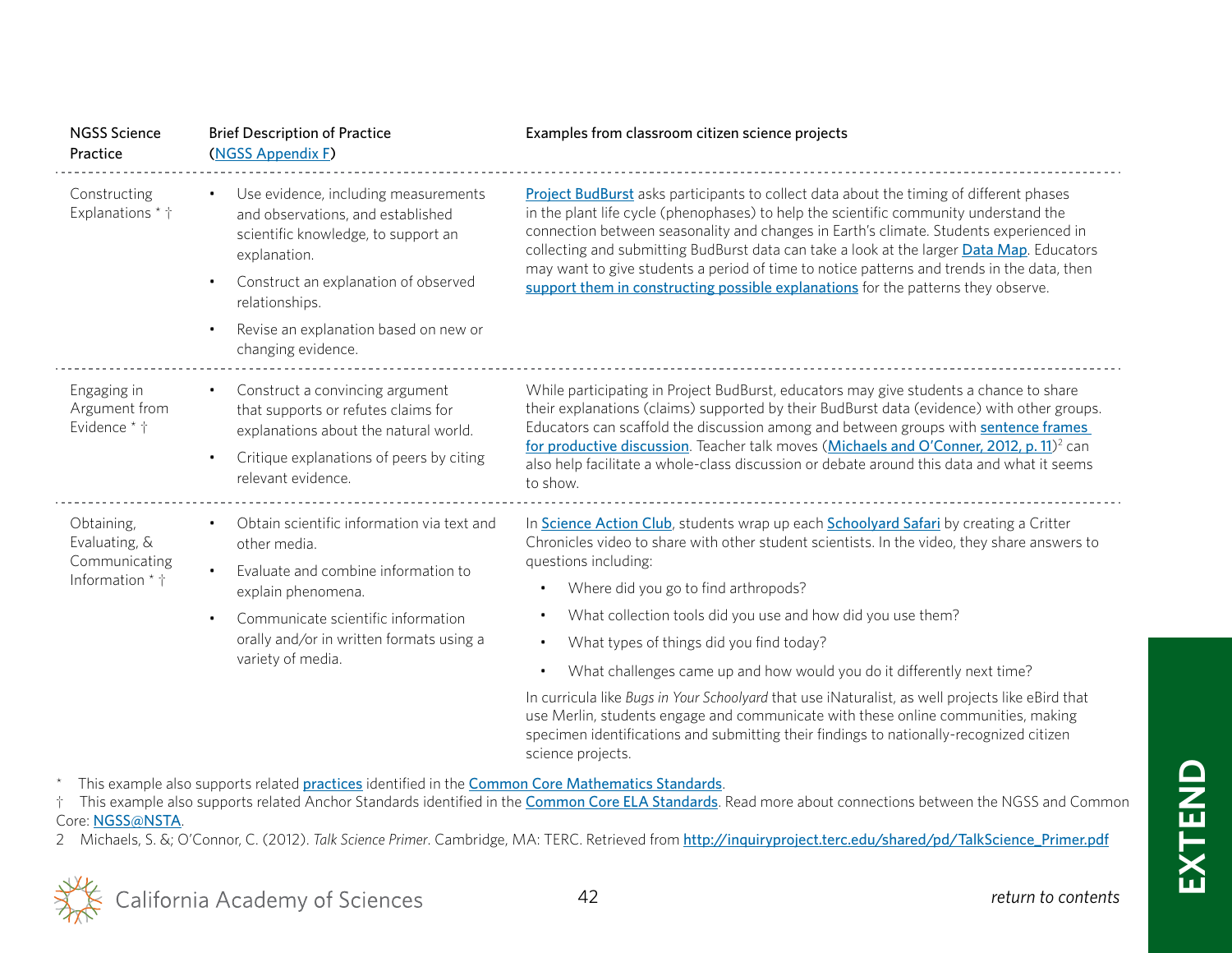## *Crosscutting Concepts*

*Citizen science projects are rich, complex experiences that involve real world data collection, observation, and analysis. In the following table, NGSS Crosscutting Concepts (CCCs) commonly addressed in citizen science experiences are listed, as well as projects that, through their content and methods of engagement, provide exemplary connections to one or more CCCs.*

| Crosscutting<br>Concept                           | Brief explanation from A Framework for K-12<br>Science Education (NGSS Appendix G)                                                                                                                                                                                                                                                | Example Citizen Science Project                                                                                                                                                                                                                                                                                                                                                                                                                                                                                                                                                          |
|---------------------------------------------------|-----------------------------------------------------------------------------------------------------------------------------------------------------------------------------------------------------------------------------------------------------------------------------------------------------------------------------------|------------------------------------------------------------------------------------------------------------------------------------------------------------------------------------------------------------------------------------------------------------------------------------------------------------------------------------------------------------------------------------------------------------------------------------------------------------------------------------------------------------------------------------------------------------------------------------------|
| Patterns                                          | "Observed patterns of forms and events guide<br>organization and classification, and they<br>prompt questions about relationships and the<br>factors that influence them."                                                                                                                                                        | In projects where students are making and submitting regular observations using a<br>set protocol (for example NASA's S'COOL project), there are opportunities to identify<br>patterns across observations, and begin to consider factors that might influence these<br>patterns.                                                                                                                                                                                                                                                                                                        |
| Cause and effect:<br>Mechanism and<br>explanation | "Events have causes, sometimes simple,<br>sometimes multifaceted. A major activity of<br>science is investigating and explaining causal<br>relationships and the mechanisms by which<br>they are mediated. Such mechanisms can then<br>be tested across given context and used to<br>predict and explain events in new contexts." | Arthropods in Your Schoolyard on iNaturalist focuses on gathering observations of<br>arthropods in a variety of habitats. As students collect a larger number and wider<br>variety of observations, they might begin to be able to predict the type of organisms<br>they will find in a certain location, based on various environmental conditions (e.g.<br>temperature, moisture, light). This type of prediction makes way for exploration into<br>what arthropods need to survive in general, and how and why that might vary from<br>species to species.                            |
| Scale, proportion,<br>and quantity                | "In considering phenomena, it is critical<br>to recognize what is relevant at different<br>measures of size, time, and energy and to<br>recognize how changes in scale, proportion,<br>or quantity affect a system's structure or<br>performance."                                                                                | Some projects ask participants to take random samples of a local population, which<br>adds to the understanding of the size and location of the larger, global population.<br>These projects, including <b>LiMPETS</b> and <b>MLMP</b> , also allow the analysis of local data<br>(the data collected by your own class) as well as making the larger data sets available.<br>Participants have the opportunity to learn about population sampling, and to compare<br>and contrast conclusions that can (or can't!) be made from smaller sets of local data vs<br>much larger data sets. |

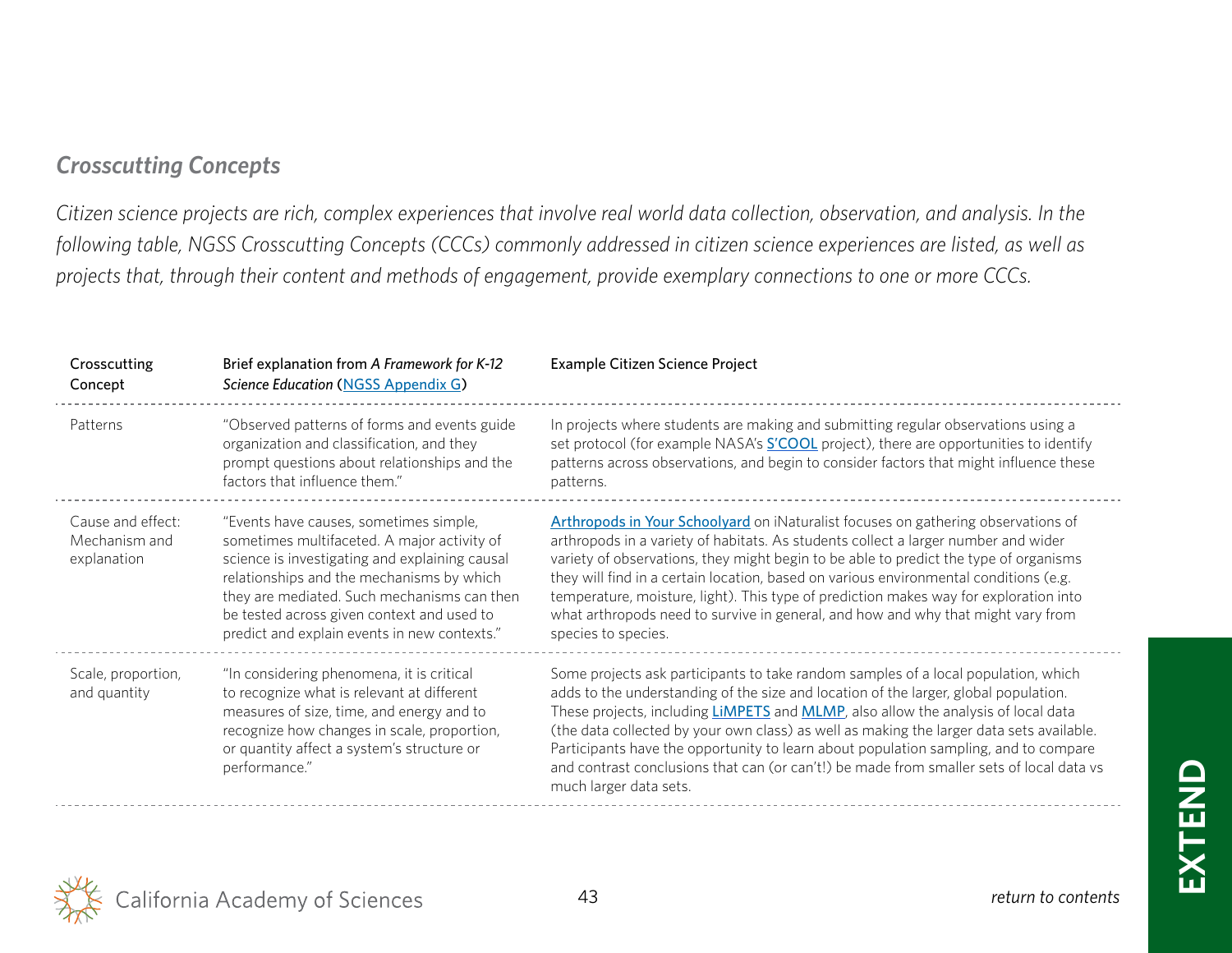| Crosscutting<br>Concept      | Brief explanation from A Framework for K-12<br><b>Science Education (NGSS Appendix G)</b>                                                                                                                                       | Example Citizen Science Project                                                                                                                                                                                                                                                                                                                                                                                                                                                                                                                                                                                                                                                                                                                                                                           |
|------------------------------|---------------------------------------------------------------------------------------------------------------------------------------------------------------------------------------------------------------------------------|-----------------------------------------------------------------------------------------------------------------------------------------------------------------------------------------------------------------------------------------------------------------------------------------------------------------------------------------------------------------------------------------------------------------------------------------------------------------------------------------------------------------------------------------------------------------------------------------------------------------------------------------------------------------------------------------------------------------------------------------------------------------------------------------------------------|
| Systems and<br>system models | "Defining the system under study--specifying<br>its boundaries and making explicit a model of<br>that system--provides tools for understanding<br>and testing ideas that are applicable<br>throughout science and engineering." | Data visualization can be used to model and study systems. Many projects offer<br>interactive data visualization tools that students can manipulate, and sometimes<br>populate with their own data, making it possible to look at a system in multiple ways.<br>For example, <i>eBird's multiple data tools</i> allow the user to define the system using<br>different boundaries based on time, geography, or type(s) of bird. More specifically, if<br>the boundary of the system is drawn geographically, species populations may fluctuate<br>based on other components of the system. Alternatively, if the system is defined as the<br>population of all migratory birds observed, students might think about what how inputs<br>to and outputs of that system changes over the course of the year. |
| Stability and<br>change      | "For natural and built systems alike, conditions<br>of stability and determinants of rates of change<br>or evolution of a system are critical elements<br>of study."                                                            | Many projects allow for observations over extended periods of time, and make past<br>observations from over an even longer period available for review. Project BudBurst is<br>one such example, where seasonal change is the focus of observation, but year-to-year<br>these seasonal changes happen at around the same time, so are relatively stable. One<br>question of scientists using BudBurst data is: how much is this stable pattern actually<br>changing over time?                                                                                                                                                                                                                                                                                                                            |

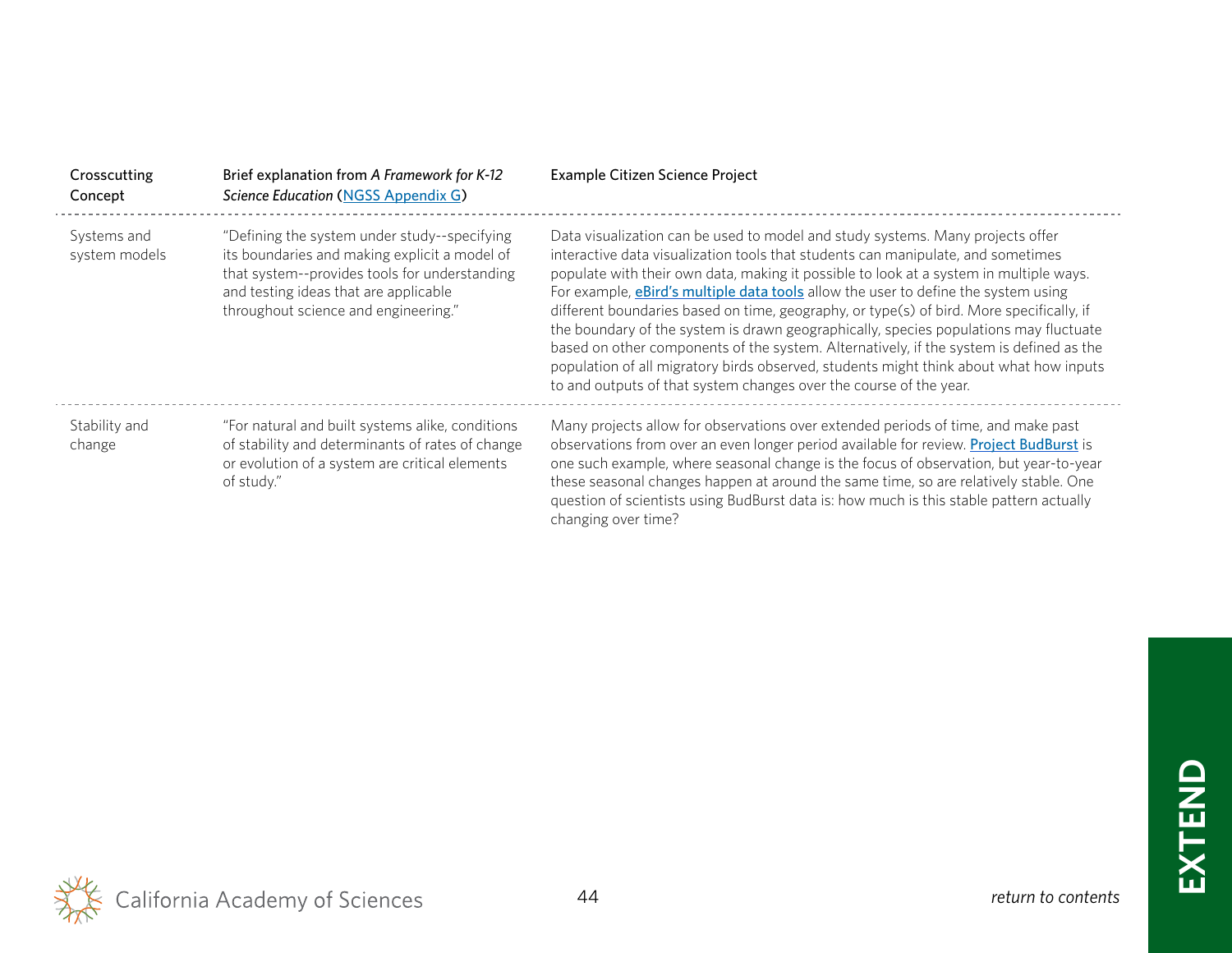## <span id="page-44-0"></span>*Citizen Science Resources*

*These related links include guides for getting started with your own citizen science projects, indexes to existing citizen science projects that you can join, and a wide range of educational resources that accompany citizen science projects. The majority of the examples here are focused on life science; however, the resources for getting started apply to citizen science in whatever subject matter you decide to pursue.* 

## *In this section*

- Project Portals
- [Communities](#page-45-0)
- [Activity Books](#page-45-0)
- [Online Guides and Professional Development](#page-46-0)
- [Additional Information](#page-47-0)

## *Project Portals*

Browse these websites to select a citizen science project that meets your needs.

| Nature Watch         | A portal to citizen science and nature-related activities designed for and taking place in<br>National Forests.                                                                                                                                                                                                      | USDA Forest Service                                             |
|----------------------|----------------------------------------------------------------------------------------------------------------------------------------------------------------------------------------------------------------------------------------------------------------------------------------------------------------------|-----------------------------------------------------------------|
| <b>SciStarter</b>    | Matches people with projects that suit their interests and is a resource for finding<br>citizen science projects of all types. Structured with project descriptions and<br>accompanying blog by educators who have used the projects.                                                                                | SciStarter                                                      |
| <b>Your Wildlife</b> | A portal to citizen science projects that explore the microflora and fauna that live on and<br>in our bodies-our own human microecosystems. Students and members of the public<br>explore "their wildlife" in projects such as The Bellybutton Biodiversity Project.                                                 | North Carolina State University,<br>National Science Foundation |
| <b>Zooniverse</b>    | A collection of internet-based citizen science projects to further science and the public<br>understanding of science and of the scientific process. Projects hosted on Zooniverse<br>range from astronomy to climatology to archaeology. Signature projects include Galaxy<br>Zoo, Old Weather, and Planet Hunters. | Citizen Science Alliance                                        |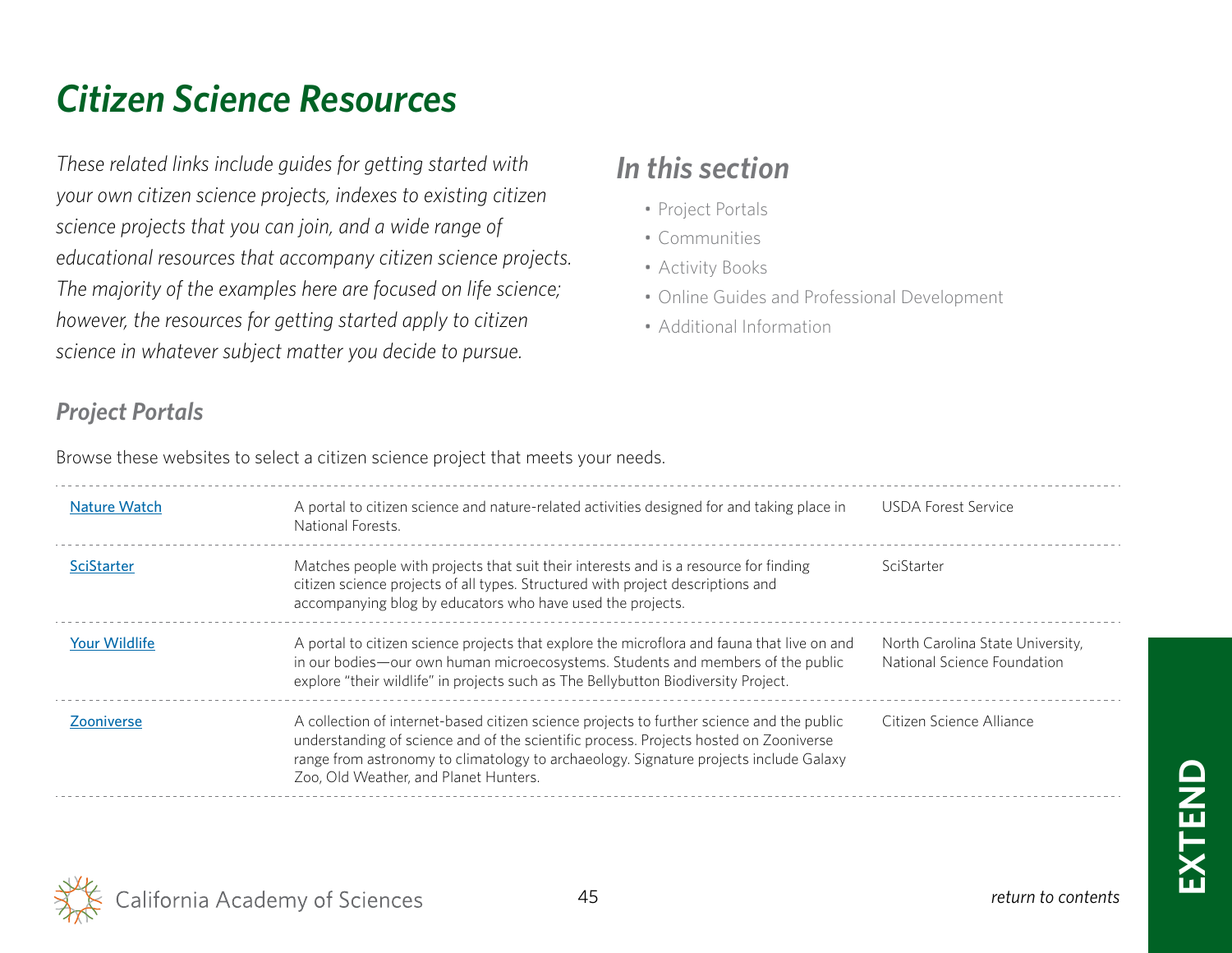## <span id="page-45-0"></span>*Communities*

Explore these online communities to connect with citizen scientists around the world.

| iNaturalist         | A platform to record observations of plants and animals in nature, share what you've<br>found, add sightings to citizen science projects, meet others with similar interests, learn<br>more about nature, and contribute to a global dataset of biodiversity information. | iNaturalist and California Academy<br>of Sciences                       |
|---------------------|---------------------------------------------------------------------------------------------------------------------------------------------------------------------------------------------------------------------------------------------------------------------------|-------------------------------------------------------------------------|
| <b>Public Lab</b>   | An online community where you can learn how to investigate environmental concerns,<br>using inexpensive DIY techniques.                                                                                                                                                   | The Public Laboratory for Open<br>Technology and Science                |
| <b>Project Noah</b> | A platform for people of all ages to document wildlife with photography, connect to<br>nature, and join "missions," or scientific investigations using observations submitted by<br>the public and other science datasets. Contains resources designed for teachers.      | National Geographic and NYU's<br>Interactive Telecommunications<br>Dept |

## *Activity Books*

Check your library for these books of ideas for citizen science lessons.

| <b>Citizen Science: 15 Lessons</b>                                                      | Offers flexible classroom activities for indoors or outdoors, designed to make data | Trautmann et al., eds; NSTA Press            |
|-----------------------------------------------------------------------------------------|-------------------------------------------------------------------------------------|----------------------------------------------|
| that Bring Biology to Life, 6-12                                                        | collection and analysis easy.                                                       | (2013)                                       |
| Citizen Scientists: Be Part of<br><b>Scientific Discovery from Your</b><br>Own Backyard | Covers four seasons of citizen science, with kid-friendly outdoor activities.       | L.G. Burns; Henry Holt and<br>Company (2012) |

**EXTEND**

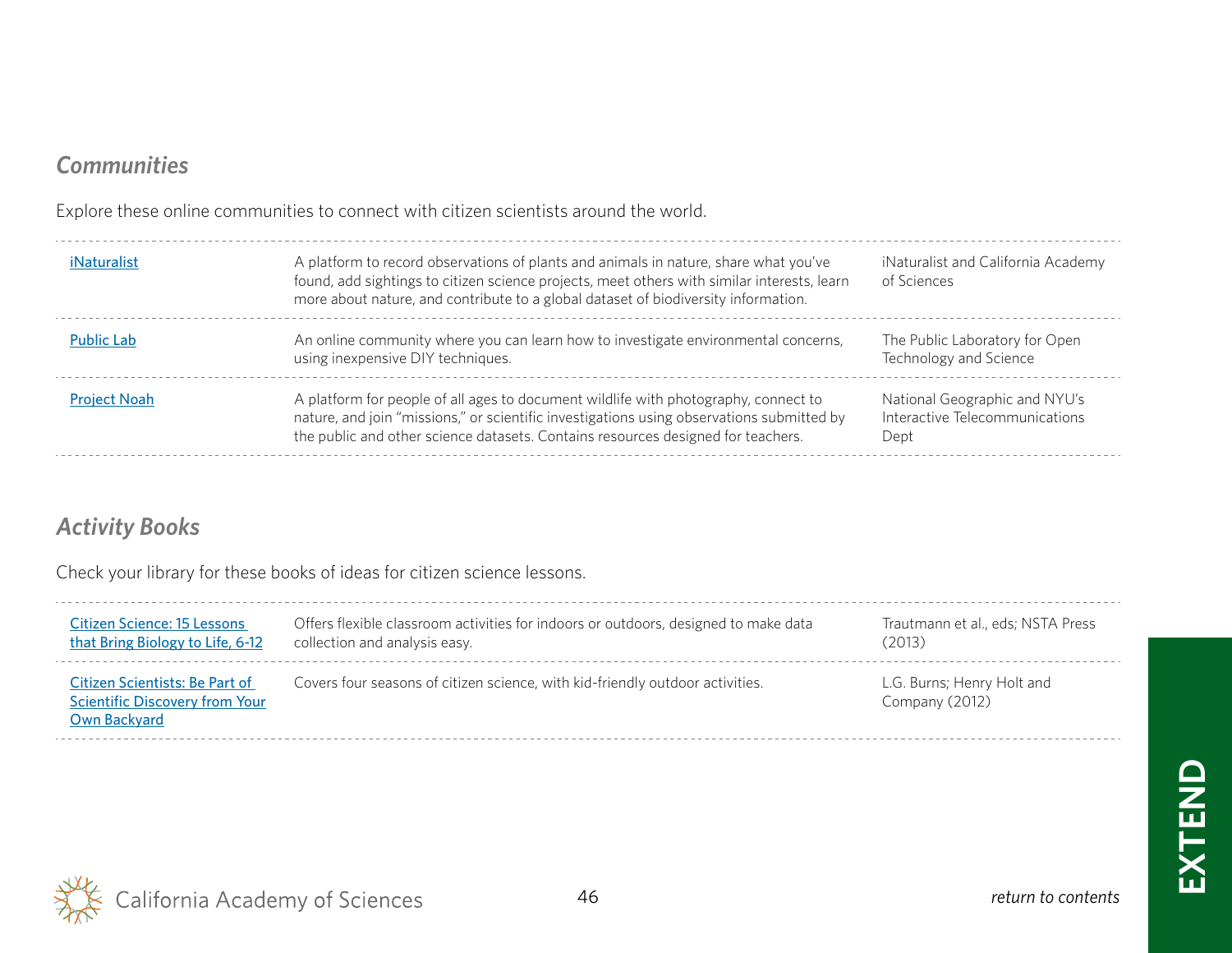## <span id="page-46-0"></span>*Online Guides and Professional Development*

Take advantage of many other online guides, toolkits, and opportunities for professional development.

| <b>Choosing and Using</b><br>Citizen Science: A Guide<br>to When and How to Use<br><b>Citizen Science to Monitor</b><br><b>Biodiversity and the</b><br><b>Environment</b> | A handbook for educators, community members, and scientists with step-by-step<br>guidance on designing effective citizen science projects.                                                                                                                                                        | Scottish Environment Protection<br>Agency Pocock, M.J.O.,<br>Chapman, D.S., Sheppard, L.J.<br>and Roy, H.E.Centre for Ecology &<br>Hydrology. ISBN: 978-1-906698-<br>50-8, 2014, 28pp |
|---------------------------------------------------------------------------------------------------------------------------------------------------------------------------|---------------------------------------------------------------------------------------------------------------------------------------------------------------------------------------------------------------------------------------------------------------------------------------------------|---------------------------------------------------------------------------------------------------------------------------------------------------------------------------------------|
| <b>Citizen Science Academy</b>                                                                                                                                            | An online professional development resources for educators to support effective<br>implementation of citizen science projects and activities that focus on ecology and<br>environmental sciences. Includes courses for informal and formal educators, modules,<br>tutorials and community forums. | National Ecological Observatory<br>Network (NEON)                                                                                                                                     |
| <b>Field Investigations: Using</b><br><b>Outdoor Environments to</b><br><b>Foster Student Learning of</b><br><b>Scientific Processes</b>                                  | A guide for K-12 teachers to introduce their students to the methodologies used for<br>scientific field research and to guide them through the process of conducting field<br>studies.                                                                                                            | Association of Fish and Wildlife<br>Agencies' North American<br>Conservation Education Strategy;<br>Pacific Education Institute                                                       |
| <b>Guide to Citizen Science</b>                                                                                                                                           | Written by scientists and educators, covers developing, implementing, and evaluating<br>citizen science for biodiversity studies.                                                                                                                                                                 | Natural History Museum of<br>London; Natural Environment<br>Research Council's Centre for<br>Ecology & Hydrology                                                                      |

**EXTEND**

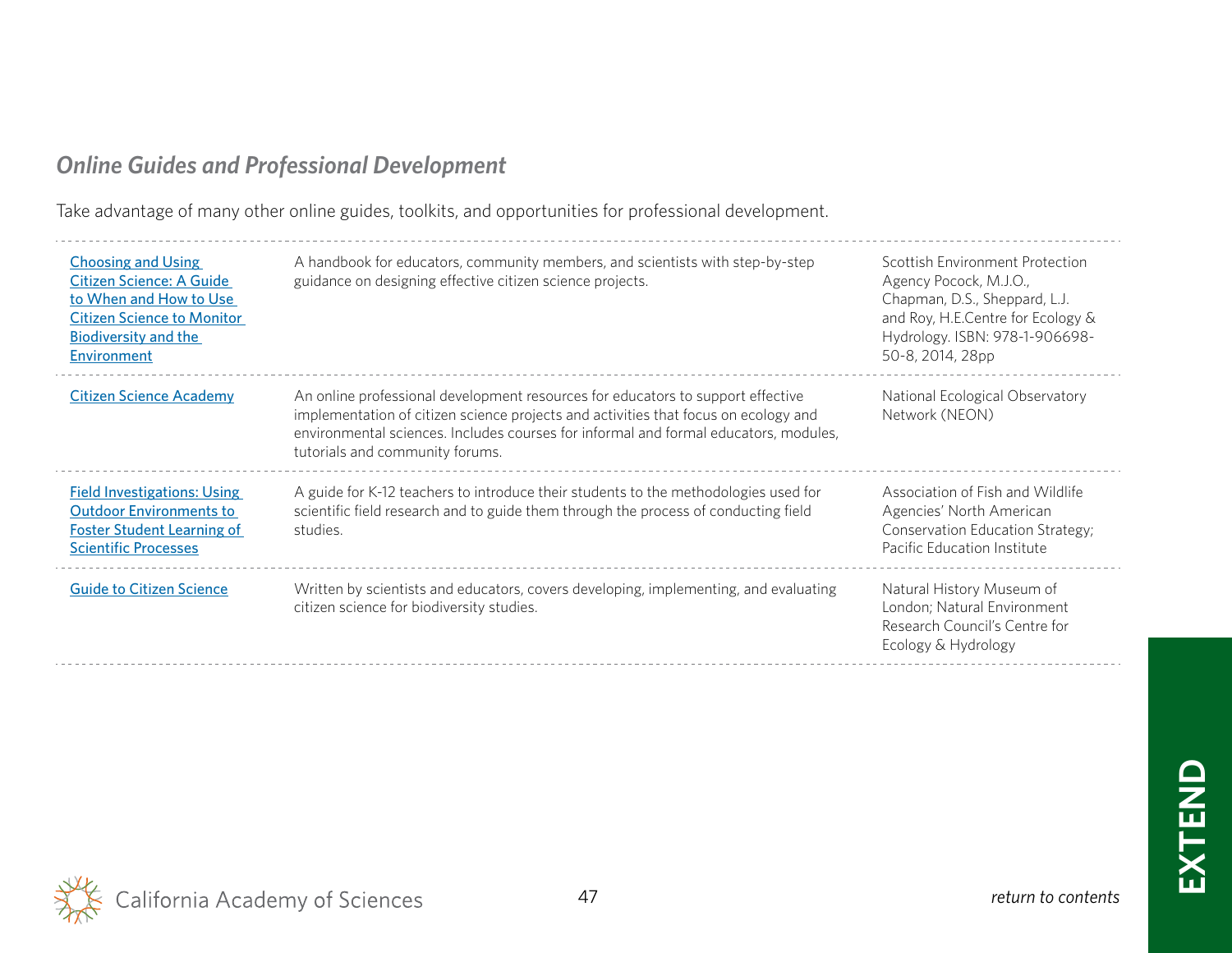## <span id="page-47-0"></span>*Additional Information*

Continue with more background information on citizen science.

| <b>Citizen Science Association</b>                                                                                                          | An organization of science and education professionals who design and implement<br>citizen science programs, designed to share best practices, ideas, and to foster<br>collaboration | Citizen Science Association, led by<br>a multi-organization governance<br>committee                             |
|---------------------------------------------------------------------------------------------------------------------------------------------|--------------------------------------------------------------------------------------------------------------------------------------------------------------------------------------|-----------------------------------------------------------------------------------------------------------------|
| Citizen Science: Real world<br>applications for science<br>students                                                                         | A short and easy-to-read index to some notable citizen science projects organized by<br>grade level.                                                                                 | University of North Carolina<br>School of Education                                                             |
| Frontiers in Ecology and<br>the Environment Special<br><b>Issue: Citizen Science -</b><br>new pathways to public<br>involvement in research | The August 2012 journal issue is entirely devoted to citizen science, with articles<br>ranging from data quality to engaging students to case studies.                               | Ecological Society of America;<br>various authors; Frontiers in<br>Ecology and the Environment<br>(2012): 10(6) |
| <b>How Science Works</b>                                                                                                                    | An iTunesU course with in-depth look at the complexities and processes of the scientific<br>method. Includes information for teachers and a resource library.                        | California Academy of Sciences;<br>University of California Museum of<br>Paleontology                           |





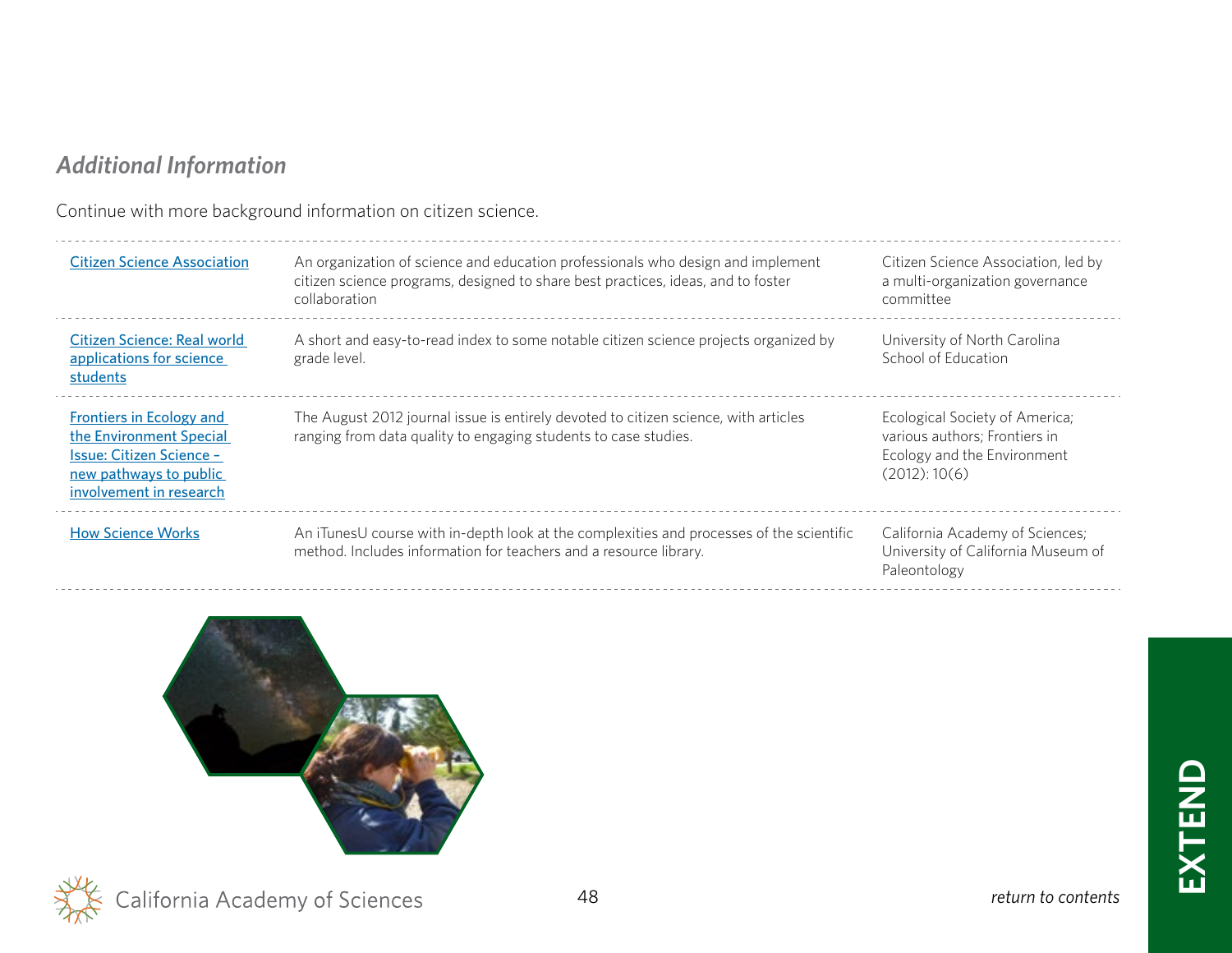## <span id="page-48-0"></span>*Links in this Toolkit*

| <b>PDF Worksheets</b>                           | Link                  | Page |
|-------------------------------------------------|-----------------------|------|
| Citizen Science Attitudes Pre- and Post- Survey | https://goo.gl/JuEjnY | 23   |
| Citizen Science Checklist Template              | https://goo.gl/cruFQH | 26   |
| Citizen Science Impacts Rubric                  | https://goo.gl/nQneuP | 19   |
| Citizen Science Student Reflection              | https://goo.gl/0qjOXj | 23   |
| <b>Collaboration Rubric</b>                     | https://goo.gl/1oaC7c | 23   |
| Constructing a Scientific Explanation           | https://goo.gl/TWyXAH | 30   |
| Critical Thinking                               | https://goo.gl/McqJK1 | 23   |
| Planning and Reflection Sample                  | https://goo.gl/qrWJ3N | 23   |
| Planning and Timeline                           | http://goo.gl/un8yWs  | 24   |
| Post-Project Reflection for Teacher             | https://goo.gl/cYeCPd | 23   |
| The Buck Institute's Rubrics for Rubrics        | https://goo.gl/mw9kyb | 14   |
| Scientist's Notebook                            | http://goo.gl/JoubJY  | 29   |
| Sentence Stems                                  | https://goo.gl/GhlHP9 | 42   |
| Stay Focused While Outside                      | https://goo.gl/cZ3MyZ | 25   |
| Student Scientific Inquiry Indicators           | https://goo.gl/w83DNh | 19   |
| What Project Should We Pick?                    | http://goo.gl/5r7iEm  | 17   |
| What Project Should We Pick? Sample             | http://goo.gl/Roh43m  | 17   |